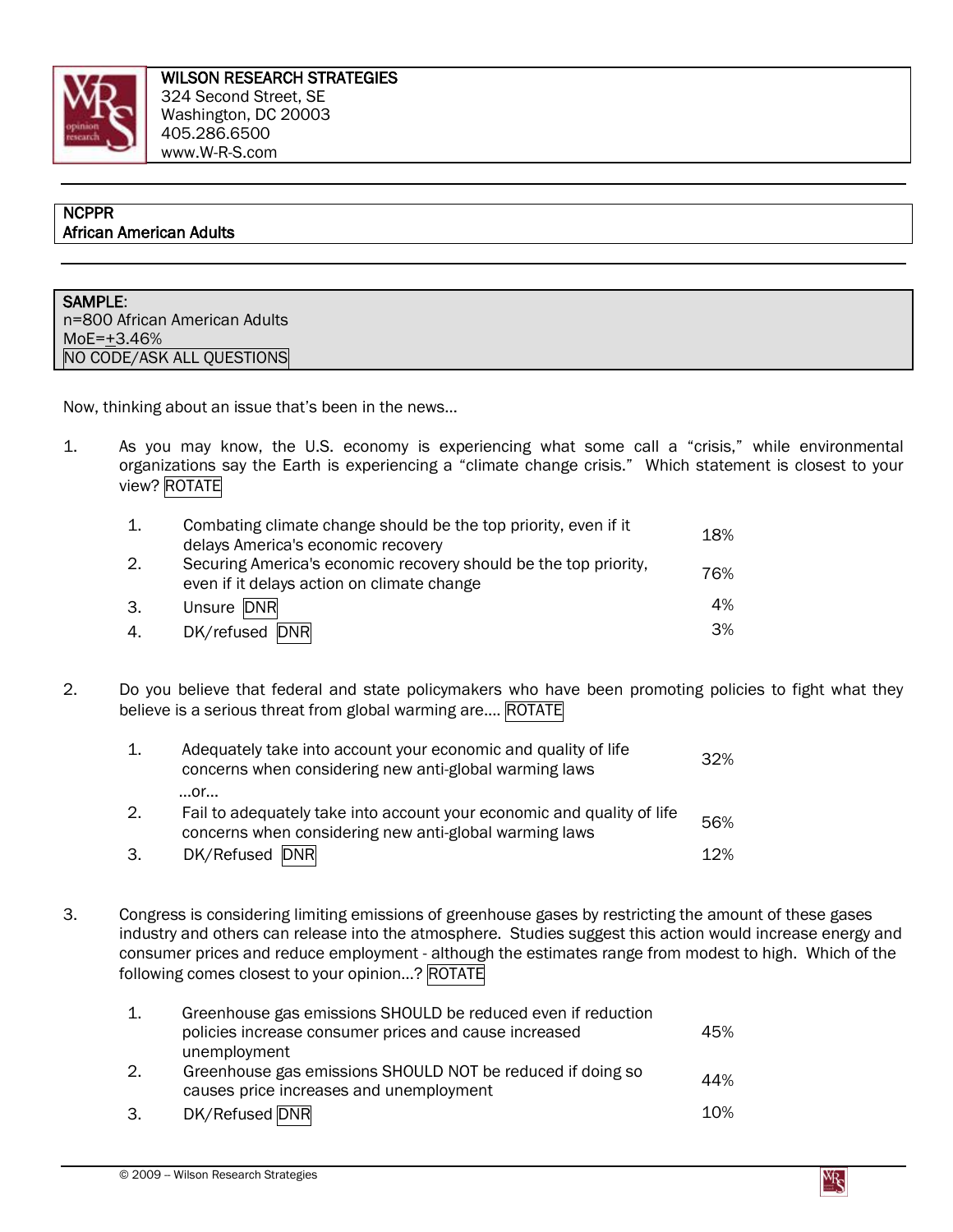

4. Studies suggest that federal action to reduce greenhouse gas emissions could increase unemployment in the US. Should this occur, which ethnic group do you believe will proportionately lose the most jobs? RANDOMIZE

| 1. | African-Americans | 38% |
|----|-------------------|-----|
| 2. | <b>Hispanics</b>  | 7%  |
| 3. | Whites            | 2%  |
| 4. | All races equally | 49% |
| 5. | DK/Refused DNR    | 4%  |

Now, thinking about another topic for a moment...

# ROTATE Q5-6 & Q7-8 SERIES<br>5. Do you drive your own

Do you drive your own car and pay for gasoline?

| 1. | Yes               | 83%     |
|----|-------------------|---------|
| 2. | No.               | 17%     |
|    | 3. DK/refused DNR | $\star$ |

# If  $Q5:1$  – Yes, ASK  $Q6:$

6. How much more would you be willing to pay for gasoline - in addition to increases that would occur anyway to reduce greenhouse gas emissions? ROTATE TOP TO BOTTOM – BOTTOM TO TOP

| 1. | nothing more                        | 52% |
|----|-------------------------------------|-----|
| 2. | up to fifty cents per gallon more   | 21% |
| 3. | up to one dollar per gallon more    | 15% |
| 4. | up to two dollars per gallon more   | 5%  |
| 5. | up to three dollars per gallon more | 3%  |
| 6. | more than four dollars              | 4%  |
| 7. | DK/Refused<br><b>DNR</b>            | 1%  |

# ROTATE Q5-6 & Q7-8 SERIES<br>7. Do you pay an electric

Do you pay an electricity bill?

| 1. | Yes               | 90%                      |
|----|-------------------|--------------------------|
| 2. | No.               | 10%                      |
|    | 3. DK/Refused DNR | $\overline{\phantom{0}}$ |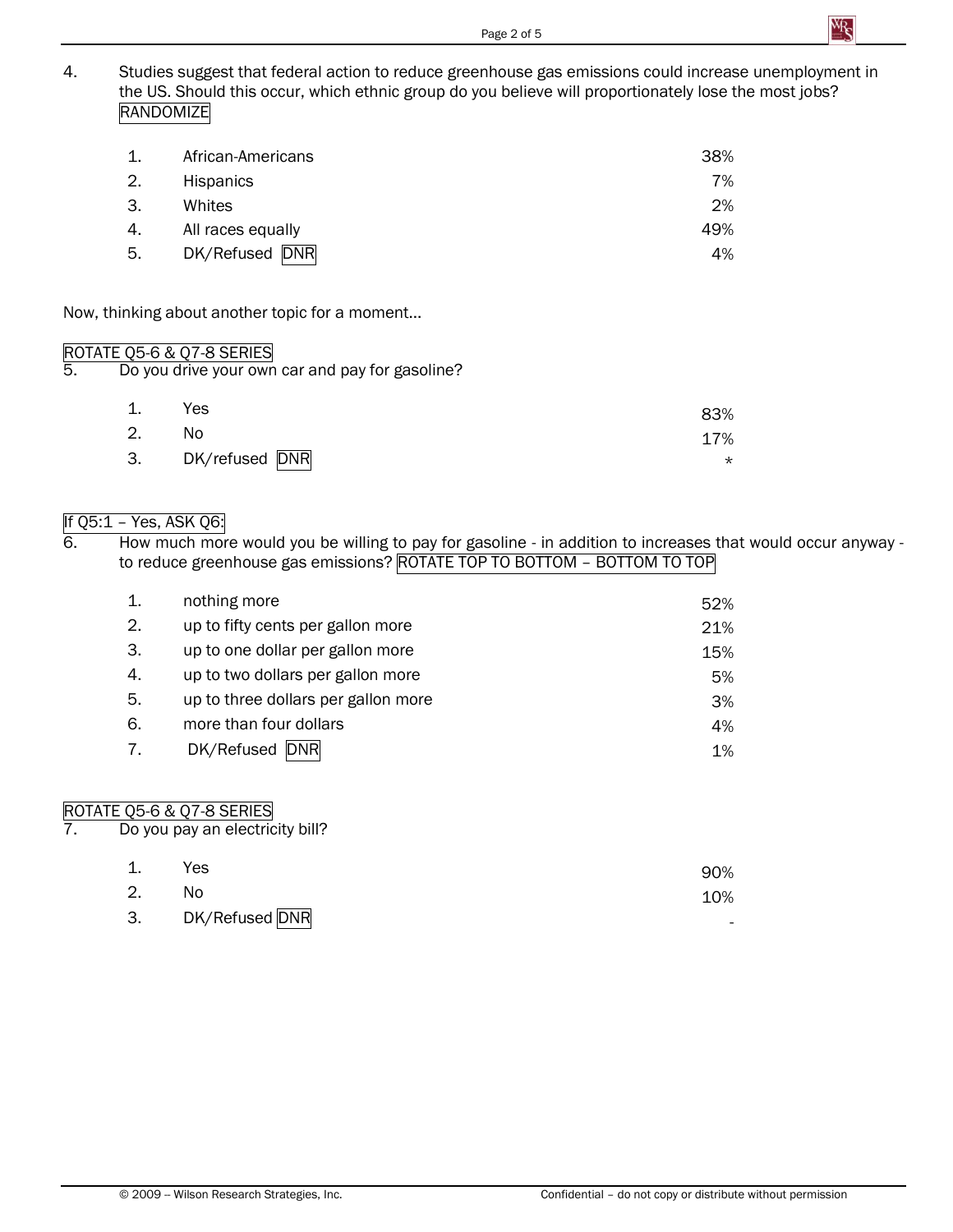# IF Q7:1 – Yes, ASK Q8

## 8. How much more would you be willing to pay for your electricity in an effort to reduce greenhouse gas emissions? ROTATE TOP TO BOTTOM – BOTTOM TO TOP

| 1. | nothing more                              | 52% |
|----|-------------------------------------------|-----|
| 2. | up to fifty dollars more per year         | 24% |
| 3. | up to one hundred dollars more per year   | 11% |
| 4. | up to two hundred dollars more per year   | 6%  |
| 5. | up to three hundred dollars more per year | 4%  |
| 6. | up to six hundred dollars more per year   | 1%  |
| 7. | DK/Refused DNR                            | 2%  |

And now, I have just a few more questions for demographic purposes only. We're almost done…

## 9. Sex: BY OBSERVATION

| 1. | Male      | 48% |
|----|-----------|-----|
|    | 2. Female | 52% |

## 10. What is your current employment status?

| 1. | Employed                           | 67% |
|----|------------------------------------|-----|
| 2. | Unemployed/Disabled/Unable to Work | 19% |
| З. | Self-Employed                      | 6%  |
| 4. | Retired                            | 8%  |
| 5. | DK/Refused DNR                     | 1%  |

11. In politics today, do you usually think of yourself as a ROTATE Republican, Independent, or Democrat?

## IF REPUBLICAN/DEMOCRAT, ASK:

Do you think of yourself as a STRONG (Republican/Democrat) or NOT-SO-STRONG (Republican/Democrat)?

|    | <b>TOTAL REPUBLICAN</b>    | 4%  |
|----|----------------------------|-----|
|    | <b>TOTAL DEMOCRAT</b>      | 80% |
| 1. | <b>Strong Republican</b>   | 3%  |
| 2. | Not-So-Strong Republican   | 1%  |
| 3. | Independent/Something Else | 12% |
| 4. | Not-So-Strong Democrat     | 13% |
| 5. | <b>Strong Democrat</b>     | 67% |
| 6. | DK/Refused DNR             | 4%  |

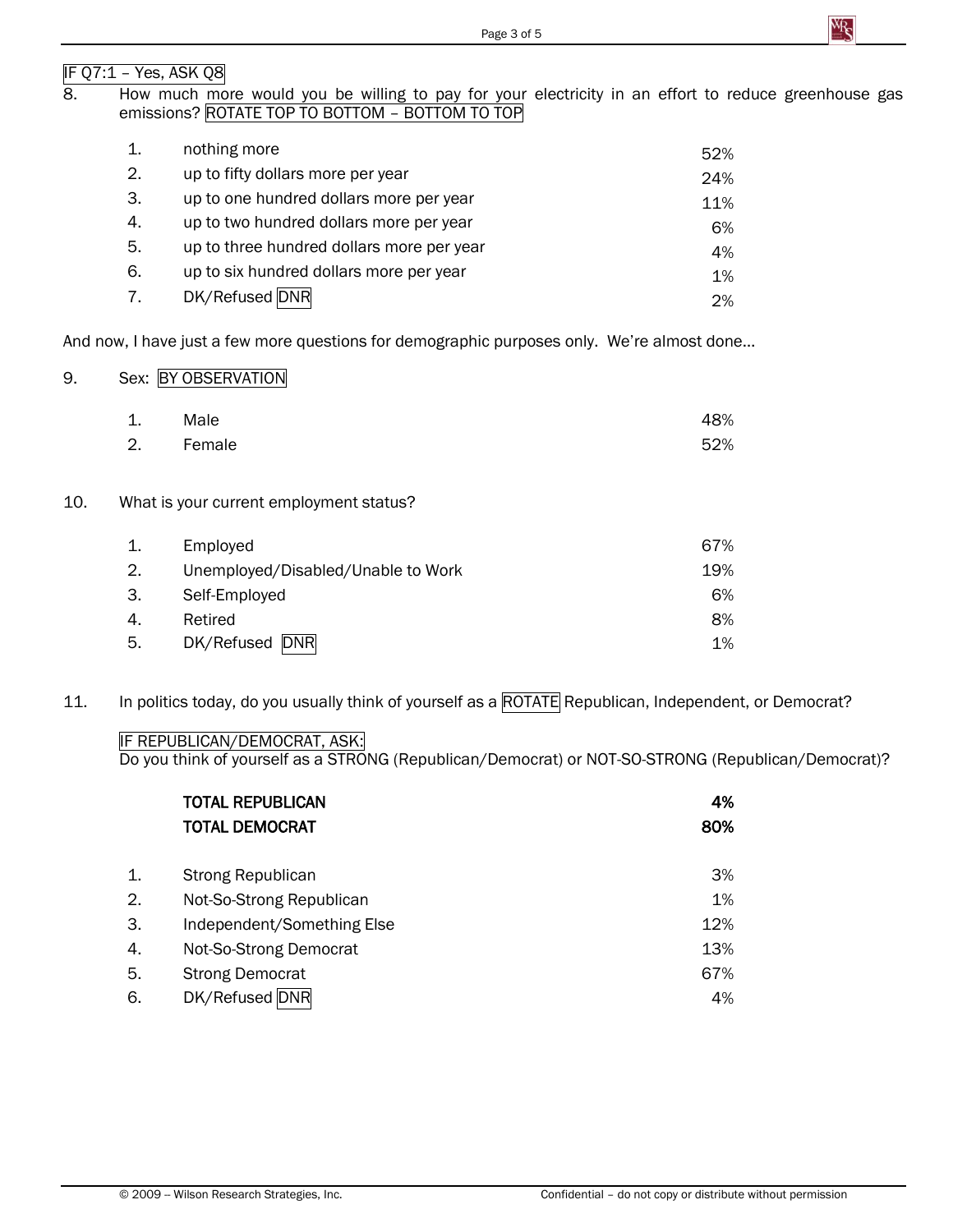12. What is your annual household income? DO NOT READ CHOICES IF REFUSED INITIALLY SAY: I understand your hesitation. We use this information for demographic purposes only and do not keep any personal information about you or your family. Would you like to share that number with me now?

| 1. | Less than \$20,000               | 26%     |
|----|----------------------------------|---------|
| 2. | \$20,000 to less than \$40,000   | 24%     |
| 3. | \$40,000 to less than \$60,000   | 18%     |
| 4. | \$60,000 to less than \$80,000   | 12%     |
| 5. | \$80,000 to less than \$100,000  | 8%      |
| 6. | \$100,000 to less than \$150,000 | 8%      |
| 7. | \$150,000 to less than \$200,000 | 3%      |
| 8. | More than \$200,000              | 2%      |
| 6. | DK/Refused DNR                   | $\star$ |

# 13. What is the highest level of formal education you have completed? DO NOT READ CHOICES

| 1. | Less than high school graduate | 9%  |
|----|--------------------------------|-----|
| 2. | High school graduate           | 36% |
| 3. | Some College                   | 29% |
| 4. | College graduate               | 20% |
| 5. | Post graduate                  | 6%  |
| 6. | DK/Refused DNR                 |     |

### 14. Would you consider yourself an environmentalist?

| 1. | Yes               | 54% |
|----|-------------------|-----|
| 2. | No.               | 44% |
|    | 3. DK/Refused DNR | 2%  |

15. Have you ever given money to or been a member of an environmental advocacy group, such as Greenpeace, the Sierra Club, or the League of Conservation Voters?

| 1. | Yes               | 11% |
|----|-------------------|-----|
| 2. | No.               | 89% |
|    | 1. DK/Refused DNR | 1%  |

16. Are you newly registered to vote, meaning have you registered to vote for the first time in the past two years?

| 1. | Yes               | 19% |
|----|-------------------|-----|
| 2. | No                | 80% |
|    | 3. DK/Refused DNR | ∼   |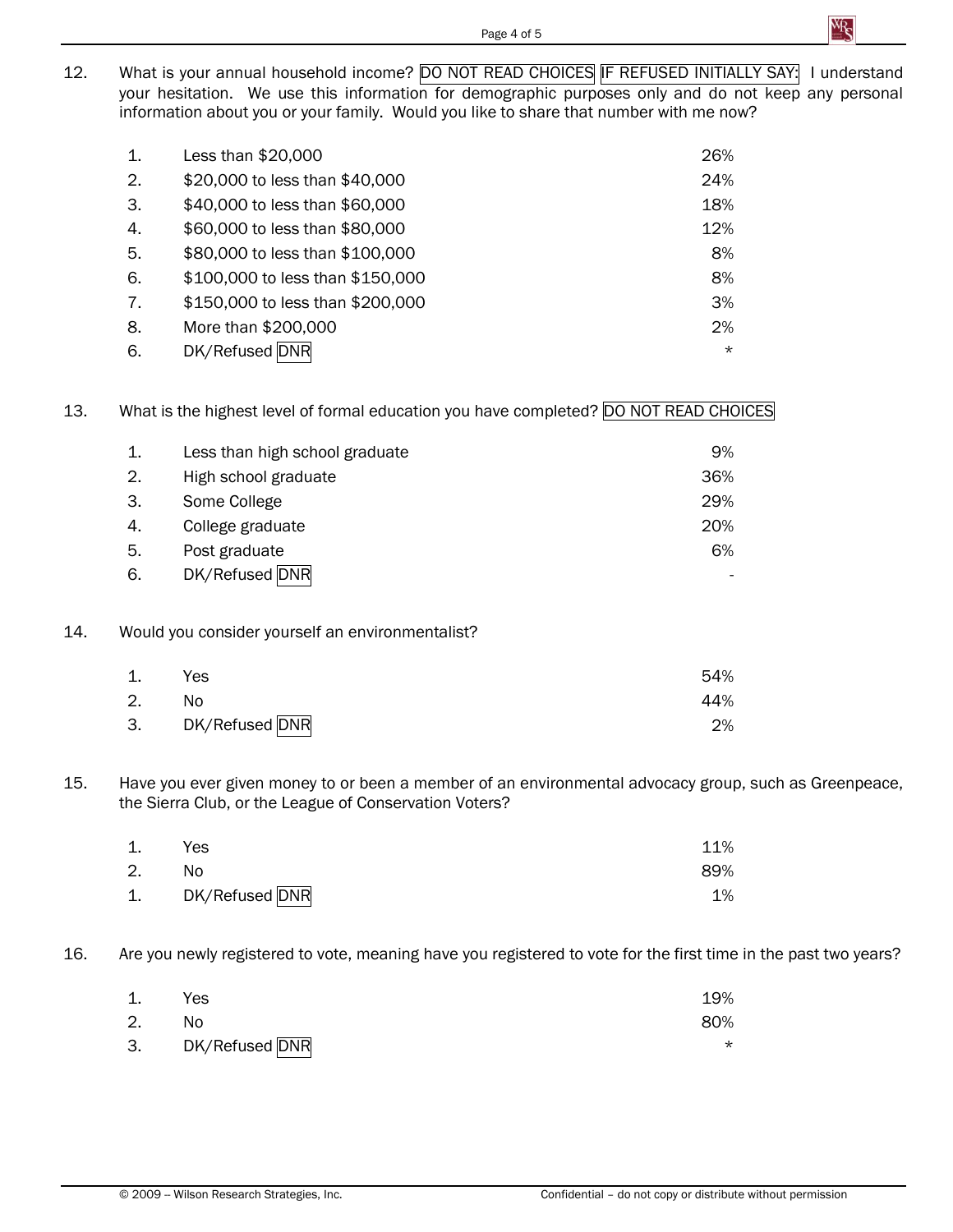# 17. Region 1 PRE-CODE

| New England               | 3%      |
|---------------------------|---------|
| Middle Atlantic           | 15%     |
| East North Central        | 16%     |
| <b>West North Central</b> | 3%      |
| South Atlantic            | 32%     |
| East South Central        | 11%     |
| <b>West South Central</b> | 11%     |
| Mountain                  | $\star$ |
| Pacific                   | 9%      |
|                           |         |

# 18. Region 2 PRE-CODE

| 1. | Northeast | 18% |
|----|-----------|-----|
| 2. | Central   | 19% |
| 3. | South     | 55% |
| 4. | West      | 9%  |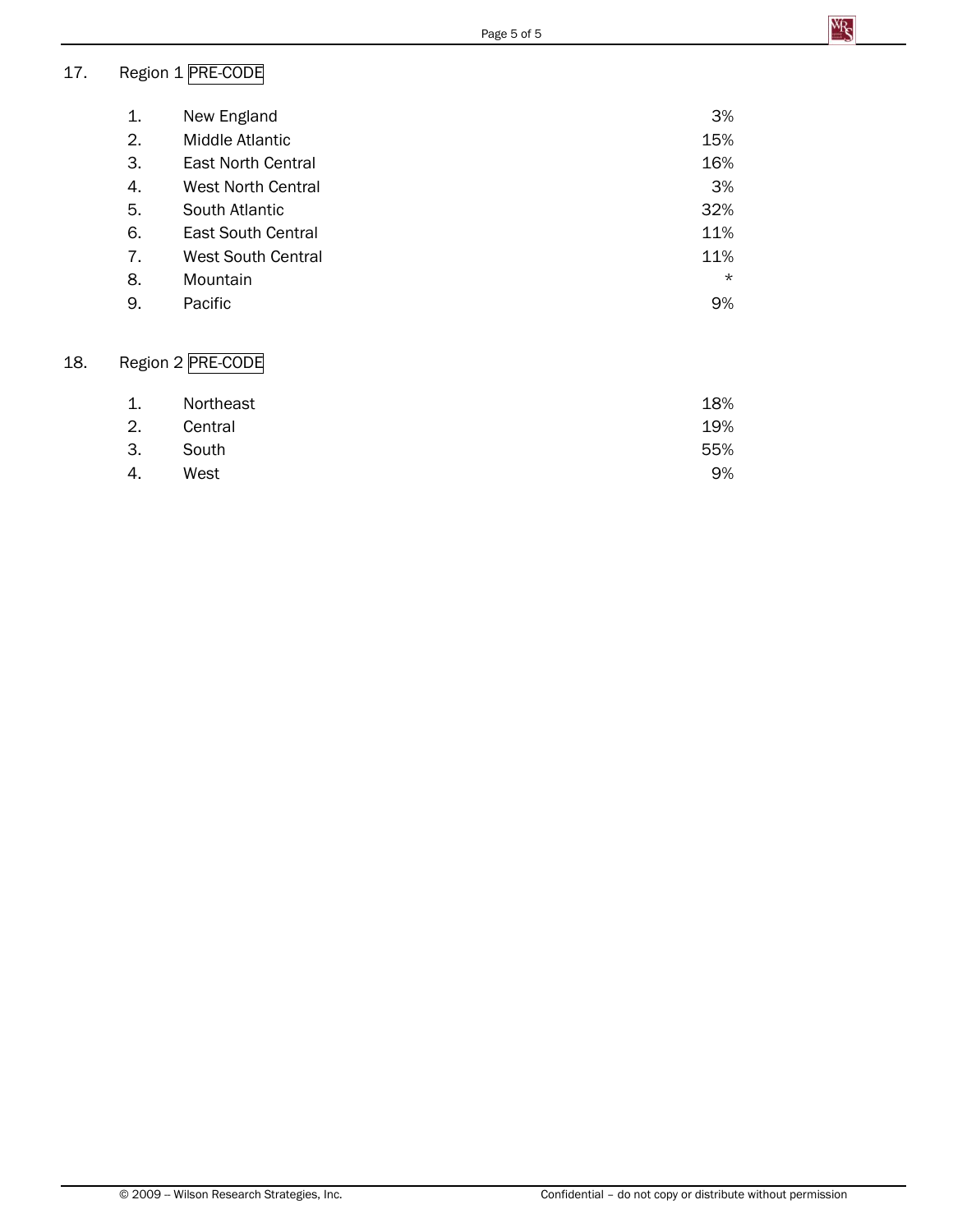BANNER 1 033<br>NOW, THINKING ABOUT AN ISSUE THAT'S BEEN IN THE NEWS... AS YOU MAY KNOW, THE U.S. ECONOMY IS EXPERIENCING WHAT SOME CALL A "CRISIS," WHILE ENVIRONMENTAL ORGANIZATIONS SAY THE EARTH IS EXPERIENCING<br>A "CLIMATE C

|                                                                                                                                   |                   |                  | <b>GENDER</b><br>=============== |                      |                     | AGE             |                 |                 |                         |                        |                       | <b>GENDER/AGE</b>         |                                     |                                  |                                   | <b>EDUCATION</b>        |                              |                     |                          | <b>INCOME</b>            |                     |                     |
|-----------------------------------------------------------------------------------------------------------------------------------|-------------------|------------------|----------------------------------|----------------------|---------------------|-----------------|-----------------|-----------------|-------------------------|------------------------|-----------------------|---------------------------|-------------------------------------|----------------------------------|-----------------------------------|-------------------------|------------------------------|---------------------|--------------------------|--------------------------|---------------------|---------------------|
|                                                                                                                                   | TOTAL<br>-------- | <b>MEN</b>       | <b>WOMEN</b>                     | $18 - 34$            | $34 - 44$           | $45 - 54$       | $55 - 64$       | 65+             | <b>MEN</b><br>$18 - 44$ | <b>MEN</b><br>45-64    | MEN<br>$65+$<br>----- | <b>WOMEN</b><br>$18 - 44$ | <b>WOMEN</b><br>$45 - 64$<br>------ | <b>WOMEN</b><br>$65+$<br>------- | ΗS<br>OR LESS COLLEGE<br>-------- | <b>SOME</b><br>-------- | COLLEGE<br>GRAD+<br>-------- | <b>UNDER</b><br>20K | 20K-40K 40K-60K 60K-80K  |                          |                     | <b>OVER</b><br>80K  |
| <b>TOTAL</b>                                                                                                                      | 800<br>100%       | 384<br>48%       | 416<br>52%                       | 302<br>38%           | 186<br>23%          | 137<br>17%      | 80<br>10%       | 95<br>12%       | 225<br>28%              | 120<br>15%             | 40<br>5%              | 263<br>33%                | 97<br>12%                           | 55<br>7%                         | 360<br>45%                        | 232<br>29%              | 208<br>26%                   | 204<br>26%          | 190<br>24%               | 140<br>18%               | 95<br>12%           | 171<br>21%          |
| DIFFERENCE D/S<br>--------------                                                                                                  | $-460$<br>$-58%$  | $-207$<br>$-54%$ | $-253$<br>$-61%$                 | $-155$<br>$-51%$     | $-121$<br>$-65%$    | $-96$<br>$-70%$ | $-33$<br>$-41%$ | $-55$<br>$-58%$ | $-118$<br>$-52%$        | $-73$<br>$-61%$        | $-16$<br>$-41%$       | $-158$<br>$-60%$          | $-56$<br>$-58%$                     | $-39$<br>$-70%$                  | $-167$<br>$-46%$                  | $-149$<br>$-64%$        | $-144$<br>$-69%$             | $-105$<br>$-51%$    | -80<br>$-42%$            | $-92$<br>$-66%$          | -66<br>$-69%$       | $-118$<br>$-69%$    |
| COMBATING CLIMATE<br>CHANGE SHOULD BE THE<br>TOP PRIORITY, EVEN<br>IF IT DELAYS<br>AMERICA'S ECONOMIC<br><b>RECOVERY</b>          | 144<br>18%        | 78<br>20%        | 66<br>16%                        | 62<br>20%            | 26<br>14%           | 19<br>14%       | 22<br>27%       | 16<br>17%       | 46<br>21%               | 21<br>18%              | 10<br>25%             | 41<br>16%                 | 19<br>20%                           | 6<br>10%                         | 79<br>22%                         | 37<br>16%               | 27<br>13%                    | 37<br>18%           | 51<br>27%                | 22<br>16%                | 13<br>14%           | 21<br>12%           |
| SECURING AMERICA'S<br><b>ECONOMIC RECOVERY</b><br>SHOULD BE THE TOP<br>PRIORITY, EVEN IF IT<br>DELAYS ACTION ON<br>CLIMATE CHANGE | 604<br>76%        | 285<br>74%       | 320<br>77%                       | 217<br>72%           | 147<br>79%          | 115<br>84%      | 55<br>68%       | 71<br>75%       | 164<br>73%              | 95<br>79%              | 26<br>66%             | 200<br>76%                | 75<br>77%                           | 44<br>81%                        | 246<br>69%                        | 186<br>80%              | 172<br>82%                   | 142<br>69%          | 130<br>69%               | 115<br>82%               | 79<br>83%           | 139<br>82%          |
| UNSURE DNR                                                                                                                        | 32<br>4%          | 17<br>5%         | 14<br>3 <sup>8</sup>             | 14<br>5%             | 9<br>5%             | 3<br>2%         | 4<br>5%         | 2<br>3%         | 12<br>5%                | 4<br>3 <sup>8</sup>    | 2<br>4%               | 11<br>4%                  | 3<br>3 <sup>8</sup>                 | 1%                               | 19<br>5%                          | 7<br>3 <sup>8</sup>     | 6<br>3 <sup>8</sup>          | 15<br>7%            | 9<br>5%                  | 3<br>2%                  | 2<br>2 <sup>8</sup> | 3<br>2 <sup>8</sup> |
| DK/REFUSED DNR                                                                                                                    | 20<br>3%          | $1\%$            | 16<br>4%                         | 10<br>3 <sup>8</sup> | 4<br>2 <sup>8</sup> | 0<br>$\star$    | 0<br>$\star$    | 6<br>6%         | 3<br>1%                 | $\mathbf 0$<br>$\star$ | 2<br>4%               | 11<br>4%                  | $\mathbf 0$<br>$\star$              | 4<br>8%                          | 15<br>4%                          | 1<br>1%                 | 4<br>2 <sup>8</sup>          | 11<br>5%            | $\overline{\phantom{a}}$ | $\overline{\phantom{a}}$ | 1%                  | 8<br>4%             |

**NOTE: PERCENTAGE LESS THAN 0.5 PRINTED AS \*.**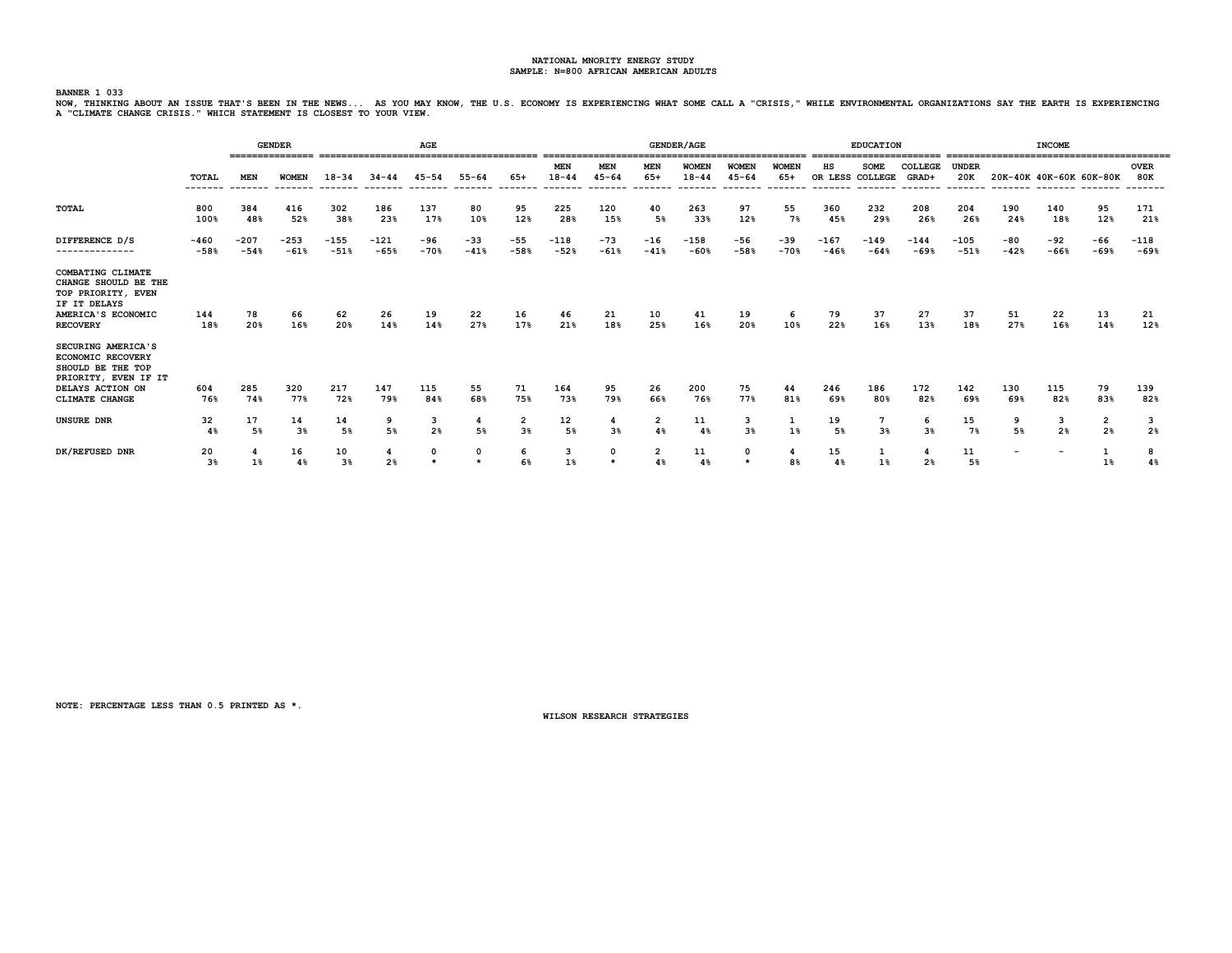BANNER 2034<br>NOW, THINKING ABOUT AN ISSUE THAT'S BEEN IN THE NEWS... AS YOU MAY KNOW, THE U.S. ECONOMY IS EXPERIENCING WHAT SOME CALL A "CRISIS," WHILE ENVIRONMENTAL ORGANIZATIONS SAY THE EARTH IS EXPERIENCING<br>A "CLIMATE CH

|                                                                                                                                          |                   |                          |                     |                      |                                                                                                            | <b>REGION 1</b>  |                       |                     |                          |                      |                 | ================================ | <b>REGION 2</b>      |                        |                      | <b>EMPLOYMENT</b> |                                 | ================================ |                     | NEWLY REGISTERED<br>================ |
|------------------------------------------------------------------------------------------------------------------------------------------|-------------------|--------------------------|---------------------|----------------------|------------------------------------------------------------------------------------------------------------|------------------|-----------------------|---------------------|--------------------------|----------------------|-----------------|----------------------------------|----------------------|------------------------|----------------------|-------------------|---------------------------------|----------------------------------|---------------------|--------------------------------------|
|                                                                                                                                          | TOTAL<br>-------- | NEW                      | MIDDLE              |                      | EST NTH WST NTH<br>ENGLAND ATLNTIC CENTRAL CENTRAL ATLNTIC CENTRAL CENTRAL MOUNTIN PACIFIC NTHEAST CENTRAL |                  | SOUTH EST STH WST STH |                     |                          |                      |                 |                                  | <b>SOUTH</b>         | <b>WEST</b><br>------- |                      |                   | EMPLOYD UNEMPLY EMPLOYD RETIRED |                                  | YES                 | NO                                   |
| TOTAL                                                                                                                                    | 800<br>100%       | 21<br>3 <sup>8</sup>     | 120<br>15%          | 125<br>16%           | 26<br>3%                                                                                                   | 257<br>32%       | 92<br>11%             | 90<br>11%           | 2<br>$\star$             | 69<br>9%             | 141<br>18%      | 150<br>19%                       | 438<br>55%           | 71<br>9%               | 532<br>67%           | 150<br>19%        | 45<br>6%                        | 67<br>8%                         | 155<br>19%          | 642<br>80%                           |
| DIFFERENCE D/S<br>--------------                                                                                                         | -460<br>$-58%$    | $-10$<br>$-49%$          | -48<br>$-40%$       | -76<br>$-61%$        | $-12$<br>$-47%$                                                                                            | $-153$<br>$-59%$ | -63<br>$-69%$         | $-52$<br>$-58%$     | $-2$<br>$-100%$          | $-43$<br>$-63%$      | $-59$<br>$-42%$ | -88<br>$-59%$                    | $-268$<br>$-61%$     | $-46$<br>$-64%$        | $-307$<br>$-58%$     | -88<br>$-59%$     | $-24$<br>$-53%$                 | $-35$<br>$-52%$                  | -66<br>$-42%$       | $-393$<br>$-61%$                     |
| <b>COMBATING CLIMATE</b><br>CHANGE SHOULD BE THE<br>TOP PRIORITY, EVEN<br>IF IT DELAYS<br>AMERICA'S ECONOMIC<br><b>RECOVERY</b>          | 144<br>18%        | 5<br>22%                 | 34<br>29%           | 19<br>15%            | 7<br>26%                                                                                                   | 41<br>16%        | 13<br>14%             | 15<br>17%           | $\overline{\phantom{a}}$ | 10<br>15%            | 39<br>28%       | 25<br>17%                        | 69<br>16%            | 10<br>14%              | 99<br>19%            | 23<br>16%         | 10<br>22%                       | 12<br>18%                        | 40<br>26%           | 104<br>16%                           |
| SECURING AMERICA'S<br><b>ECONOMIC RECOVERY</b><br>SHOULD BE THE TOP<br>PRIORITY, EVEN IF IT<br>DELAYS ACTION ON<br><b>CLIMATE CHANGE</b> | 604<br>76%        | 15<br>71%                | 83<br>69%           | 95<br>76%            | 19<br>74%                                                                                                  | 194<br>75%       | 76<br>83%             | 67<br>75%           | 2<br>100%                | 53<br>78%            | 98<br>69%       | 113<br>76%                       | 338<br>77%           | 56<br>79%              | 406<br>76%           | 112<br>75%        | 34<br>75%                       | 47<br>70%                        | 105<br>68%          | 497<br>77%                           |
| <b>UNSURE DNR</b>                                                                                                                        | 32<br>4%          | $\overline{\phantom{0}}$ | 3<br>2 <sup>8</sup> | 10<br>8 <sup>°</sup> | $\overline{\phantom{0}}$                                                                                   | 10<br>4%         | 2<br>2 <sub>8</sub>   | 5<br>6%             | $\overline{\phantom{0}}$ | $\overline{2}$<br>3% | 3<br>2%         | 10<br>6%                         | 17<br>4%             | 2<br>3%                | 18<br>3%             | 10<br>7%          | 3%                              | $\overline{2}$<br>4%             | 4<br>3 <sup>8</sup> | 27<br>4%                             |
| DK/REFUSED DNR                                                                                                                           | 20<br>3%          | 7%                       |                     | 1%                   | $\overline{\phantom{0}}$                                                                                   | 12<br>5%         | $1\%$                 | 2<br>2 <sup>8</sup> | $\overline{\phantom{0}}$ | 3<br>4%              | 1%              | $1\%$                            | 14<br>3 <sup>8</sup> | 3<br>4%                | 10<br>2 <sub>8</sub> | 4<br>3%           | $\overline{\phantom{a}}$        | 6<br>9%                          | 6<br>4%             | 14<br>2 <sup>8</sup>                 |

**NOTE: PERCENTAGE LESS THAN 0.5 PRINTED AS \*.**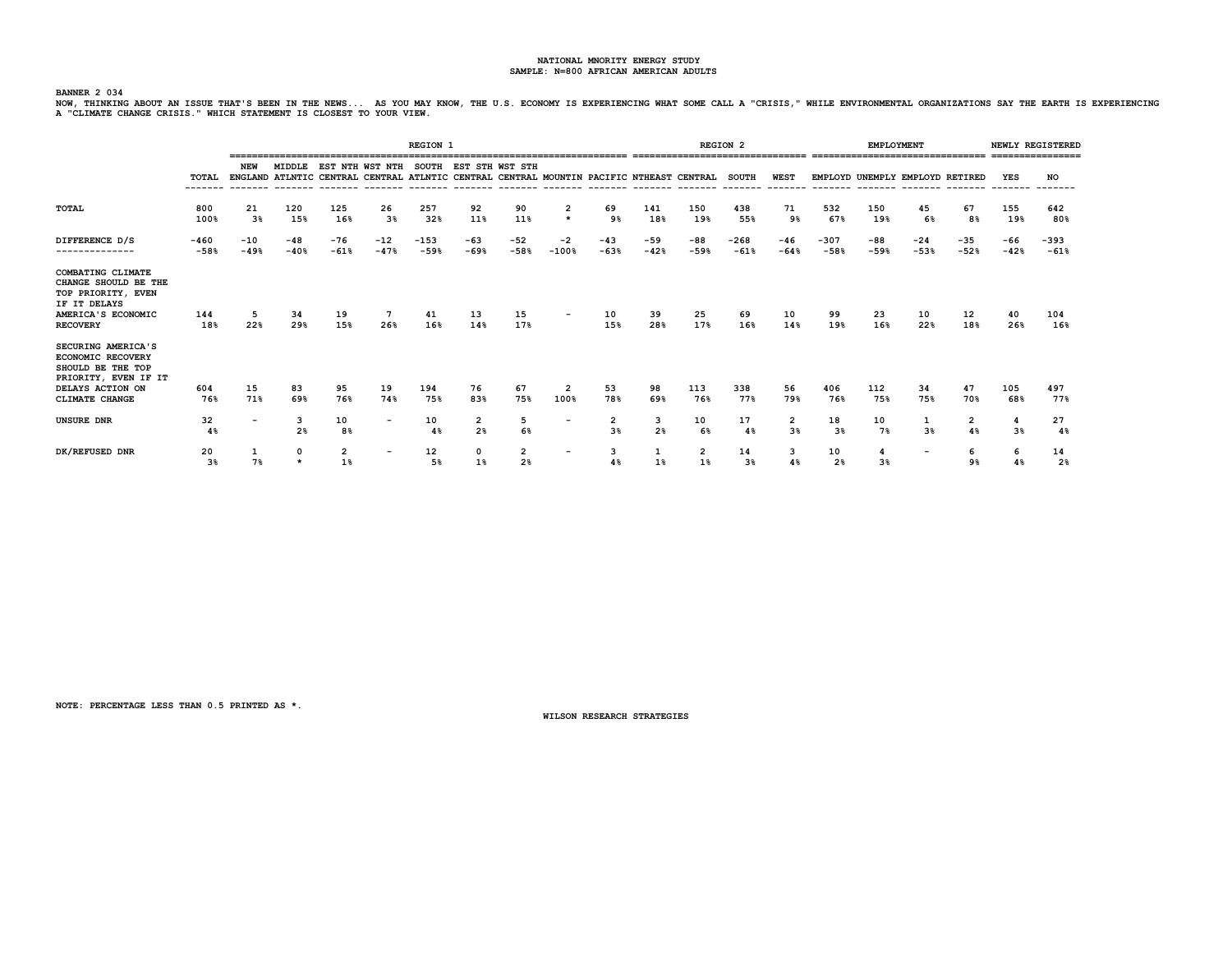**BANNER 1 045**<br>DO YOU BELIEVE THAT FEDERAL AND STATE POLICYMAKERS WHO HAVE BEEN PROMOTING POLICIES TO FIGHT WHAT THEY BELIEVE IS A SERIOUS THREAT FROM GLOBAL WARMING..

|                                                                                                                                                       | <b>GENDER</b>    |                 |                         |                 |                       | AGE                   |                      |                  |                                    | ==================          |                         | <b>GENDER/AGE</b>         | ----------------                     |                            | ---------------       | <b>EDUCATION</b> |                                                     |                     |                 | <b>INCOME</b>           | ------------------------- |                    |
|-------------------------------------------------------------------------------------------------------------------------------------------------------|------------------|-----------------|-------------------------|-----------------|-----------------------|-----------------------|----------------------|------------------|------------------------------------|-----------------------------|-------------------------|---------------------------|--------------------------------------|----------------------------|-----------------------|------------------|-----------------------------------------------------|---------------------|-----------------|-------------------------|---------------------------|--------------------|
|                                                                                                                                                       | <b>TOTAL</b>     | <b>MEN</b>      | <b>WOMEN</b><br>------- | $18 - 34$       | $34 - 44$<br>-------- | $45 - 54$<br>-------- | $55 - 64$<br>------- | $65+$<br>------- | <b>MEN</b><br>$18 - 44$<br>------- | MEN<br>$45 - 64$<br>------- | MEN<br>$65+$<br>------- | <b>WOMEN</b><br>$18 - 44$ | <b>WOMEN</b><br>$45 - 64$<br>------- | WOMEN<br>$65+$<br>-------- | нs<br>OR LESS COLLEGE | <b>SOME</b>      | COLLEGE<br>GRAD+<br>-------- ------- ------- ------ | <b>UNDER</b><br>20K |                 | 20K-40K 40K-60K 60K-80K |                           | <b>OVER</b><br>80K |
| TOTAL                                                                                                                                                 | 800<br>100%      | 384<br>48%      | 416<br>52%              | 302<br>38%      | 186<br>23%            | 137<br>17%            | 80<br>10%            | 95<br>12%        | 225<br>28%                         | 120<br>15%                  | 40<br>5%                | 263<br>33%                | 97<br>12%                            | 55<br>7%                   | 360<br>45%            | 232<br>29%       | 208<br>26%                                          | 204<br>26%          | 190<br>24%      | 140<br>18%              | 95<br>12%                 | 171<br>21%         |
| DIFFERENCE D/S<br>--------------                                                                                                                      | $-188$<br>$-23%$ | $-75$<br>$-20%$ | $-112$<br>$-27%$        | $-68$<br>$-23%$ | $-38$<br>$-20%$       | $-28$<br>$-21%$       | $-19$<br>$-24%$      | $-34$<br>$-35%$  | $-53$<br>$-24%$                    | -9<br>$-7%$                 | $-13$<br>$-34%$         | $-53$<br>$-20%$           | $-39$<br>$-40%$                      | $-20$<br>$-37%$            | $-88$<br>$-24%$       | $-54$<br>$-23%$  | $-46$<br>$-22%$                                     | $-61$<br>$-30%$     | $-60$<br>$-31%$ | $-42$<br>$-30%$         | $-1$<br>$-1$ <sup>8</sup> | $-24$<br>$-14%$    |
| ADEQUATELY TAKE INTO<br><b>ACCOUNT YOUR</b><br>ECONOMIC AND QUALITY<br>OF LIFE CONCERNS<br>WHEN CONSIDERING NEW<br>ANTI-GLOBAL WARMING<br><b>LAWS</b> | 260<br>32%       | 138<br>36%      | 122<br>29%              | 95<br>32%       | 66<br>35%             | 49<br>36%             | 26<br>33%            | 24<br>25%        | 75<br>33%                          | 53<br>44%                   | 10<br>25%               | 86<br>33%                 | 22<br>23%                            | 14<br>25%                  | 113<br>31%            | 76<br>33%        | 70<br>34%                                           | 55<br>27%           | 56<br>29%       | 46<br>33%               | 40<br>42%                 | 63<br>37%          |
| FAIL TO ADEQUATELY<br>TAKE INTO ACCOUNT<br>YOUR ECONOMIC AND<br>QUALITY OF LIFE<br><b>CONCERNS WHEN</b><br><b>CONSIDERING NEW</b>                     |                  |                 |                         |                 |                       |                       |                      |                  |                                    |                             |                         |                           |                                      |                            |                       |                  |                                                     |                     |                 |                         |                           |                    |
| ANTI-GLOBAL WARMING<br><b>LAWS</b>                                                                                                                    | 447<br>56%       | 213<br>56%      | 234<br>56%              | 164<br>54%      | 103<br>56%            | 77<br>56%             | 46<br>57%            | 57<br>60%        | 128<br>57%                         | 62<br>52%                   | 23<br>59%               | 139<br>53%                | 61<br>63%                            | 34<br>61%                  | 201<br>56%            | 130<br>56%       | 116<br>56%                                          | 116<br>57%          | 115<br>61%      | 88<br>62%               | 41<br>43%                 | 88<br>51%          |
| DK/REFUSED DNR                                                                                                                                        | 93<br>12%        | 33<br>9%        | 60<br>14%               | 43<br>14%       | 17<br>9%              | 11<br>8%              | 8<br>10%             | 14<br>15%        | 22<br>10%                          | 5<br>4%                     | 6<br>16%                | 38<br>15%                 | 14<br>14%                            | 8<br>14%                   | 45<br>13%             | 25<br>11%        | 22<br>11%                                           | 34<br>17%           | 19<br>10%       | 5%                      | 14<br>14%                 | 20<br>12%          |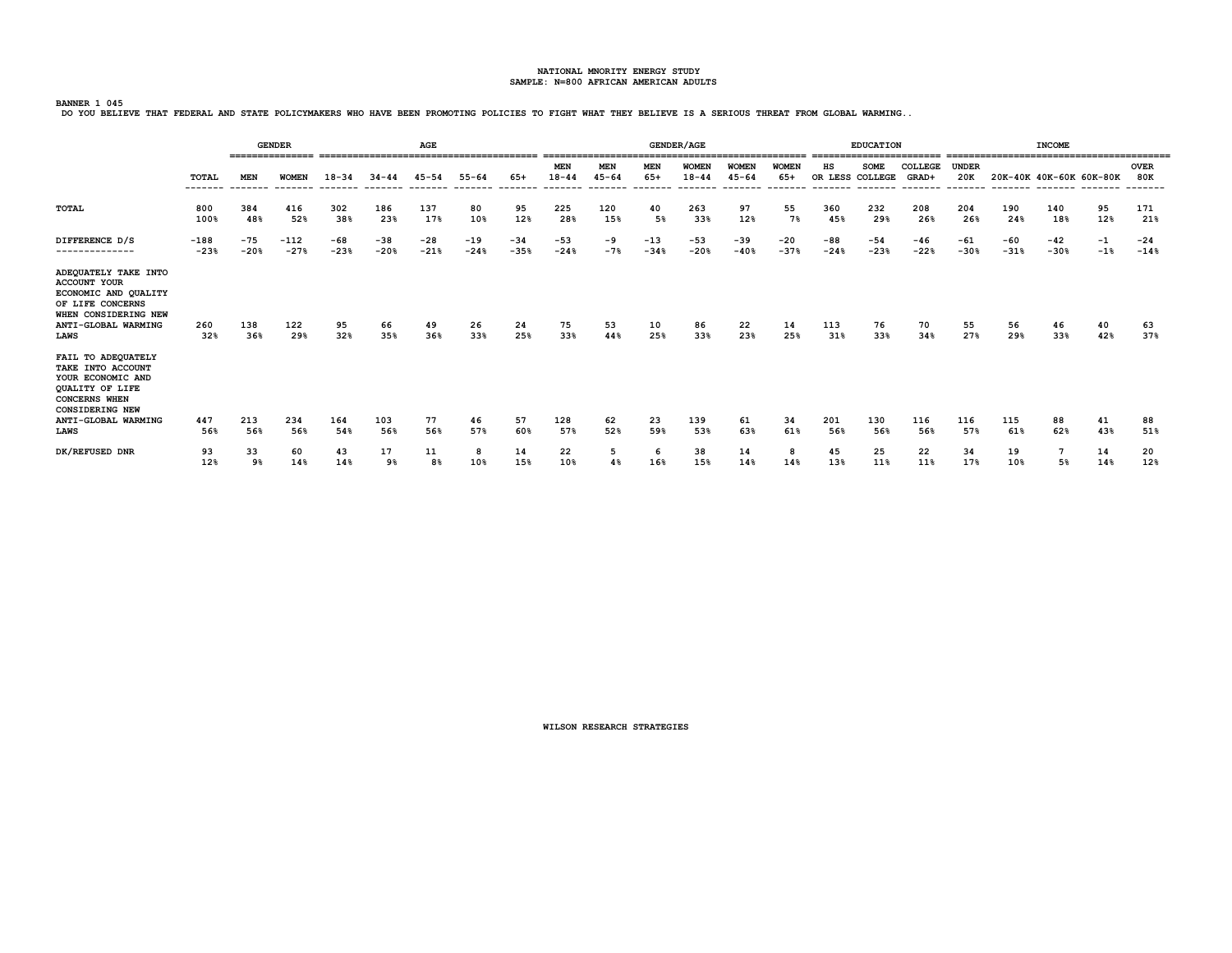**BANNER 2 046**<br>DO YOU BELIEVE THAT FEDERAL AND STATE POLICYMAKERS WHO HAVE BEEN PROMOTING POLICIES TO FIGHT WHAT THEY BELIEVE IS A SERIOUS THREAT FROM GLOBAL WARMING..

|                                                                                                                                                          |                  |                      |                 |               |                                                                                                                                              | <b>REGION 1</b> |                 |                 |                                    |           |                 | -------------------------------- | <b>REGION 2</b>         |                        |                  | <b>EMPLOYMENT</b> | -------------------------------- |                 |                       | NEWLY REGISTERED |
|----------------------------------------------------------------------------------------------------------------------------------------------------------|------------------|----------------------|-----------------|---------------|----------------------------------------------------------------------------------------------------------------------------------------------|-----------------|-----------------|-----------------|------------------------------------|-----------|-----------------|----------------------------------|-------------------------|------------------------|------------------|-------------------|----------------------------------|-----------------|-----------------------|------------------|
|                                                                                                                                                          | TOTAL            | <b>NEW</b>           | MIDDLE          |               | EST NTH WST NTH SOUTH EST STH WST STH<br>ENGLAND ATLNTIC CENTRAL CENTRAL ATLNTIC CENTRAL CENTRAL MOUNTIN PACIFIC NTHEAST CENTRAL<br>-------- |                 |                 |                 |                                    |           |                 |                                  | <b>SOUTH</b><br>------- | <b>WEST</b><br>------- |                  |                   | EMPLOYD UNEMPLY EMPLOYD RETIRED  |                 | YES                   | <b>NO</b>        |
| <b>TOTAL</b>                                                                                                                                             | 800<br>100%      | 21<br>3 <sup>8</sup> | 120<br>15%      | 125<br>16%    | 26<br>3%                                                                                                                                     | 257<br>32%      | 92<br>11%       | 90<br>11%       | $\overline{\mathbf{2}}$<br>$\star$ | 69<br>9%  | 141<br>18%      | 150<br>19%                       | 438<br>55%              | 71<br>9%               | 532<br>67%       | 150<br>19%        | 45<br>6%                         | 67<br>8%        | 155<br>19%            | 642<br>80%       |
| DIFFERENCE D/S<br>--------------                                                                                                                         | $-188$<br>$-23%$ | $-11$<br>$-54%$      | $-45$<br>$-38%$ | -35<br>$-28%$ | $-5$<br>$-18%$                                                                                                                               | $-42$<br>$-16%$ | $-35$<br>$-39%$ | $-19$<br>$-21%$ | $-2$<br>$-100%$                    | -7<br>10% | $-56$<br>$-40%$ | $-40$<br>$-26%$                  | -96<br>$-22%$           | 5<br>6%                | $-110$<br>$-21%$ | $-37$<br>$-24%$   | $-15$<br>$-34%$                  | $-22$<br>$-34%$ | $-32$<br>$-21%$       | $-157$<br>$-24%$ |
| ADEQUATELY TAKE INTO<br><b>ACCOUNT YOUR</b><br>ECONOMIC AND QUALITY<br>OF LIFE CONCERNS<br>WHEN CONSIDERING NEW<br>ANTI-GLOBAL WARMING<br><b>LAWS</b>    | 260<br>32%       | 4<br>18%             | 33<br>27%       | 40<br>32%     | 8<br>31%                                                                                                                                     | 91<br>35%       | 25<br>27%       | 27<br>31%       | $\overline{\phantom{0}}$           | 33<br>47% | 36<br>26%       | 48<br>32%                        | 143<br>33%              | 33<br>46%              | 180<br>34%       | 50<br>34%         | 12<br>28%                        | 16<br>24%       | 46<br>30 <sub>8</sub> | 213<br>33%       |
| FAIL TO ADEQUATELY<br>TAKE INTO ACCOUNT<br>YOUR ECONOMIC AND<br>QUALITY OF LIFE<br><b>CONCERNS WHEN</b><br><b>CONSIDERING NEW</b><br>ANTI-GLOBAL WARMING | 447              | 15                   | 78              | 75            | 13                                                                                                                                           | 133             | 60              | 46              | $\overline{2}$                     | 25        | 93              | 87                               | 239                     | 28                     | 290              | 87                | 28                               | 38              | 78                    | 369              |
| <b>LAWS</b>                                                                                                                                              | 56%              | 72%                  | 65%             | 60%           | 49%                                                                                                                                          | 52%             | 66%             | 52%             | 100%                               | 37%       | 66%             | 58%                              | 55%                     | 39%                    | 54%              | 58%               | 62%                              | 57%             | 51%                   | 57%              |
| DK/REFUSED DNR                                                                                                                                           | 93<br>12%        | 2<br>10%             | 9<br>8%         | 10<br>8%      | 5<br>20%                                                                                                                                     | 33<br>13%       | 7%              | 16<br>18%       | $\overline{\phantom{0}}$           | 11<br>15% | 11<br>8%        | 15<br>10%                        | 56<br>13%               | 11<br>15%              | 62<br>12%        | 13<br>8%          | 4<br>10%                         | 13<br>19%       | 30<br>20%             | 60<br>9%         |

**NOTE: PERCENTAGE LESS THAN 0.5 PRINTED AS \*.**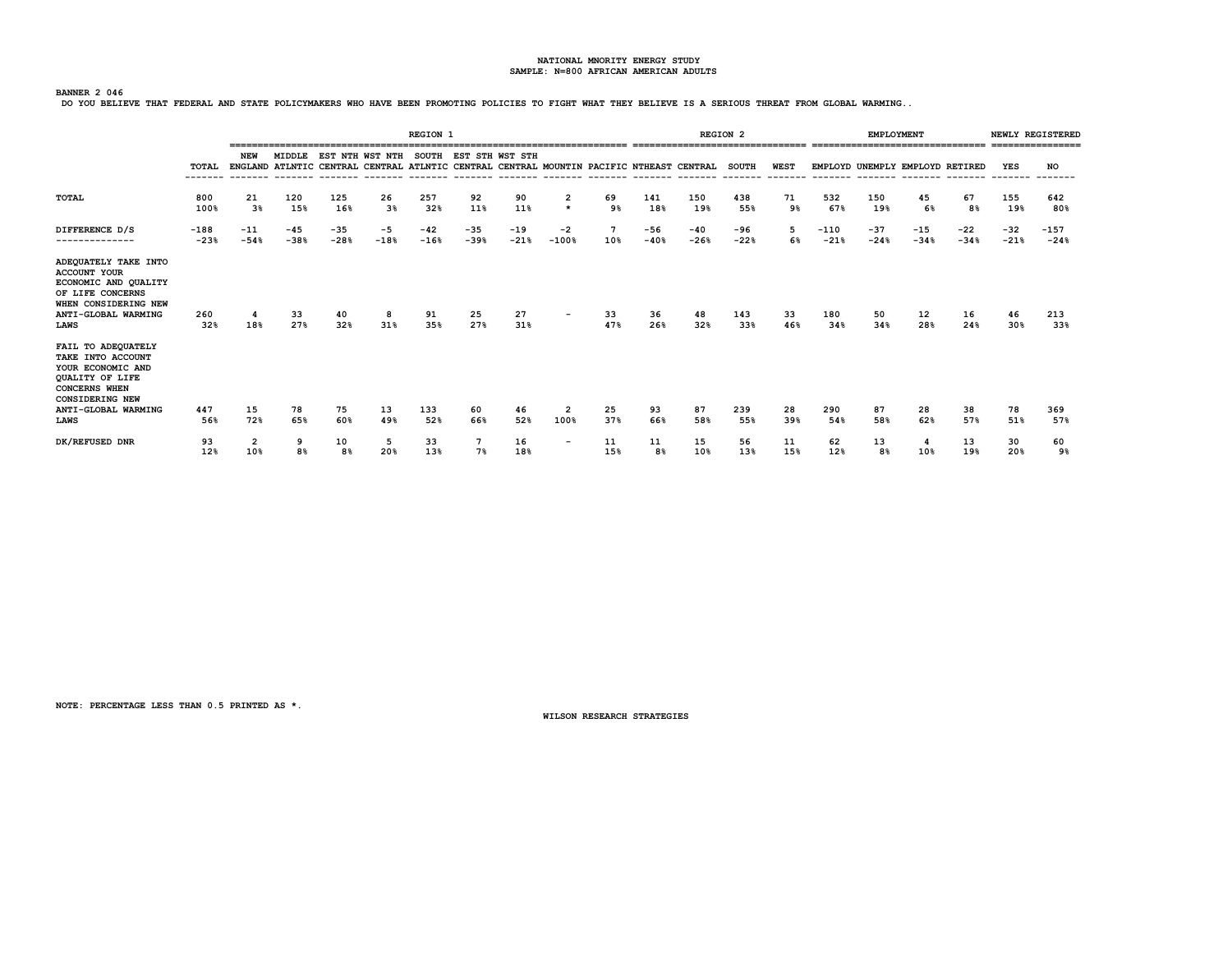#### **BANNER 1 049**

CONGRESS IS CONSIDERING LIMITING EMISSIONS OF GREENHOUSE GASES BY RESTRICTING THE A GASES INDUSTRY AND OTHERS CAN RELEASE INTO THE ATMOSPHERE. STUDIES SUGGEST THIS ACTION WOULD<br>INCREASE ENERGY AND CONSUMER PRICES AND REDUC

|                                                                                                                                                                           |                         |            | <b>GENDER</b><br>=============== |                 | ================== | AGE        |                     |                |                                     |                                   |                             | <b>GENDER/AGE</b>                     |                                     |                                 |                       | <b>EDUCATION</b> |                             |                                |                         | <b>INCOME</b>           |           |                    |
|---------------------------------------------------------------------------------------------------------------------------------------------------------------------------|-------------------------|------------|----------------------------------|-----------------|--------------------|------------|---------------------|----------------|-------------------------------------|-----------------------------------|-----------------------------|---------------------------------------|-------------------------------------|---------------------------------|-----------------------|------------------|-----------------------------|--------------------------------|-------------------------|-------------------------|-----------|--------------------|
|                                                                                                                                                                           | <b>TOTAL</b><br>------- | MEN        | <b>WOMEN</b>                     | $18 - 34$       | $34 - 44$          | $45 - 54$  | $55 - 64$<br>------ | 65+<br>------- | <b>MEN</b><br>$18 - 44$<br>-------- | <b>MEN</b><br>$45 - 64$<br>------ | <b>MEN</b><br>65+<br>------ | <b>WOMEN</b><br>$18 - 44$<br>-------- | <b>WOMEN</b><br>$45 - 64$<br>------ | <b>WOMEN</b><br>65+<br>-------- | нs<br>OR LESS COLLEGE | <b>SOME</b>      | COLLEGE<br>GRAD+<br>------- | <b>UNDER</b><br>20K<br>------- |                         | 20K-40K 40K-60K 60K-80K |           | <b>OVER</b><br>80K |
| TOTAL                                                                                                                                                                     | 800<br>100%             | 384<br>48% | 416<br>52%                       | 302<br>38%      | 186<br>23%         | 137<br>17% | 80<br>10%           | 95<br>12%      | 225<br>28%                          | 120<br>15%                        | 40<br>5%                    | 263<br>33%                            | 97<br>12%                           | 55<br>7%                        | 360<br>45%            | 232<br>29%       | 208<br>26%                  | 204<br>26%                     | 190<br>24%              | 140<br>18%              | 95<br>12% | 171<br>21%         |
| DIFFERENCE D/S<br>--------------                                                                                                                                          | 9<br>1%                 | 25<br>6%   | $-16$<br>$-4%$                   | $-39$<br>$-13%$ | 23<br>12%          | 3<br>2%    | 12<br>15%           | 10<br>10%      | $-0$<br>$-0.8$                      | 17<br>14%                         | 8<br>20%                    | $-16$<br>$-6%$                        | -2<br>$-2%$                         | $\overline{2}$<br>4%            | 10<br>$3\%$           | $-21$<br>$-9%$   | 21<br>10%                   | $-32$<br>$-16%$                | $\overline{2}$<br>$1\%$ | 5<br>4%                 | 20<br>21% | 14<br>8%           |
| <b>GREENHOUSE GAS</b><br><b>EMISSIONS SHOULD BE</b><br>REDUCED EVEN IF<br>REDUCTION POLICIES<br>INCREASE CONSUMER<br>PRICES AND CAUSE<br><b>INCREASED</b><br>UNEMPLOYMENT | 363<br>45%              | 187<br>49% | 176<br>42%                       | 122<br>40%      | 92<br>50%          | 62<br>45%  | 41<br>51%           | 46<br>49%      | 104<br>46%                          | 62<br>52%                         | 21<br>53%                   | 110<br>42%                            | 40<br>42%                           | 25<br>46%                       | 165<br>46%            | 96<br>41%        | 101<br>49%                  | 72<br>35%                      | 89<br>47%               | 68<br>48%               | 52<br>55% | 82<br>48%          |
| <b>GREENHOUSE GAS</b><br>EMISSIONS SHOULD NOT<br>BE REDUCED IF DOING<br>SO CAUSES PRICE<br><b>INCREASES AND</b>                                                           | 354                     | 162        | 192                              | 161             | 69                 | 59         | 28                  | 36             | 104                                 | 45                                | 13                          | 126                                   | 42                                  | 23                              | 156                   | 117              | 81                          | 104                            | 87                      | 62                      | 32        | 68                 |
| UNEMPLOYMENT                                                                                                                                                              | 44%                     | 42%        | 46%                              | 53%             | 37%                | 43%        | 35%                 | 38%            | 46%                                 | 38%                               | 33%                         | 48%                                   | 43%                                 | 42%                             | 43%                   | 51%              | 39%                         | 51%                            | 46%                     | 44%                     | 34%       | 40%                |
| DK/REFUSED DNR                                                                                                                                                            | 84<br>10%               | 35<br>9%   | 48<br>12%                        | 20<br>7%        | 24<br>13%          | 16<br>12%  | 11<br>14%           | 12<br>13%      | 17<br>8%                            | 13<br>10%                         | 6<br>15%                    | 27<br>10%                             | 15<br>15%                           | 12%                             | 38<br>11%             | 19<br>8%         | 26<br>13%                   | 29<br>14%                      | 13<br>7%                | 10<br>7%                | 11<br>12% | 21<br>12%          |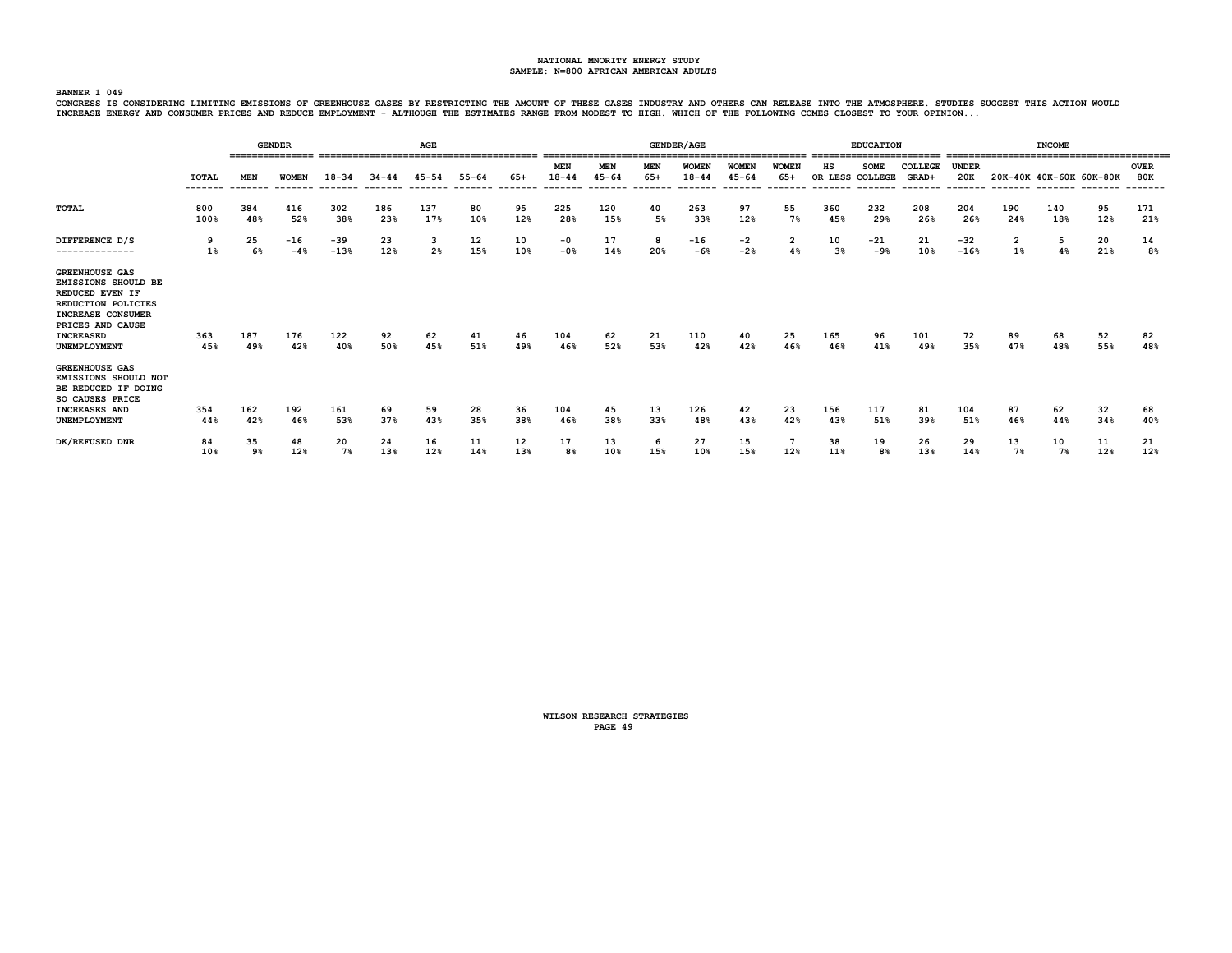#### **BANNER 2 050**

CONGRESS IS CONSIDERING LIMITING EMISSIONS OF GREENHOUSE GASES BY RESTRICTING THE A GASES INDUSTRY AND OTHERS CAN RELEASE INTO THE ATMOSPHERE. STUDIES SUGGEST THIS ACTION WOULD<br>INCREASE ENERGY AND CONSUMER PRICES AND REDUC

|                                                                                                                                                                                  |             |                      |            |             |                                                                                                            | <b>REGION 1</b> |                       |           |                          |             |            | ================================ | <b>REGION 2</b> |             |            | <b>EMPLOYMENT</b> | ================================ |           |                 | NEWLY REGISTERED<br>================ |
|----------------------------------------------------------------------------------------------------------------------------------------------------------------------------------|-------------|----------------------|------------|-------------|------------------------------------------------------------------------------------------------------------|-----------------|-----------------------|-----------|--------------------------|-------------|------------|----------------------------------|-----------------|-------------|------------|-------------------|----------------------------------|-----------|-----------------|--------------------------------------|
|                                                                                                                                                                                  | TOTAL       | NEW                  | MIDDLE     |             | EST NTH WST NTH<br>ENGLAND ATLNTIC CENTRAL CENTRAL ATLNTIC CENTRAL CENTRAL MOUNTIN PACIFIC NTHEAST CENTRAL |                 | SOUTH EST STH WST STH |           |                          |             |            |                                  | <b>SOUTH</b>    | <b>WEST</b> |            |                   | EMPLOYD UNEMPLY EMPLOYD RETIRED  |           | YES             | NO                                   |
| <b>TOTAL</b>                                                                                                                                                                     | 800<br>100% | 21<br>3 <sup>8</sup> | 120<br>15% | 125<br>16%  | 26<br>3 <sup>8</sup>                                                                                       | 257<br>32%      | 92<br>11%             | 90<br>11% | 2<br>$\star$             | 69<br>9%    | 141<br>18% | 150<br>19%                       | 438<br>55%      | 71<br>9%    | 532<br>67% | 150<br>19%        | 45<br>6%                         | 67<br>8%  | 155<br>19%      | 642<br>80%                           |
| DIFFERENCE D/S<br>--------------                                                                                                                                                 | 9<br>1%     | 1<br>6%              | 8<br>6%    | -2<br>$-2%$ | $-7$<br>$-27%$                                                                                             | $-0$<br>$-0.8$  | 6<br>6%               | 5<br>5%   | $\mathbf{o}$<br>1%       | -1<br>$-2%$ | 9<br>6%    | -9<br>$-6%$                      | 10<br>2%        | -1<br>$-2%$ | 25<br>5%   | $-22$<br>$-15%$   | $^{-1}$<br>$-1$ <sup>8</sup>     | 9<br>13%  | $-34$<br>$-22%$ | 44<br>$7\%$                          |
| <b>GREENHOUSE GAS</b><br>EMISSIONS SHOULD BE<br>REDUCED EVEN IF<br><b>REDUCTION POLICIES</b><br><b>INCREASE CONSUMER</b><br>PRICES AND CAUSE<br><b>INCREASED</b><br>UNEMPLOYMENT | 363<br>45%  | 10<br>46%            | 58<br>48%  | 52<br>42%   | 8<br>33%                                                                                                   | 112<br>43%      | 46<br>50%             | 45<br>50% | 1<br>50%                 | 31<br>45%   | 67<br>48%  | 60<br>40%                        | 203<br>46%      | 32<br>46%   | 250<br>47% | 57<br>38%         | 20<br>45%                        | 34<br>51% | 51<br>33%       | 311<br>48%                           |
| <b>GREENHOUSE GAS</b><br>EMISSIONS SHOULD NOT<br>BE REDUCED IF DOING<br><b>SO CAUSES PRICE</b><br><b>INCREASES AND</b><br>UNEMPLOYMENT                                           | 354<br>44%  | 8<br>40%             | 50<br>42%  | 54<br>43%   | 15<br>59%                                                                                                  | 112<br>44%      | 40<br>44%             | 40<br>45% | 1<br>50%                 | 33<br>47%   | 58<br>41%  | 69<br>46%                        | 193<br>44%      | 34<br>47%   | 225<br>42% | 78<br>52%         | 21<br>46%                        | 25<br>38% | 85<br>55%       | 266<br>41%                           |
| DK/REFUSED DNR                                                                                                                                                                   | 84<br>10%   | 3<br>13%             | 12<br>10%  | 19<br>15%   | 2<br>8%                                                                                                    | 33<br>13%       | 5<br>6%               | 4<br>5%   | $\overline{\phantom{a}}$ | 5<br>7%     | 15<br>11%  | 21<br>14%                        | 43<br>10%       | 5<br>7%     | 58<br>11%  | 15<br>10%         | 9%                               | 8<br>11%  | 19<br>12%       | 65<br>10%                            |

**NOTE: PERCENTAGE LESS THAN 0.5 PRINTED AS \*.**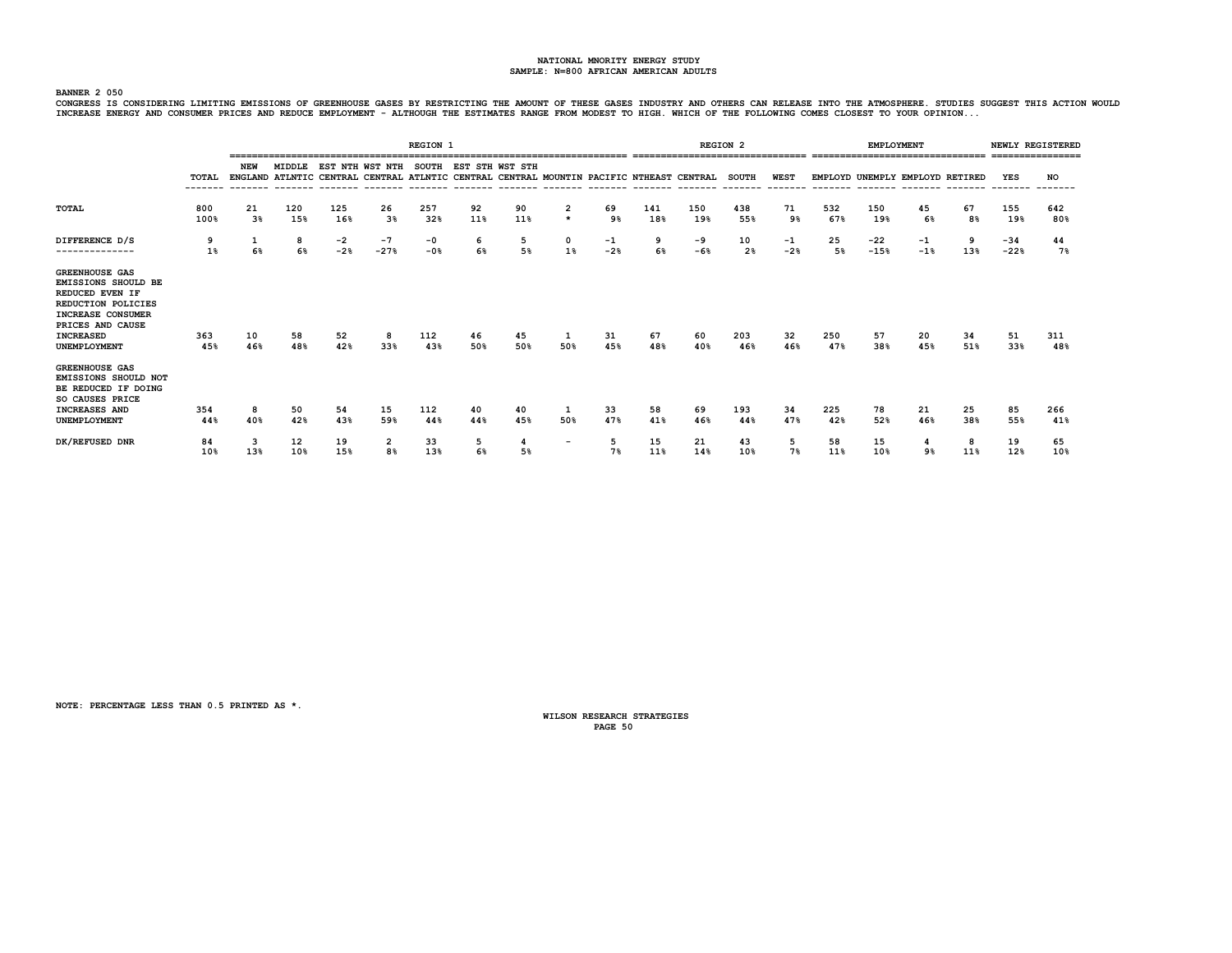.<br>BANNER 1 053<br>STUDIES SUGGEST THAT FEDERAL ACTION TO REDUCE GREENHOUSE GAS EMISSIONS COULD INCREASE UNEMPLOYMENT IN THE US. SHOULD THIS OCCUR, WHICH ETHNIC GROUP DO YOU BELIEVE WILL PROPORTIONATELY LOSE THE **MOST JOBS?**

|                   |             |                      | <b>GENDER</b><br>=============== |                |                     | AGE        |                     |           |                         |                         |                      | <b>GENDER/AGE</b>         |                           |                       |                       | <b>EDUCATION</b> |                                      |                          |                      | <b>INCOME</b>           |                     |                    |
|-------------------|-------------|----------------------|----------------------------------|----------------|---------------------|------------|---------------------|-----------|-------------------------|-------------------------|----------------------|---------------------------|---------------------------|-----------------------|-----------------------|------------------|--------------------------------------|--------------------------|----------------------|-------------------------|---------------------|--------------------|
|                   | TOTAL       | <b>MEN</b>           | <b>WOMEN</b>                     | $18 - 34$      | $34 - 44$           | $45 - 54$  | $55 - 64$           | 65+       | <b>MEN</b><br>$18 - 44$ | <b>MEN</b><br>$45 - 64$ | <b>MEN</b><br>$65+$  | <b>WOMEN</b><br>$18 - 44$ | <b>WOMEN</b><br>$45 - 64$ | <b>WOMEN</b><br>$65+$ | нs<br>OR LESS COLLEGE | <b>SOME</b>      | COLLEGE<br>GRAD+<br>-------- ------- | <b>UNDER</b><br>20K      |                      | 20K-40K 40K-60K 60K-80K |                     | <b>OVER</b><br>80K |
| TOTAL             | 800<br>100% | 384<br>48%           | 416<br>52%                       | 302<br>38%     | 186<br>23%          | 137<br>17% | 80<br>10%           | 95<br>12% | 225<br>28%              | 120<br>15%              | 40<br>5%             | 263<br>33%                | 97<br>12%                 | 55<br>7%              | 360<br>45%            | 232<br>29%       | 208<br>26%                           | 204<br>26%               | 190<br>24%           | 140<br>18%              | 95<br>12%           | 171<br>21%         |
| AFRICAN-AMERICANS | 305<br>38%  | 148<br>39%           | 157<br>38%                       | 118<br>39%     | 61<br>33%           | 51<br>37%  | 36<br>45%           | 39<br>42% | 89<br>40%               | 44<br>37%               | 15<br>37%            | 89<br>34%                 | 43<br>44%                 | 25<br>45%             | 150<br>42%            | 81<br>35%        | 73<br>35%                            | 80<br>39%                | 80<br>42%            | 64<br>46%               | 29<br>30%           | 51<br>30%          |
| <b>HISPANICS</b>  | 52<br>7%    | 29<br>7%             | 23<br>6%                         | 23<br>8%       | 12<br>6%            | 8<br>6%    | 6<br>7%             | 3<br>4%   | 20<br>9%                | 6%                      | 1<br>4%              | 15<br>6%                  | 7%                        | $\overline{2}$<br>4%  | 25<br>7%              | 11<br>5%         | 16<br>8%                             | 4%                       | 13<br>7%             | 10<br>7%                | 9<br>9%             | 12<br>7%           |
| <b>WHITES</b>     | 19<br>2%    | 12<br>3 <sup>8</sup> | 8<br>2 <sup>8</sup>              | 3<br>1%        | 5<br>3 <sup>8</sup> | 6<br>4%    | 2<br>3%             | 4<br>4%   | 4<br>2 <sup>8</sup>     | 5<br>4%                 | $\overline{2}$<br>6% | 3<br>$1\%$                | 3<br>3 <sup>8</sup>       | 2 <sup>8</sup>        | 5<br>$1\%$            | 3%               | 3%                                   | $\overline{\phantom{a}}$ | $\overline{2}$<br>1% | 6<br>4%                 | 3<br>3%             | 5%                 |
| ALL RACES EQUALLY | 389<br>49%  | 180<br>47%           | 209<br>50%                       | 151<br>50%     | 97<br>52%           | 66<br>48%  | 33<br>41%           | 41<br>44% | 102<br>45%              | 60<br>50%               | 18<br>45%            | 146<br>56%                | 39<br>41%                 | 24<br>43%             | 161<br>45%            | 129<br>55%       | 99<br>48%                            | 100<br>49%               | 92<br>49%            | 57<br>41%               | 51<br>54%           | 89<br>52%          |
| DK/REFUSED DNR    | 35<br>4%    | 16<br>4%             | 19<br>4%                         | 2 <sup>8</sup> | 11<br>6%            | 6<br>5%    | 3<br>3 <sup>8</sup> | 7%        | 9<br>4%                 | 4<br>3%                 | 4<br>9%              | 10<br>4%                  | 5<br>5%                   | 3<br>6%               | 18<br>5%              | 3<br>1%          | 13<br>6%                             | 17<br>8%                 | $\overline{2}$<br>1% | 3<br>2 <sup>8</sup>     | 3<br>3 <sup>8</sup> | 9<br>5%            |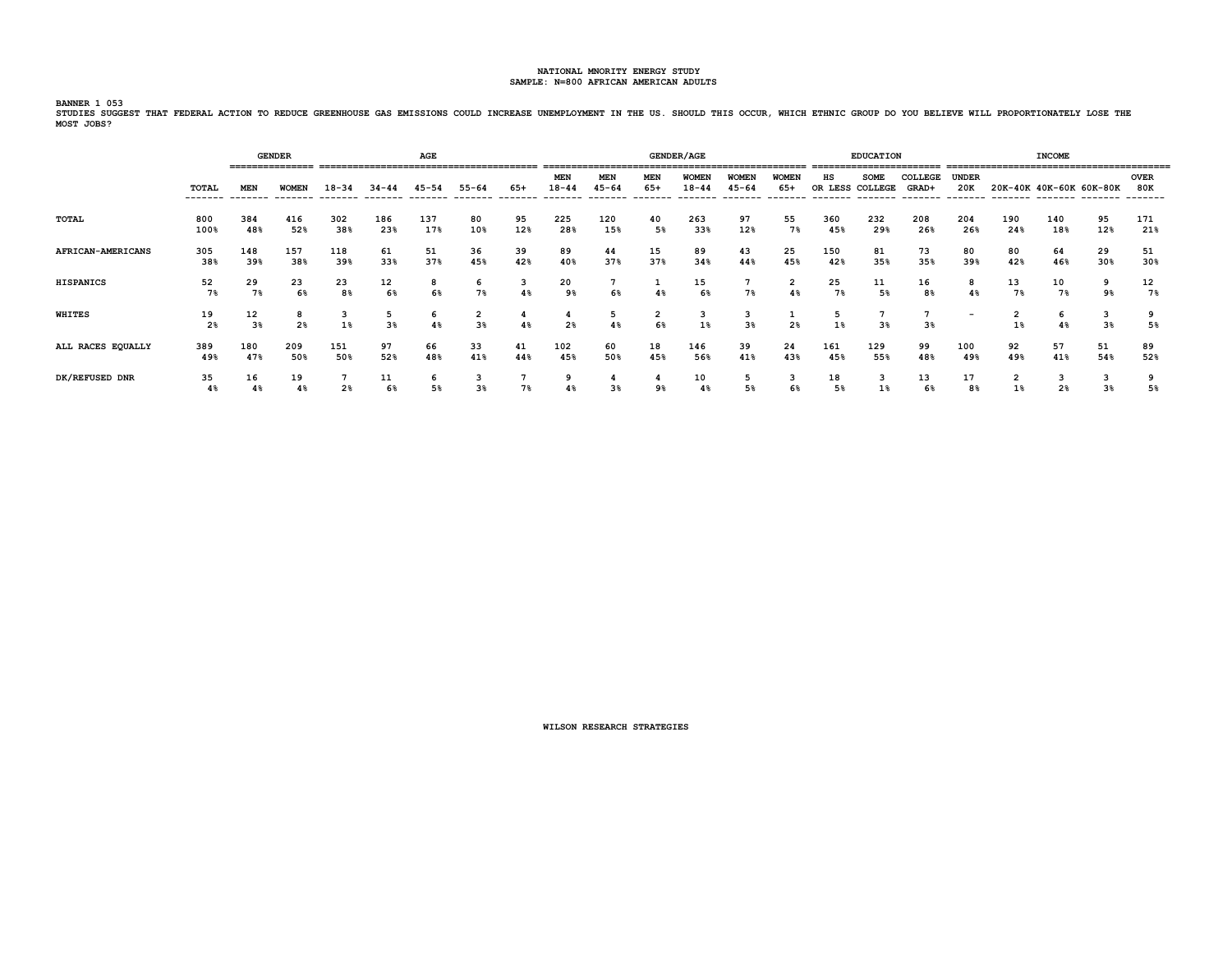**BANNER 2 054**

**STUDIES SUGGEST THAT FEDERAL ACTION TO REDUCE GREENHOUSE GAS EMISSIONS COULD INCREASE UNEMPLOYMENT IN THE US. SHOULD THIS OCCUR, WHICH ETHNIC GROUP DO YOU BELIEVE WILL PROPORTIONATELY LOSE THE MOST JOBS?**

|                   |                      |                      |               |            |                    | <b>REGION 1</b> |                          |           |                                    |           |            |                                                                                         | <b>REGION 2</b> |             |                      | EMPLOYMENT |                                 |                      | ================ | NEWLY REGISTERED     |
|-------------------|----------------------|----------------------|---------------|------------|--------------------|-----------------|--------------------------|-----------|------------------------------------|-----------|------------|-----------------------------------------------------------------------------------------|-----------------|-------------|----------------------|------------|---------------------------------|----------------------|------------------|----------------------|
|                   | TOTAL                | NEW                  | <b>MIDDLE</b> |            | EST NTH WST NTH    | <b>SOUTH</b>    | EST STH WST STH          |           |                                    |           |            | ENGLAND ATLNTIC CENTRAL CENTRAL ATLNTIC CENTRAL CENTRAL MOUNTIN PACIFIC NTHEAST CENTRAL | <b>SOUTH</b>    | <b>WEST</b> |                      |            | EMPLOYD UNEMPLY EMPLOYD RETIRED |                      | YES              | <b>NO</b>            |
| TOTAL             | 800<br>100%          | 21<br>3 <sup>8</sup> | 120<br>15%    | 125<br>16% | 26<br>3%           | 257<br>32%      | 92<br>11%                | 90<br>11% | $\overline{\mathbf{2}}$<br>$\star$ | 69<br>9%  | 141<br>18% | 150<br>19%                                                                              | 438<br>55%      | 71<br>9%    | 532<br>67%           | 150<br>19% | 45<br>6%                        | 67<br>8 <sup>8</sup> | 155<br>19%       | 642<br>80%           |
| AFRICAN-AMERICANS | 305<br>38%           | 34%                  | 45<br>37%     | 43<br>34%  | 8<br>30%           | 94<br>37%       | 45<br>49%                | 31<br>35% | $\overline{\phantom{a}}$           | 32<br>47% | 52<br>37%  | 51<br>34%                                                                               | 170<br>39%      | 32<br>45%   | 208<br>39%           | 56<br>37%  | 20%                             | 28<br>41%            | 61<br>39%        | 243<br>38%           |
| <b>HISPANICS</b>  | 52<br>7%             | 22%                  | 9<br>7%       | 6%         | л.<br>5%           | 12<br>5%        | 6<br>7%                  | 2<br>2%   | 50%                                | 8<br>12%  | 13<br>10%  | 9<br>6%                                                                                 | 21<br>5%        | 9<br>13%    | 35<br>7%             | 9<br>6%    | 6<br>14%                        | 2<br>3%              | 6%               | 41<br>6%             |
| WHITES            | 19<br>2 <sup>8</sup> | $\star$              | 4%            | 4%         | 5%                 | 3<br>1%         | $\overline{\phantom{a}}$ | 3<br>4%   | $\overline{\phantom{0}}$           | 4%        | 3%         | 6<br>4%                                                                                 | 6<br>1%         | 3<br>4%     | 15<br>3 <sup>8</sup> | 2<br>$1\%$ | 3%                              | 2%                   |                  | 19<br>3 <sup>8</sup> |
| ALL RACES EQUALLY | 389<br>49%           | 9<br>42%             | 53<br>44%     | 63<br>51%  | 13<br>51%          | 131<br>51%      | 41<br>44%                | 53<br>59% | 1<br>50%                           | 25<br>37% | 62<br>44%  | 76<br>51%                                                                               | 224<br>51%      | 27<br>37%   | 253<br>47%           | 77<br>51%  | 27<br>60%                       | 30<br>45%            | 73<br>47%        | 316<br>49%           |
| DK/REFUSED DNR    | 35<br>4%             | 0<br>2 <sup>8</sup>  | 9<br>7%       | 5%         | $\mathbf{2}$<br>8% | 17<br>6%        |                          |           | $\overline{\phantom{0}}$           |           | 9          | 9<br>6%                                                                                 | 17<br>4%        | 0           | 21                   | 6<br>4%    | 2                               | 6<br>8%              | 11<br>7%         | 23<br>48             |

**NOTE: PERCENTAGE LESS THAN 0.5 PRINTED AS \*.**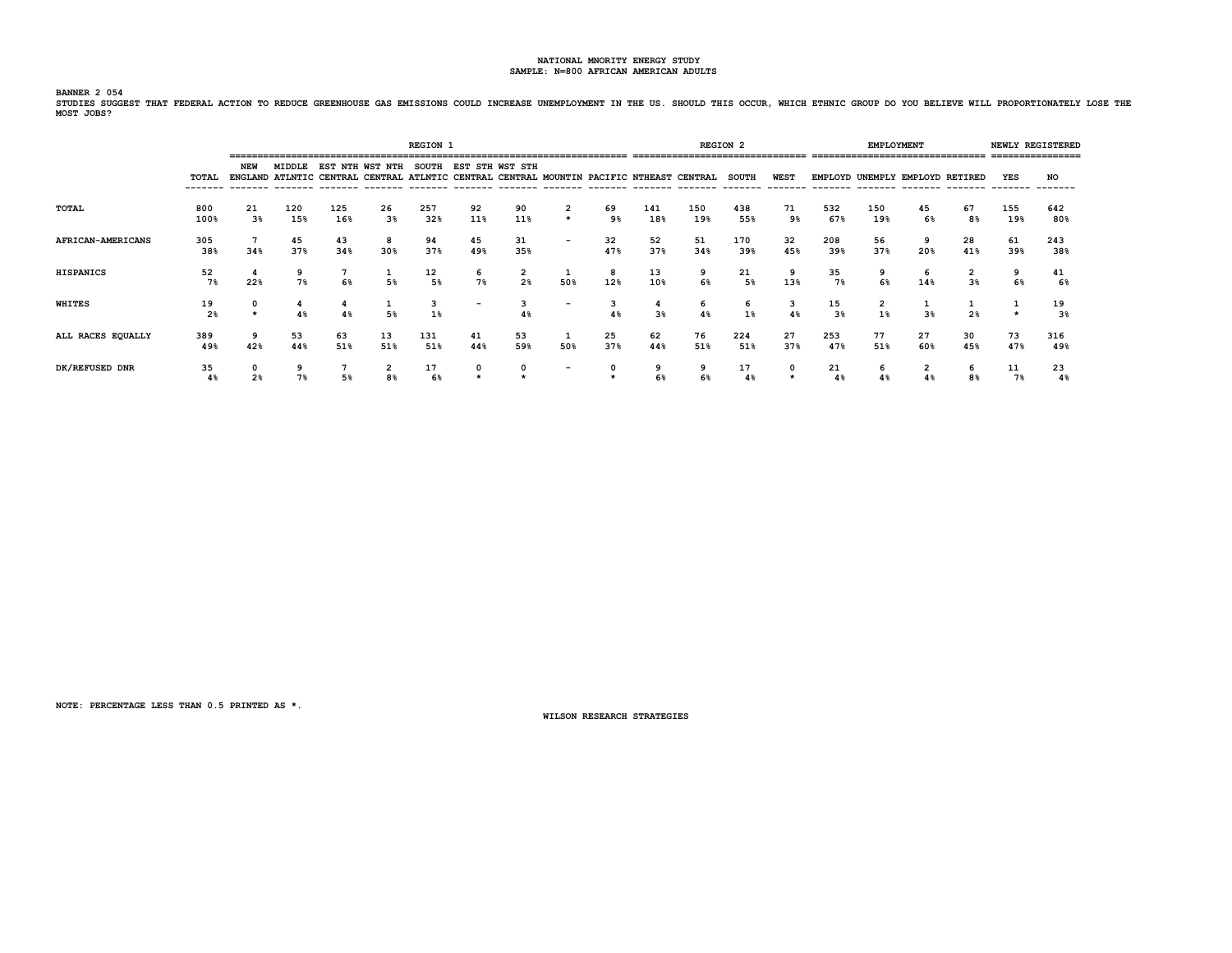**BANNER 1 085 DO YOU DRIVE YOUR OWN CAR AND PAY FOR GASOLINE?**

|                                  |                   |            | <b>GENDER</b> |            |                                                 | AGE        |                       |                 |                                     |                  |                               | <b>GENDER/AGE</b>                     |                           |                          |               | <b>EDUCATION</b><br>========================= |                  |                          |            | <b>INCOME</b>           |                |                           |
|----------------------------------|-------------------|------------|---------------|------------|-------------------------------------------------|------------|-----------------------|-----------------|-------------------------------------|------------------|-------------------------------|---------------------------------------|---------------------------|--------------------------|---------------|-----------------------------------------------|------------------|--------------------------|------------|-------------------------|----------------|---------------------------|
|                                  | TOTAL<br>-------- | <b>MEN</b> | <b>WOMEN</b>  | $18 - 34$  | 34-44<br>------- ------- ------- ------- ------ | 45-54      | $55 - 64$<br>-------- | 65+<br>-------- | <b>MEN</b><br>$18 - 44$<br>-------- | MEN<br>$45 - 64$ | <b>MEN</b><br>65+<br>-------- | <b>WOMEN</b><br>$18 - 44$<br>-------- | <b>WOMEN</b><br>$45 - 64$ | <b>WOMEN</b><br>65+      | нs<br>OR LESS | <b>SOME</b><br>COLLEGE                        | COLLEGE<br>GRAD+ | <b>UNDER</b><br>20K      |            | 20K-40K 40K-60K 60K-80K |                | <b>OVER</b><br><b>80K</b> |
| TOTAL                            | 800<br>100%       | 384<br>48% | 416<br>52%    | 302<br>38% | 186<br>23%                                      | 137<br>17% | 80<br>10%             | 95<br>12%       | 225<br>28%                          | 120<br>15%       | 40<br>5%                      | 263<br>33%                            | 97<br>12%                 | 55<br>7%                 | 360<br>45%    | 232<br>29%                                    | 208<br>26%       | 204<br>26%               | 190<br>24% | 140<br>18%              | 95<br>12%      | 171<br>21%                |
| DIFFERENCE D/S<br>-------------- | 527<br>66%        | 284<br>74% | 243<br>58%    | 185<br>61% | 136<br>73%                                      | 95<br>69%  | 47<br>59%             | 64<br>67%       | 159<br>71%                          | 90<br>75%        | 34<br>87%                     | 162<br>61%                            | 52<br>53%                 | 29<br>53%                | 211<br>59%    | 143<br>62%                                    | 172<br>83%       | 82<br>40%                | 104<br>55% | 117<br>84%              | 88<br>93%      | 136<br>80%                |
| <b>YES</b>                       | 663<br>83%        | 334<br>87% | 329<br>79%    | 244<br>81% | 161<br>86%                                      | 116<br>84% | 63<br>79%             | 79<br>84%       | 192<br>85%                          | 105<br>87%       | 37<br>93%                     | 213<br>81%                            | 74<br>76%                 | 42<br>76%                | 285<br>79%    | 188<br>81%                                    | 190<br>91%       | 143<br>70%               | 147<br>77% | 129<br>92%              | 91<br>96%      | 153<br>90%                |
| NO                               | 136<br>17%        | 50<br>13%  | 86<br>21%     | 58<br>19%  | 25<br>14%                                       | 21<br>15%  | 16<br>20%             | 16<br>16%       | 33<br>15%                           | 14<br>12%        | 3<br>7%                       | 51<br>19%                             | 23<br>23%                 | 13<br>24%                | 74<br>20%     | 44<br>19%                                     | 18<br>9%         | 61<br>30%                | 42<br>22%  | 12<br>8%                | 3 <sup>8</sup> | 17<br>10%                 |
| DK/REFUSED DNR                   |                   |            | 0             | 0          | $\overline{\phantom{0}}$                        |            | $1\%$                 |                 |                                     | $1\%$            |                               |                                       |                           | $\overline{\phantom{a}}$ |               | $\overline{\phantom{a}}$                      |                  | $\overline{\phantom{0}}$ |            |                         |                |                           |

**NOTE: PERCENTAGE LESS THAN 0.5 PRINTED AS \*.**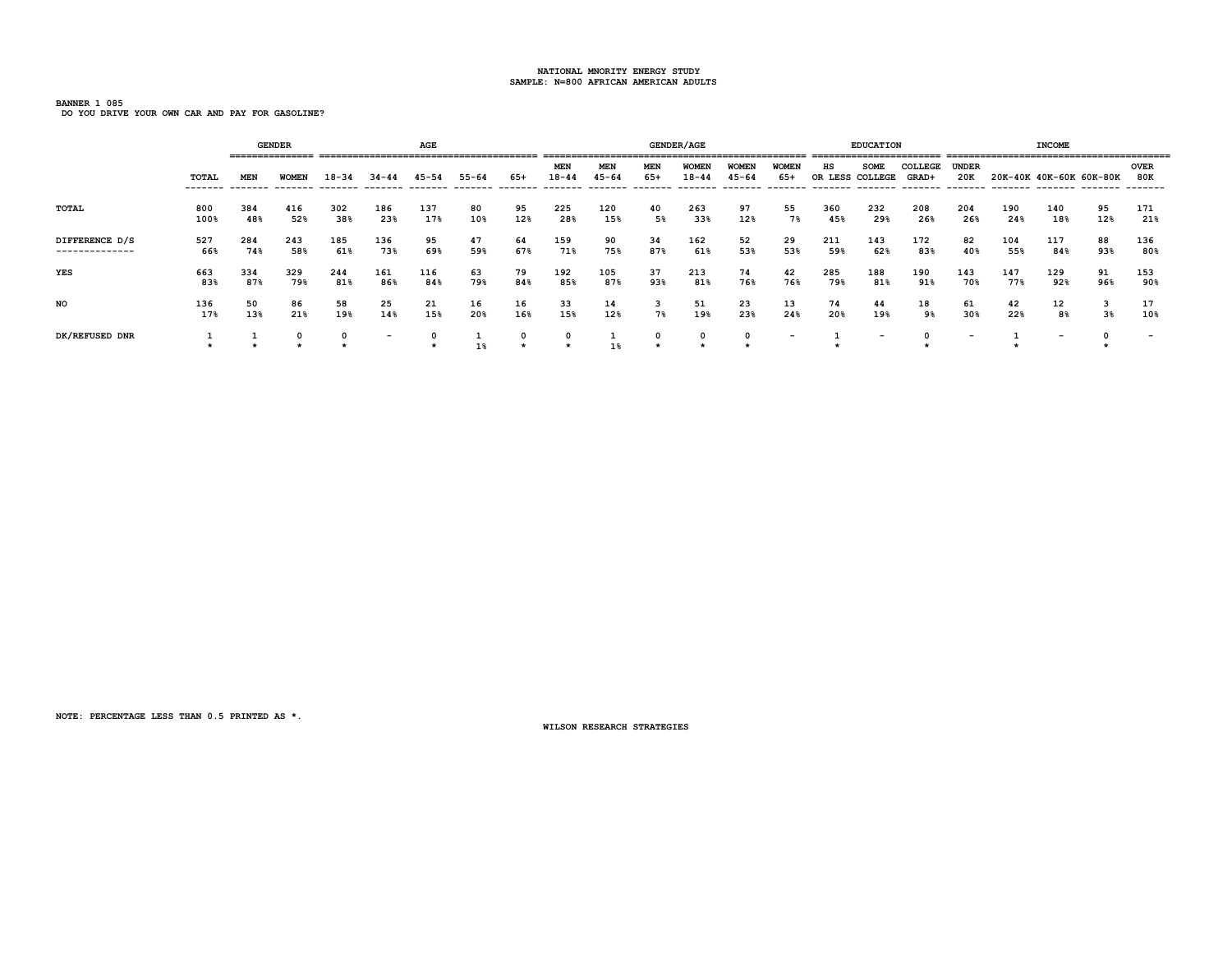# **BANNER 2 086**

**DO YOU DRIVE YOUR OWN CAR AND PAY FOR GASOLINE?**

|                                  |             |           |            |            |                          | <b>REGION 1</b> |                 |           |                          |           |            |                                                                                                                             | <b>REGION 2</b> |             |            | <b>EMPLOYMENT</b> | ------------------------------  |           | ---------------                | NEWLY REGISTERED |
|----------------------------------|-------------|-----------|------------|------------|--------------------------|-----------------|-----------------|-----------|--------------------------|-----------|------------|-----------------------------------------------------------------------------------------------------------------------------|-----------------|-------------|------------|-------------------|---------------------------------|-----------|--------------------------------|------------------|
|                                  | TOTAL       | NEW       | MIDDLE     |            | EST NTH WST NTH          | <b>SOUTH</b>    | EST STH WST STH |           |                          |           |            | ENGLAND ATLNTIC CENTRAL CENTRAL ATLNTIC CENTRAL CENTRAL MOUNTIN PACIFIC NTHEAST CENTRAL<br>-------- ------- ------- ------- | <b>SOUTH</b>    | <b>WEST</b> |            |                   | EMPLOYD UNEMPLY EMPLOYD RETIRED |           | YES<br>-------- ------- ------ | NO               |
| <b>TOTAL</b>                     | 800<br>100% | 21<br>3%  | 120<br>15% | 125<br>16% | 26<br>3%                 | 257<br>32%      | 92<br>11%       | 90<br>11% | $\star$                  | 69<br>9%  | 141<br>18% | 150<br>19%                                                                                                                  | 438<br>55%      | 71<br>9%    | 532<br>67% | 150<br>19%        | 45<br>6%                        | 67<br>8%  | 155<br>19%                     | 642<br>80%       |
| DIFFERENCE D/S<br>-------------- | 527<br>66%  | 8<br>40%  | 44<br>37%  | 83<br>66%  | 17<br>67%                | 177<br>69%      | 64<br>70%       | 81<br>91% | 100%                     | 50<br>73% | 53<br>37%  | 100<br>67%                                                                                                                  | 322<br>73%      | 53<br>74%   | 392<br>74% | 62<br>41%         | 32<br>71%                       | 38<br>57% | 66<br>42%                      | 458<br>71%       |
| YES                              | 663<br>83%  | 15<br>70% | 82<br>68%  | 103<br>83% | 21<br>84%                | 217<br>84%      | 78<br>85%       | 85<br>95% | 100%                     | 59<br>87% | 97<br>69%  | 124<br>83%                                                                                                                  | 380<br>87%      | 62<br>87%   | 462<br>87% | 106<br>71%        | 38<br>86%                       | 52<br>78% | 110<br>71%                     | 550<br>86%       |
| NO                               | 136<br>17%  | 6<br>30%  | 38<br>31%  | 20<br>16%  | -4<br>16%                | 40<br>16%       | 14<br>15%       | 5%        | $\overline{\phantom{0}}$ | 13%       | 44<br>31%  | 25<br>16%                                                                                                                   | 58<br>13%       | 9<br>13%    | 69<br>13%  | 44<br>29%         | 6<br>14%                        | 14<br>22% | 45<br>29%                      | 91<br>14%        |
| DK/REFUSED DNR                   |             |           |            |            | $\overline{\phantom{0}}$ |                 |                 |           |                          |           |            | 1%                                                                                                                          | 0               |             |            |                   |                                 |           |                                |                  |

**NOTE: PERCENTAGE LESS THAN 0.5 PRINTED AS \*.**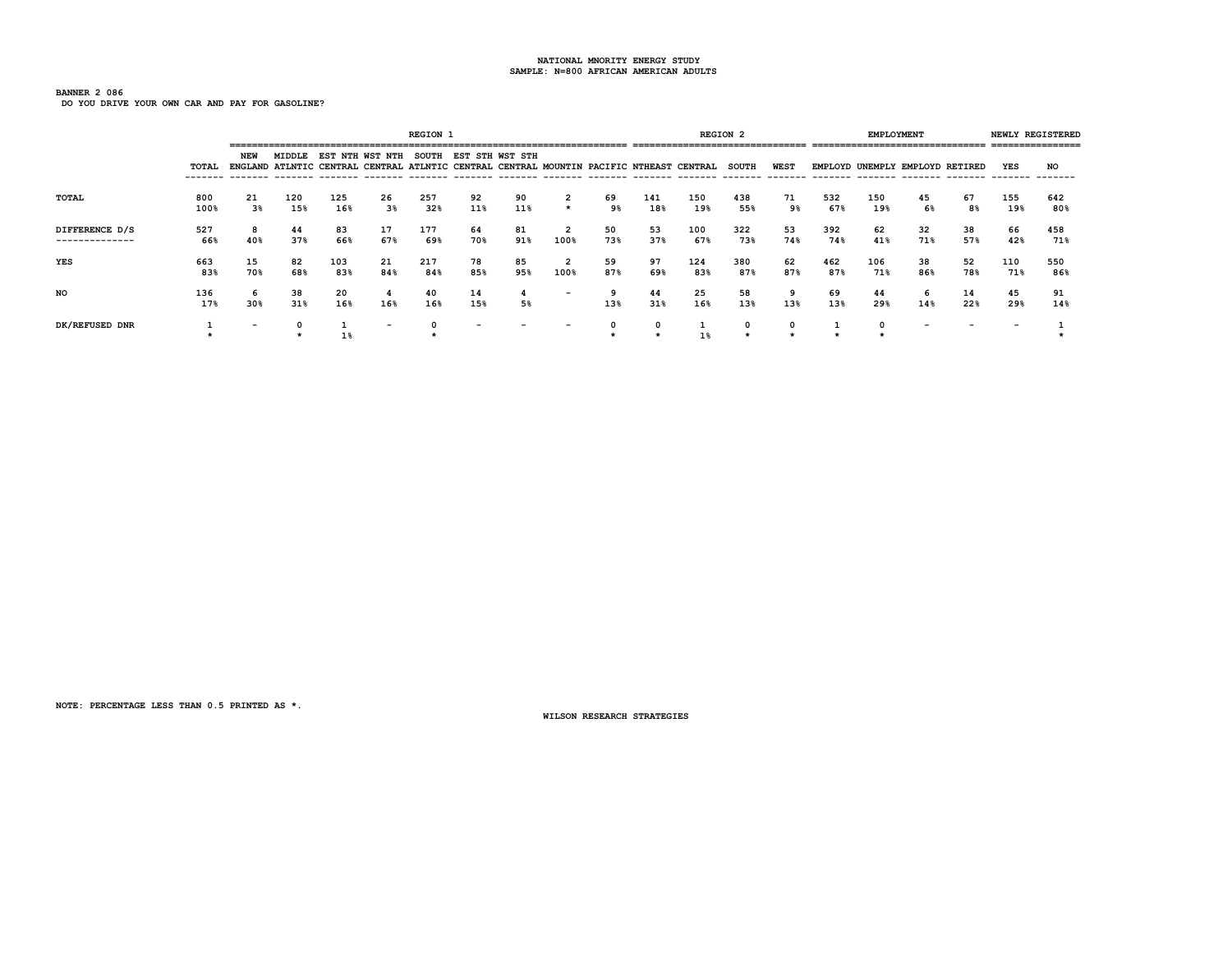**BANNER 1 089 HOW MUCH MORE WOULD YOU BE WILLING TO PAY FOR GASOLINE - IN ADDITION TO INCREASES THAT WOULD OCCUR ANYWAY - TO REDUCE GREENHOUSE GAS EMISSIONS?**

|                                                                   |                          |                        | <b>GENDER</b>                     |                     |                               | AGE                  |                     |                 |                                    |                         |                          | <b>GENDER/AGE</b>                    |                                      |                                   |                                   | <b>EDUCATION</b>        |                              |                                        |                     | <b>INCOME</b>                                      |                                  |                                  |
|-------------------------------------------------------------------|--------------------------|------------------------|-----------------------------------|---------------------|-------------------------------|----------------------|---------------------|-----------------|------------------------------------|-------------------------|--------------------------|--------------------------------------|--------------------------------------|-----------------------------------|-----------------------------------|-------------------------|------------------------------|----------------------------------------|---------------------|----------------------------------------------------|----------------------------------|----------------------------------|
|                                                                   | <b>TOTAL</b><br>-------- | <b>MEN</b><br>-------- | <b>WOMEN</b><br>--------          | $18 - 34$           | $34 - 44$                     |                      | $55 - 64$           | $65+$<br>------ | <b>MEN</b><br>$18 - 44$<br>------- | <b>MEN</b><br>$45 - 64$ | MEN<br>$65+$<br>------   | <b>WOMEN</b><br>$18 - 44$<br>------- | <b>WOMEN</b><br>$45 - 64$<br>------- | <b>WOMEN</b><br>$65+$<br>-------- | нs<br>OR LESS COLLEGE<br>-------- | <b>SOME</b><br>-------- | COLLEGE<br>GRAD+<br>-------- | <b>UNDER</b><br>20K<br>$- - - - - - -$ |                     | 20K-40K 40K-60K 60K-80K<br>-------- ------- ------ |                                  | <b>OVER</b><br>80K               |
| TOTAL                                                             | 663                      | 334                    | 329                               | 244                 | 161                           | 116                  | 63                  | 79              | 192                                | 105                     | 37                       | 213                                  | 74                                   | 42                                | 285                               | 188                     | 190                          | 143                                    | 147                 | 129                                                | 91                               | 153                              |
|                                                                   | 100%                     | 50%                    | 50%                               | 37%                 | 24%                           | 17%                  | 10%                 | 12%             | 29%                                | 16%                     | 6%                       | 32%                                  | 11%                                  | 6%                                | 43%                               | 28%                     | 29%                          | 22%                                    | 22%                 | 19%                                                | 14%                              | 23%                              |
| NOTHING MORE                                                      | 344                      | 169                    | 175                               | 123                 | 81                            | 68                   | 34                  | 39              | 91                                 | 61                      | 17                       | 113                                  | 40                                   | 22                                | 157                               | 100                     | 87                           | 77                                     | 80                  | 60                                                 | 54                               | 73                               |
|                                                                   | 52%                      | 51%                    | 53%                               | 50%                 | 51%                           | 58%                  | 54%                 | 49%             | 47%                                | 59%                     | 46%                      | 53%                                  | 54%                                  | 51%                               | 55%                               | 53%                     | 46%                          | 54%                                    | 55%                 | 46%                                                | 59%                              | 48%                              |
| UP TO FIFTY CENTS                                                 | 139                      | 79                     | 60                                | 53                  | 31                            | 27                   | 10                  | 19              | 48                                 | 19                      | 12                       | 36                                   | 18                                   | 16%                               | 57                                | 42                      | 41                           | 30                                     | 37                  | 35                                                 | 8                                | 30                               |
| PER GALLON MORE                                                   | 21%                      | 24%                    | 18%                               | 22%                 | 19%                           | 23%                  | 16%                 | 24%             | 25%                                | 18%                     | 32%                      | 17%                                  | 24%                                  |                                   | 20%                               | 22%                     | 22%                          | 21%                                    | 25%                 | 27%                                                | 8%                               | 19%                              |
| UP TO ONE DOLLAR PER                                              | 97                       | 47                     | 49                                | 38                  | 25                            | 12                   | 9                   | 13              | 30                                 | 13                      | 5                        | 33                                   | 9                                    | 8                                 | 32                                | 26                      | 38                           | 11                                     | 16                  | 22                                                 | 18                               | 30                               |
| <b>GALLON MORE</b>                                                | 15%                      | 14%                    | 15%                               | 15%                 | 15%                           | 11%                  | 14%                 | 16%             | 15%                                | 12%                     | 13%                      | 15%                                  | 12%                                  | 18%                               | 11%                               | 14%                     | 20%                          | 8 <sup>8</sup>                         | 11%                 | 17%                                                | 20%                              | 19%                              |
| UP TO TWO DOLLARS                                                 | 34                       | 14                     | 20                                | 9                   | 13                            | 3                    | 4                   | 5               | 5                                  | 6                       | 3                        | 16                                   | 1                                    | $\overline{2}$                    | 21                                | 3                       | 10                           | 11                                     | 5                   | 8                                                  | 6                                | 3%                               |
| PER GALLON MORE                                                   | 5%                       | 4%                     | 6%                                | 4%                  | 8 <sup>8</sup>                | 2 <sup>8</sup>       | 7%                  | 7%              | 3 <sup>8</sup>                     | 6%                      | 8 <sup>8</sup>           | 8 <sup>8</sup>                       | 2 <sup>8</sup>                       | 5%                                | 7%                                | 2 <sup>8</sup>          | 5%                           | 8 <sup>°</sup>                         | 4%                  | 6%                                                 | 6%                               |                                  |
| UP TO THREE DOLLARS<br>PER GALLON MORE                            | 17<br>3%                 | 11<br>3 <sup>8</sup>   | $7\phantom{.0}$<br>2 <sup>8</sup> | 6<br>2 <sup>8</sup> | з<br>2 <sup>8</sup>           | $\frac{2}{2}$        | 3<br>4%             | 3<br>4%         | 8<br>4%                            | 3<br>3 <sup>8</sup>     |                          | $\star$                              | $\frac{2}{3}$                        | 3<br>8 <sup>8</sup>               | 4<br>2 <sup>8</sup>               | 4%                      | 6<br>3 <sup>8</sup>          | 6                                      | 4<br>3 <sup>8</sup> | 2<br>1%                                            | $\overline{2}$<br>2 <sup>8</sup> | 3%                               |
| <b>MORE THAN FOUR</b><br><b>DOLLARS PER GALLON</b><br><b>MORE</b> | 23<br>4%                 | 9<br>3%                | 15<br>4%                          | 13<br>6%            | 5<br>3 <sup>8</sup>           | $\overline{2}$<br>2% | 2<br>3 <sup>8</sup> | 0<br>1%         | 9<br>4%                            |                         | 0<br>1%                  | 10<br>5%                             | 4<br>6%                              |                                   | 11<br>4%                          | 8<br>4%                 | 4<br>2%                      | 5%                                     | 3<br>2 <sup>8</sup> | 2<br>2%                                            | 1<br>1%                          | 10<br>6%                         |
| DK/REFUSED DNR                                                    | 8<br>1%                  |                        | 3                                 | 2<br>1%             | $\overline{\mathbf{2}}$<br>1% | 2<br>2 <sup>8</sup>  | 1<br>2 <sup>8</sup> | 0               | 1<br>1%                            | 3<br>3%                 | $\overline{\phantom{a}}$ | 3<br>1%                              | $\overline{\phantom{0}}$             | 0                                 | 3<br>1%                           |                         | 4<br>2%                      |                                        | ı                   | $\overline{\phantom{a}}$                           | 3<br>3 <sup>8</sup>              | $\overline{2}$<br>2 <sup>8</sup> |

**NOTE: PERCENTAGE LESS THAN 0.5 PRINTED AS \*.**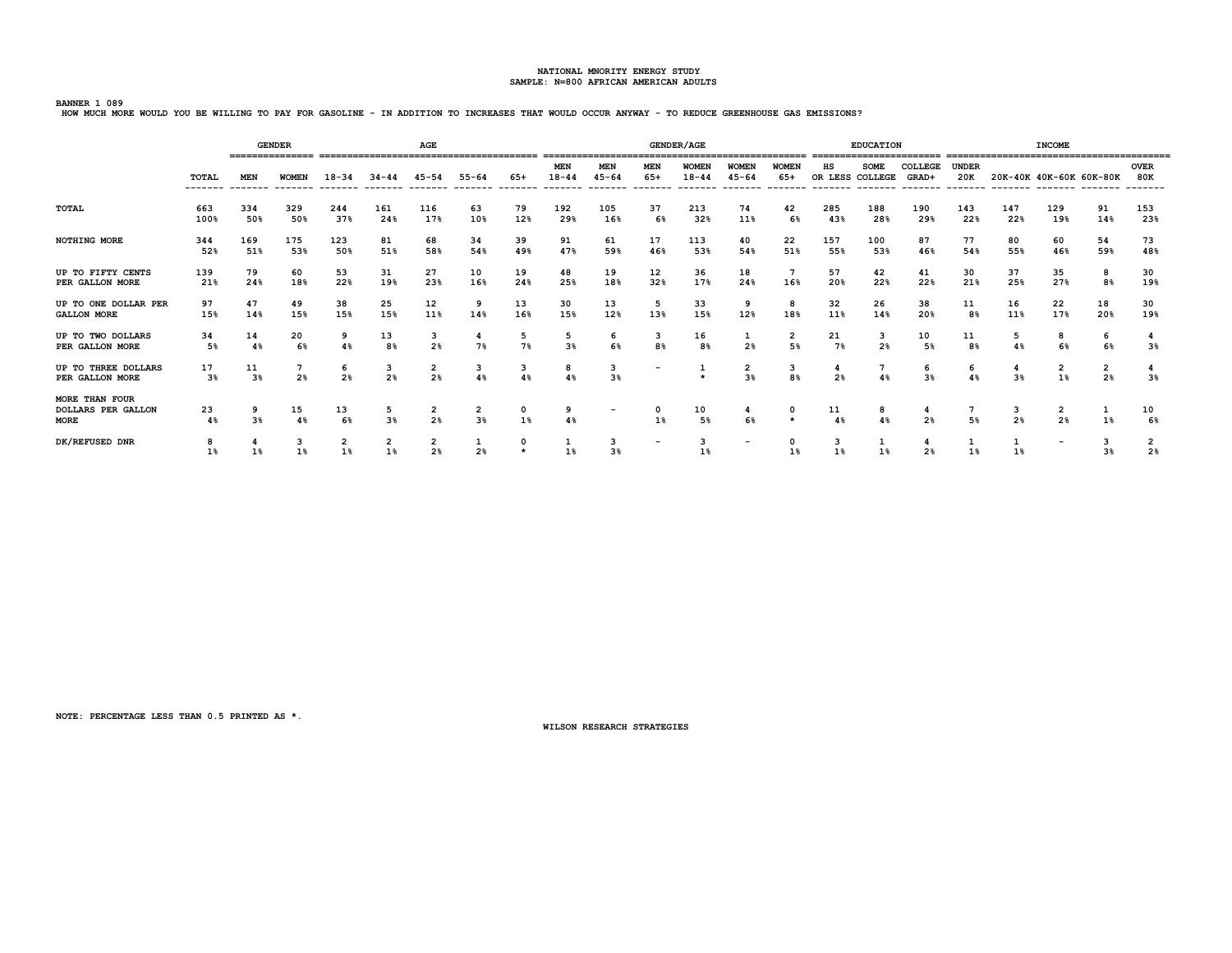## **BANNER 2 090**

**HOW MUCH MORE WOULD YOU BE WILLING TO PAY FOR GASOLINE - IN ADDITION TO INCREASES THAT WOULD OCCUR ANYWAY - TO REDUCE GREENHOUSE GAS EMISSIONS?**

|                                                     |                   |                      |           |            |                                                                                                                                  | <b>REGION 1</b> |           |                     |                          |           |           |            | <b>REGION 2</b>                  |                |            | <b>EMPLOYMENT</b>   |                                 |           |                     | NEWLY REGISTERED     |
|-----------------------------------------------------|-------------------|----------------------|-----------|------------|----------------------------------------------------------------------------------------------------------------------------------|-----------------|-----------|---------------------|--------------------------|-----------|-----------|------------|----------------------------------|----------------|------------|---------------------|---------------------------------|-----------|---------------------|----------------------|
|                                                     | TOTAL<br>-------- | NEW                  | MIDDLE    |            | EST NTH WST NTH SOUTH EST STH WST STH<br>ENGLAND ATLNTIC CENTRAL CENTRAL ATLNTIC CENTRAL CENTRAL MOUNTIN PACIFIC NTHEAST CENTRAL |                 |           |                     |                          |           |           |            | <b>SOUTH</b><br>-------- ------- | WEST           | --------   |                     | EMPLOYD UNEMPLY EMPLOYD RETIRED |           | YES                 | NO<br>-------        |
| <b>TOTAL</b>                                        | 663<br>100%       | 15<br>2 <sup>8</sup> | 82<br>12% | 103<br>16% | 21<br>$3\%$                                                                                                                      | 217<br>33%      | 78<br>12% | 85<br>13%           | $\star$                  | 59<br>9%  | 97<br>15% | 124<br>19% | 380<br>57%                       | 62<br>9%       | 462<br>70% | 106<br>16%          | 38<br>6%                        | 52<br>8%  | 110<br>17%          | 550<br>83%           |
| <b>NOTHING MORE</b>                                 | 344<br>52%        | 7<br>49%             | 36<br>44% | 48<br>47%  | 15<br>69%                                                                                                                        | 123<br>57%      | 38<br>49% | 44<br>52%           | 50%                      | 32<br>54% | 43<br>45% | 63<br>51%  | 205<br>54%                       | 34<br>54%      | 243<br>53% | 62<br>58%           | 12<br>32%                       | 24<br>46% | 54<br>49%           | 290<br>53%           |
| UP TO FIFTY CENTS<br>PER GALLON MORE                | 139<br>21%        | 1<br>6%              | 18<br>21% | 21<br>20%  | $\mathbf{1}$<br>48                                                                                                               | 47<br>22%       | 18<br>23% | 20<br>23%           | 50%                      | 14<br>23% | 18<br>19% | 21<br>17%  | 84<br>22%                        | 15<br>24%      | 93<br>20%  | 21<br>20%           | 12<br>32%                       | 12<br>22% | 28<br>25%           | 112<br>20%           |
| UP TO ONE DOLLAR PER<br><b>GALLON MORE</b>          | 97<br>15%         | 3<br>21%             | 19<br>23% | 21<br>20%  | 5<br>25%                                                                                                                         | 24<br>11%       | 8<br>11%  | 8<br>10%            | $\overline{\phantom{0}}$ | 8<br>14%  | 22<br>23% | 26<br>21%  | 40<br>11%                        | 8<br>13%       | 67<br>15%  | 11<br>11%           | 11<br>28%                       | 8<br>14%  | 10<br>9%            | 86<br>16%            |
| UP TO TWO DOLLARS<br>PER GALLON MORE                | 34<br>5%          | 25%                  | 5<br>6%   | 9<br>9%    | 0<br>2 <sup>8</sup>                                                                                                              | 8<br>4%         | 5%        | 4<br>4%             |                          |           | 9%        | 10<br>8%   | 16<br>4%                         |                | 22<br>5%   | 7<br>7%             |                                 | 10%       | 5<br>48             | 27<br>5%             |
| UP TO THREE DOLLARS<br>PER GALLON MORE              | 17<br>3%          |                      | 1%        | 1%         | $\overline{\phantom{0}}$                                                                                                         | 2 <sup>8</sup>  | 2<br>2%   | 6<br>7%             |                          | 6%        | 1%        | 1%         | 12<br>3 <sup>8</sup>             | 6%             | 11<br>2%   | 3<br>3 <sup>8</sup> |                                 | з<br>6%   | 2<br>2 <sup>8</sup> | 15<br>3%             |
| MORE THAN FOUR<br><b>DOLLARS PER GALLON</b><br>MORE | 23<br>4%          |                      | 5%        | 3<br>3%    |                                                                                                                                  | 3%              | b<br>8%   | 3<br>3 <sup>8</sup> |                          | 2%        | 4%        | з<br>3%    | 15<br>4%                         | 2 <sup>8</sup> | 20<br>4%   | 2<br>2 <sup>8</sup> | 3%                              | $\star$   | 11<br>10%           | 13<br>2 <sup>8</sup> |
| DK/REFUSED DNR                                      | 8<br>$1\%$        |                      |           |            |                                                                                                                                  | 2%              |           | 1%                  |                          |           |           |            | 2%                               |                | 5          | $\mathbf{o}$        | 2                               |           | 1%                  | 1%                   |

**NOTE: PERCENTAGE LESS THAN 0.5 PRINTED AS \*.**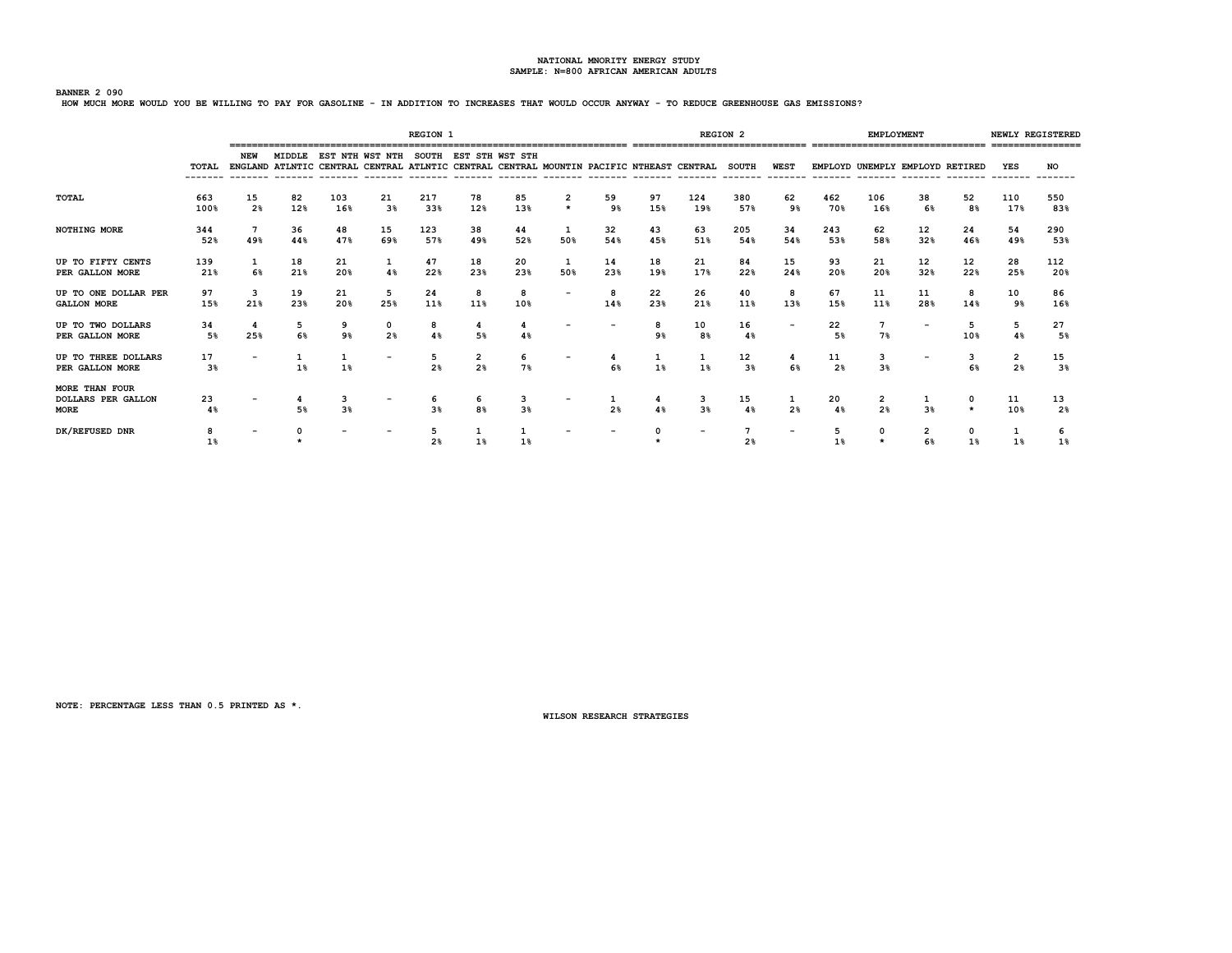**BANNER 1 093 DO YOU PAY AN ELECTRICITY BILL?**

|                                  |                  |            | <b>GENDER</b><br>---------------- |            |                          | <b>AGE</b> |                          |           |                         |                          |                      | <b>GENDER/AGE</b>         |                           |                     |               | <b>EDUCATION</b><br>========================= |                  |                     |            | <b>INCOME</b>           |           |                                |
|----------------------------------|------------------|------------|-----------------------------------|------------|--------------------------|------------|--------------------------|-----------|-------------------------|--------------------------|----------------------|---------------------------|---------------------------|---------------------|---------------|-----------------------------------------------|------------------|---------------------|------------|-------------------------|-----------|--------------------------------|
|                                  | TOTAL<br>------- | MEN        | <b>WOMEN</b>                      | $18 - 34$  | $34 - 44$                | 45-54      | $55 - 64$                | 65+       | <b>MEN</b><br>$18 - 44$ | <b>MEN</b><br>$45 - 64$  | MEN<br>$65+$         | <b>WOMEN</b><br>$18 - 44$ | <b>WOMEN</b><br>$45 - 64$ | <b>WOMEN</b><br>65+ | нs<br>OR LESS | <b>SOME</b><br>COLLEGE                        | COLLEGE<br>GRAD+ | <b>UNDER</b><br>20K |            | 20K-40K 40K-60K 60K-80K |           | <b>OVER</b><br>80K<br>-------- |
| TOTAL                            | 800<br>100%      | 384<br>48% | 416<br>52%                        | 302<br>38% | 186<br>23%               | 137<br>17% | 80<br>10%                | 95<br>12% | 225<br>28%              | 120<br>15%               | 40<br>5%             | 263<br>33%                | 97<br>12%                 | 55<br>7%            | 360<br>45%    | 232<br>29%                                    | 208<br>26%       | 204<br>26%          | 190<br>24% | 140<br>18%              | 95<br>12% | 171<br>21%                     |
| DIFFERENCE D/S<br>-------------- | 645<br>81%       | 296<br>77% | 349<br>84%                        | 198<br>66% | 171<br>92%               | 113<br>82% | 76<br>95%                | 87<br>92% | 149<br>66%              | 110<br>92%               | 36<br>92%            | 220<br>84%                | 78<br>80%                 | 51<br>92%           | 270<br>75%    | 182<br>79%                                    | 192<br>92%       | 160<br>78%          | 155<br>81% | 120<br>86%              | 84<br>89% | 125<br>73%                     |
| <b>YES</b>                       | 722<br>90%       | 340<br>88% | 383<br>92%                        | 250<br>83% | 178<br>96%               | 125<br>91% | 78<br>97%                | 91<br>96% | 187<br>83%              | 115<br>96%               | 38<br>96%            | 242<br>92%                | 88<br>90%                 | 53<br>96%           | 315<br>88%    | 207<br>89%                                    | 200<br>96%       | 182<br>89%          | 172<br>91% | 130<br>93%              | 90<br>94% | 148<br>87%                     |
| <b>NO</b>                        | 78<br>10%        | 44<br>12%  | 33<br>8 <sup>8</sup>              | 52<br>17%  | 4%                       | 12<br>9%   | 2<br>3%                  | 4%        | 38<br>17%               | 4%                       | $\overline{2}$<br>4% | 22<br>8%                  | 10<br>10%                 | 2<br>4%             | 45<br>12%     | 25<br>11%                                     | 8<br>4%          | 22<br>11%           | 18<br>9%   | 10<br>7%                | 6%        | 23<br>13%                      |
| DK/REFUSED DNR                   |                  |            |                                   |            | $\overline{\phantom{a}}$ |            | $\overline{\phantom{a}}$ |           |                         | $\overline{\phantom{0}}$ |                      |                           |                           |                     |               |                                               |                  |                     |            |                         |           |                                |

**NOTE: PERCENTAGE LESS THAN 0.5 PRINTED AS \*.**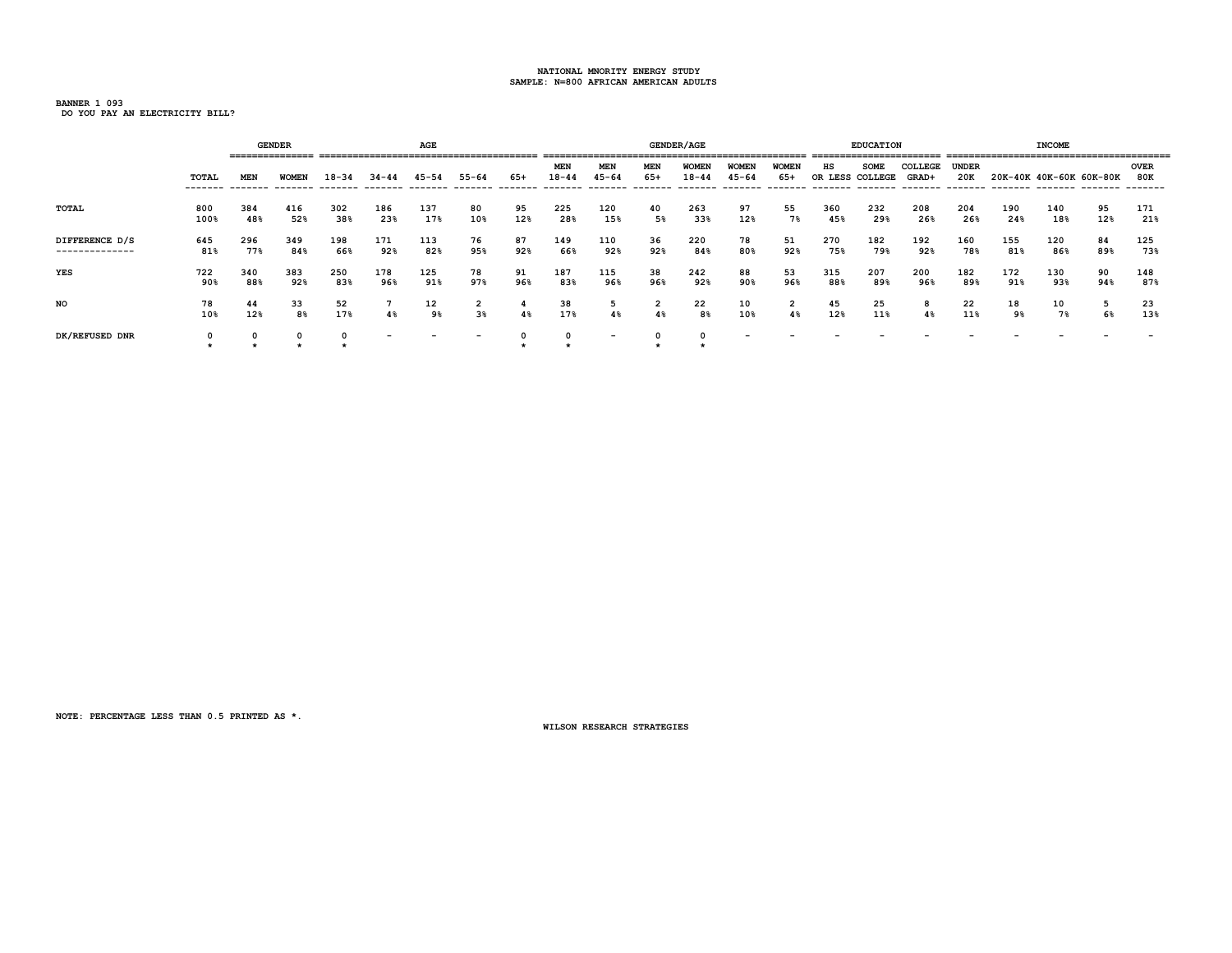**BANNER 2 094 DO YOU PAY AN ELECTRICITY BILL?**

**REGION 1** REGION 2 **REGION 2 REGION 2 EMPLOYMENT NEWLY REGISTERED ======================================================================= =============================== =============================== ================ NEW MIDDLE EST NTH WST NTH SOUTH EST STH WST STH TOTAL ENGLAND ATLNTIC CENTRAL CENTRAL ATLNTIC CENTRAL CENTRAL MOUNTIN PACIFIC NTHEAST CENTRAL SOUTH WEST EMPLOYD UNEMPLY EMPLOYD RETIRED YES NO ------- ------- ------- ------- ------- ------- ------- ------- ------- ------- ------- ------- ------- ------- ------- ------- ------- ------- ------- ------- TOTAL 800 21 120 125 26 257 92 90 2 69 141 150 438 71 532 150 45 67 155 642 100% 3% 15% 16% 3% 32% 11% 11% \* 9% 18% 19% 55% 9% 67% 19% 6% 8% 19% 80% DIFFERENCE D/S 645 17 98 98 17 203 80 82 2 46 116 115 366 49 452 87 41 63 87 555 -------------- 81% 82% 82% 79% 66% 79% 88% 92% 100% 68% 82% 76% 83% 69% 85% 58% 92% 94% 56% 86% YES 722 19 109 111 21 230 86 86 2 57 128 132 402 60 492 118 43 65 121 599 90% 91% 91% 89% 83% 89% 94% 96% 100% 84% 91% 88% 92% 84% 92% 79% 96% 97% 78% 93% NO 78 2 11 13 4 27 6 4 - 11 13 18 36 11 40 32 2 2 34 44 10% 9% 9% 11% 17% 11% 6% 4% 16% 9% 12% 8% 16% 8% 21% 4% 3% 22% 7% DK/REFUSED DNR 0 - - 0 - 0 - - - 0 - 0 0 0 - - - - - - \* \* \* \* \* \* \***

**NOTE: PERCENTAGE LESS THAN 0.5 PRINTED AS \*.**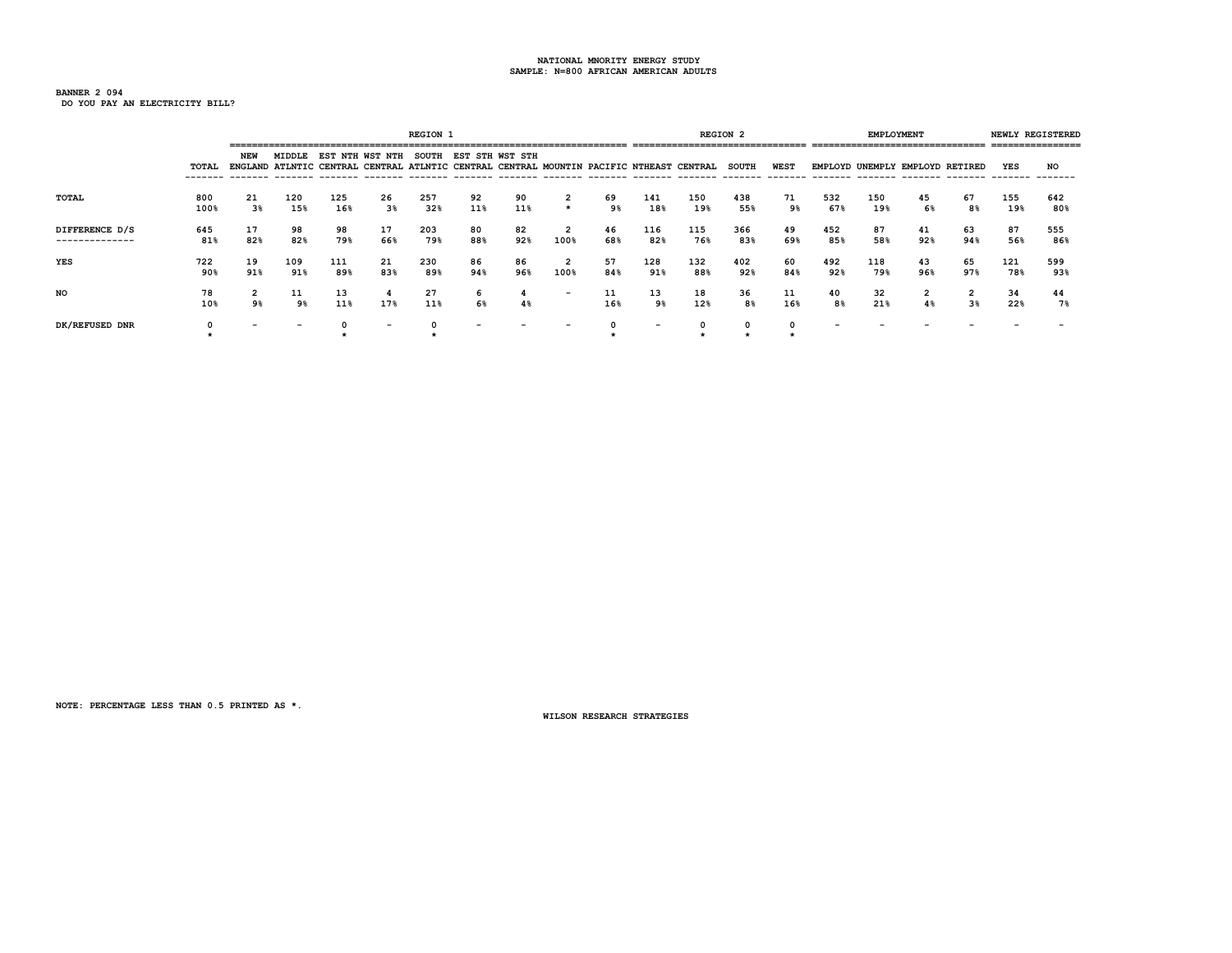**BANNER 1 097 HOW MUCH MORE WOULD YOU BE WILLING TO PAY FOR YOUR ELECTRICITY IN AN EFFORT TO REDUCE GREENHOUSE GAS EMISSIONS?**

|                                                             |                      |                      | <b>GENDER</b>           |            |                     | AGE        |                      |                                  |                             |                             |                          | <b>GENDER/AGE</b>         |                                      |                            |                               | <b>EDUCATION</b> |                                                      |                     |                     | <b>INCOME</b>       |                         |                    |
|-------------------------------------------------------------|----------------------|----------------------|-------------------------|------------|---------------------|------------|----------------------|----------------------------------|-----------------------------|-----------------------------|--------------------------|---------------------------|--------------------------------------|----------------------------|-------------------------------|------------------|------------------------------------------------------|---------------------|---------------------|---------------------|-------------------------|--------------------|
|                                                             | TOTAL                | <b>MEN</b>           | <b>WOMEN</b>            | $18 - 34$  | $34 - 44$           | $45 - 54$  | $55 - 64$<br>------- | $65+$<br>-------                 | MEN<br>$18 - 44$<br>------- | MEN<br>$45 - 64$<br>------- | MEN<br>$65+$<br>-------  | <b>WOMEN</b><br>$18 - 44$ | <b>WOMEN</b><br>$45 - 64$<br>------- | WOMEN<br>$65+$<br>-------- | нs<br>OR LESS COLLEGE         | <b>SOME</b>      | COLLEGE<br>GRAD+<br>-------- ------- ------- ------- | <b>UNDER</b><br>20K |                     |                     | 20K-40K 40K-60K 60K-80K | <b>OVER</b><br>80K |
| TOTAL                                                       | 722<br>100%          | 340<br>47%           | 383<br>53%              | 250<br>35% | 178<br>25%          | 125<br>17% | 78<br>11%            | 91<br>13%                        | 187<br>26%                  | 115<br>16%                  | 38<br>5%                 | 242<br>33%                | 88<br>12%                            | 53<br>7%                   | 315<br>44%                    | 207<br>29%       | 200<br>28%                                           | 182<br>25%          | 172<br>24%          | 130<br>18%          | 90<br>12%               | 148<br>20%         |
| <b>NOTHING MORE</b>                                         | 377<br>52%           | 178<br>52%           | 198<br>52%              | 128<br>51% | 86<br>48%           | 72<br>58%  | 44<br>57%            | 47<br>51%                        | 91<br>49%                   | 68<br>59%                   | 19<br>50%                | 122<br>51%                | 48<br>55%                            | 28<br>52%                  | 188<br>60%                    | 104<br>50%       | 85<br>43%                                            | 123<br>67%          | 88<br>51%           | 52<br>40%           | 52<br>58%               | 61<br>41%          |
| UP TO FIFTY DOLLARS<br>MORE PER YEAR                        | 175<br>24%           | 76<br>22%            | 99<br>26%               | 65<br>26%  | 45<br>25%           | 27<br>22%  | 16<br>21%            | 22<br>24%                        | 47<br>25%                   | 22<br>19%                   | $7\phantom{.0}$<br>19%   | 63<br>26%                 | 22<br>25%                            | 15<br>27%                  | 82<br>26%                     | 52<br>25%        | 41<br>20%                                            | 39<br>21%           | 55<br>32%           | 39<br>30%           | 10<br>12%               | 31<br>21%          |
| UP TO ONE HUNDRED<br><b>DOLLARS MORE PER</b><br>YEAR        | 78<br>11%            | 37<br>11%            | 41<br>11%               | 27<br>11%  | 22<br>12%           | 9<br>7%    | 8<br>10%             | 13<br>14%                        | 18<br>10%                   | 10<br>8%                    | 9<br>25%                 | 31<br>13%                 | 7<br>8 <sup>8</sup>                  | з<br>6%                    | $\frac{23}{7\%}$              | 23<br>11%        | 32<br>16%                                            | 9<br>5%             | 12<br>7%            | 17<br>13%           | 16<br>18%               | 25<br>17%          |
| UP TO TWO HUNDRED<br><b>DOLLARS MORE PER</b><br><b>YEAR</b> | 41<br>6%             | 15<br>5%             | 25<br>7%                | 14<br>6%   | 10<br>6%            | 6<br>5%    | 6<br>7%              | 4<br>5%                          | 10<br>5%                    | 5<br>5%                     | $\overline{\phantom{0}}$ | 15<br>6%                  | 6<br>7%                              | 4<br>8 <sup>8</sup>        | 8<br>2%                       | 13<br>6%         | 20<br>10%                                            | 5<br>3%             | 5<br>3%             | 10<br>8%            | 8<br>8%                 | 13<br>9%           |
| UP TO THREE HUNDRED<br><b>DOLLARS MORE PER</b><br>YEAR      | 27<br>4%             | 16<br>5%             | 12<br>3 <sup>8</sup>    | 3%         | 8<br>4%             | 6%         | $\frac{1}{2}$        | $\overline{a}$<br>3 <sup>8</sup> | 8<br>4%                     | 5<br>5%                     | $\frac{2}{5}$            | 8<br>3 <sup>8</sup>       | $\frac{3}{3}$                        | 0<br>1%                    | 8<br>3 <sup>8</sup>           | 8<br>4%          | $\frac{10}{5\%}$                                     | 2<br>1%             | 6<br>3 <sup>8</sup> | 6<br>4%             | 3<br>3 <sup>8</sup>     | 11<br>8%           |
| UP TO SIX HUNDRED<br><b>DOLLARS MORE PER</b><br><b>YEAR</b> | 10<br>1%             | 8<br>2%              | $\overline{\mathbf{2}}$ | з<br>1%    | з<br>2 <sup>8</sup> | 2<br>2%    | 1<br>1%              | 1%                               | 5<br>3 <sup>8</sup>         | 3<br>2%                     | 1%                       |                           | 0                                    | 1%                         | $\overline{\mathbf{2}}$<br>1% | з<br>2%          | 5<br>2 <sup>8</sup>                                  | 2<br>1%             | 2<br>1%             | з<br>2 <sup>8</sup> | 0<br>$\star$            | 3<br>2%            |
| DK/REFUSED DNR                                              | 15<br>2 <sub>8</sub> | 10<br>3 <sup>8</sup> | 5<br>1%                 | 2%         | 5<br>3 <sup>8</sup> | 2<br>1%    | 1<br>2 <sub>8</sub>  | 2<br>3%                          | 8<br>4%                     | $\overline{2}$<br>1%        | $\overline{\phantom{a}}$ | 1%                        | 1%                                   | 2<br>4%                    | 5<br>2 <sub>8</sub>           | 4<br>2%          | 6<br>3%                                              | 2<br>1%             | 5<br>3 <sup>8</sup> | 3 <sup>8</sup>      | 1%                      | 2 <sup>8</sup>     |

**NOTE: PERCENTAGE LESS THAN 0.5 PRINTED AS \*.**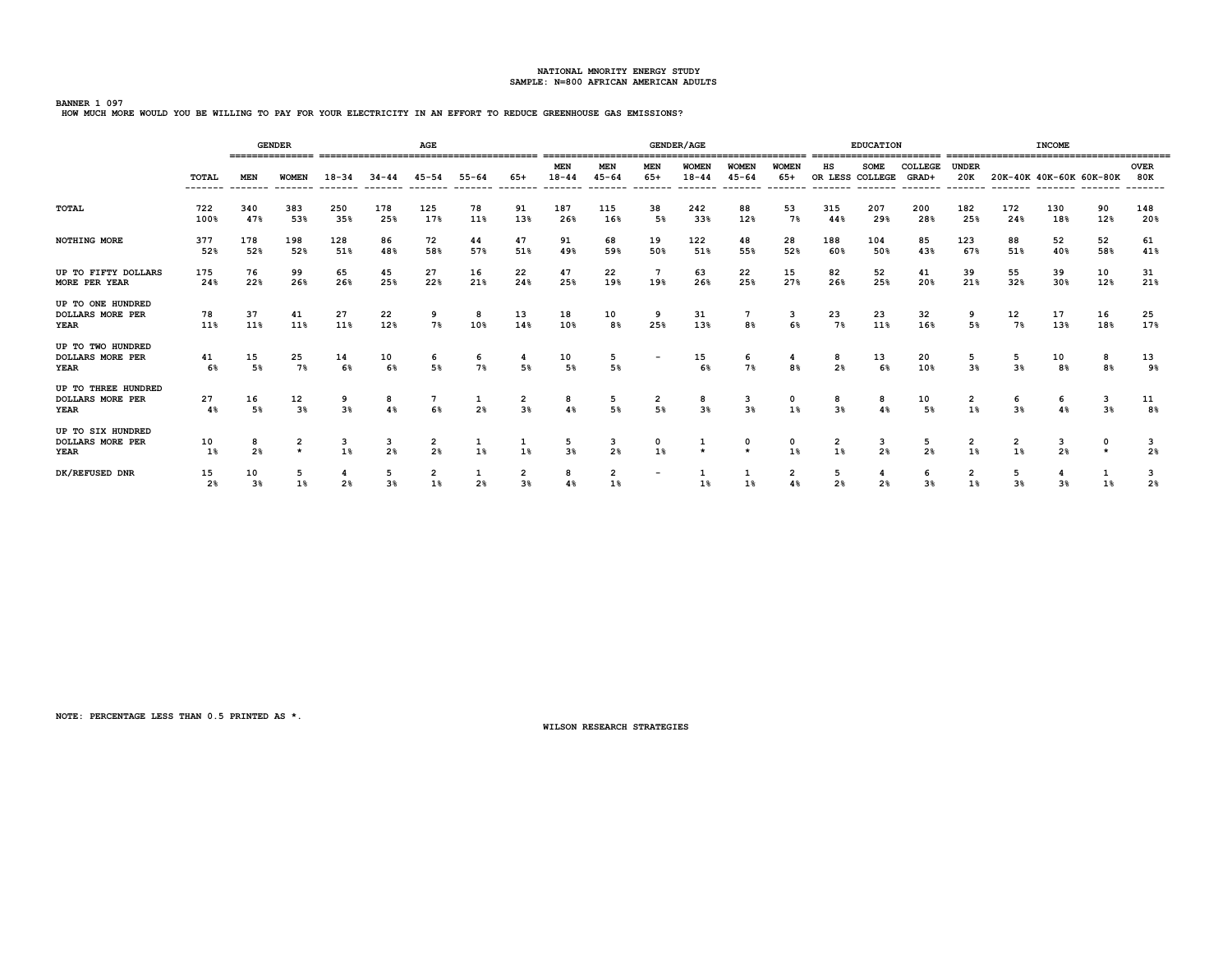## **BANNER 2 098**

**HOW MUCH MORE WOULD YOU BE WILLING TO PAY FOR YOUR ELECTRICITY IN AN EFFORT TO REDUCE GREENHOUSE GAS EMISSIONS?**

|                                                        |             |                    |                     |                     |                                              | <b>REGION 1</b>     |                     |                    |                     |                     |                     |                                                                                         | <b>REGION 2</b>      |                                  |            | EMPLOYMENT |                                 |                     | NEWLY REGISTERED    |                      |
|--------------------------------------------------------|-------------|--------------------|---------------------|---------------------|----------------------------------------------|---------------------|---------------------|--------------------|---------------------|---------------------|---------------------|-----------------------------------------------------------------------------------------|----------------------|----------------------------------|------------|------------|---------------------------------|---------------------|---------------------|----------------------|
|                                                        | TOTAL       | NEW                |                     |                     | MIDDLE EST NTH WST NTH SOUTH EST STH WST STH |                     |                     |                    |                     |                     |                     | ENGLAND ATLNTIC CENTRAL CENTRAL ATLNTIC CENTRAL CENTRAL MOUNTIN PACIFIC NTHEAST CENTRAL | <b>SOUTH</b>         | WEST                             |            |            | EMPLOYD UNEMPLY EMPLOYD RETIRED |                     | YES                 | <b>NO</b>            |
| <b>TOTAL</b>                                           | 722<br>100% | 19<br>3%           | 109<br>15%          | 111<br>15%          | 21<br>3 <sup>8</sup>                         | 230<br>32%          | 86<br>12%           | 86<br>12%          | 2<br>$\star$        | 57<br>8%            | 128<br>18%          | 132<br>18%                                                                              | 402<br>56%           | 60<br>8%                         | 492<br>68% | 118<br>16% | 43<br>6%                        | 65<br>9%            | 121<br>17%          | 599<br>83%           |
| NOTHING MORE                                           | 377<br>52%  | 14<br>75%          | 50<br>45%           | 55<br>49%           | 7<br>34%                                     | 129<br>56%          | 42<br>49%           | 48<br>56%          | 1<br>50%            | 31<br>54%           | 64<br>50%           | 62<br>47%                                                                               | 219<br>55%           | 32<br>53%                        | 257<br>52% | 68<br>58%  | 16<br>38%                       | 33<br>51%           | 73<br>61%           | 300<br>50%           |
| UP TO FIFTY DOLLARS<br>MORE PER YEAR                   | 175<br>24%  | $\mathbf{2}$<br>8% | 28<br>26%           | 20<br>18%           | 8<br>38%                                     | 56<br>24%           | 21<br>24%           | 26<br>31%          | $\mathbf{1}$<br>50% | 13<br>22%           | 30<br>23%           | 28<br>21%                                                                               | 103<br>26%           | 14<br>23%                        | 118<br>24% | 31<br>27%  | 11<br>26%                       | 14<br>22%           | 32<br>27%           | 143<br>24%           |
| UP TO ONE HUNDRED<br><b>DOLLARS MORE PER</b><br>YEAR   | 78<br>11%   | 6%                 | 15<br>14%           | 16<br>15%           | $\overline{2}$<br>10%                        | 24<br>10%           | 8<br>9 <sub>8</sub> | 8%                 |                     | 5<br>8 <sup>°</sup> | 17<br>13%           | 18<br>14%                                                                               | 38<br>10%            | 5<br>8%                          | 52<br>10%  | 6%         | 6<br>15%                        | 12<br>18%           | 8<br>6%             | 70<br>12%            |
| UP TO TWO HUNDRED<br><b>DOLLARS MORE PER</b><br>YEAR   | 41<br>6%    |                    | 6%                  | 9<br>8 <sup>°</sup> | 2<br>10%                                     | 8<br>4%             | 6<br>7%             | 2<br>3%            |                     | 6<br>10%            | 8<br>6%             | 11<br>8 <sup>8</sup>                                                                    | 16<br>4%             | 6<br>9%                          | 29<br>6%   | 6<br>5%    | 10%                             | 2<br>3 <sup>8</sup> | $\star$             | 41<br>7%             |
| UP TO THREE HUNDRED<br><b>DOLLARS MORE PER</b><br>YEAR | 27<br>4%    |                    | 7<br>6%             | 5<br>5%             | 0<br>2%                                      | 5<br>2%             | 8 <sup>°</sup>      | 1<br>1%            |                     | 2<br>3%             | 5%                  | 6<br>4%                                                                                 | 12<br>3 <sup>8</sup> | $\overline{2}$<br>3 <sup>8</sup> | 22<br>5%   |            | 2<br>4%                         | 2<br>3 <sup>8</sup> | 4%                  | 23<br>4%             |
| UP TO SIX HUNDRED<br><b>DOLLARS MORE PER</b><br>YEAR   | 10<br>$1\%$ |                    | 1%                  | 1%                  | 1<br>6%                                      | 3<br>1%             | 2<br>2 <sup>8</sup> | $\mathbf{o}$<br>1% |                     | 3%                  | 1%                  | 3<br>2%                                                                                 | 5<br>1%              | $\overline{2}$<br>3%             | 2%         | 2<br>1%    | 3%                              |                     |                     | 10<br>2 <sup>8</sup> |
| DK/REFUSED DNR                                         | 15<br>2%    |                    | 2<br>2 <sub>8</sub> |                     |                                              | 5<br>2 <sup>8</sup> | 2 <sup>8</sup>      | 1<br>1%            |                     |                     | 2<br>2 <sub>8</sub> | 3 <sup>8</sup>                                                                          | 8<br>2 <sub>8</sub>  |                                  | 1%         | 4%         | 2<br>4%                         | 2 <sup>8</sup>      | 3<br>2 <sup>8</sup> | 12<br>2 <sup>8</sup> |

**NOTE: PERCENTAGE LESS THAN 0.5 PRINTED AS \*.**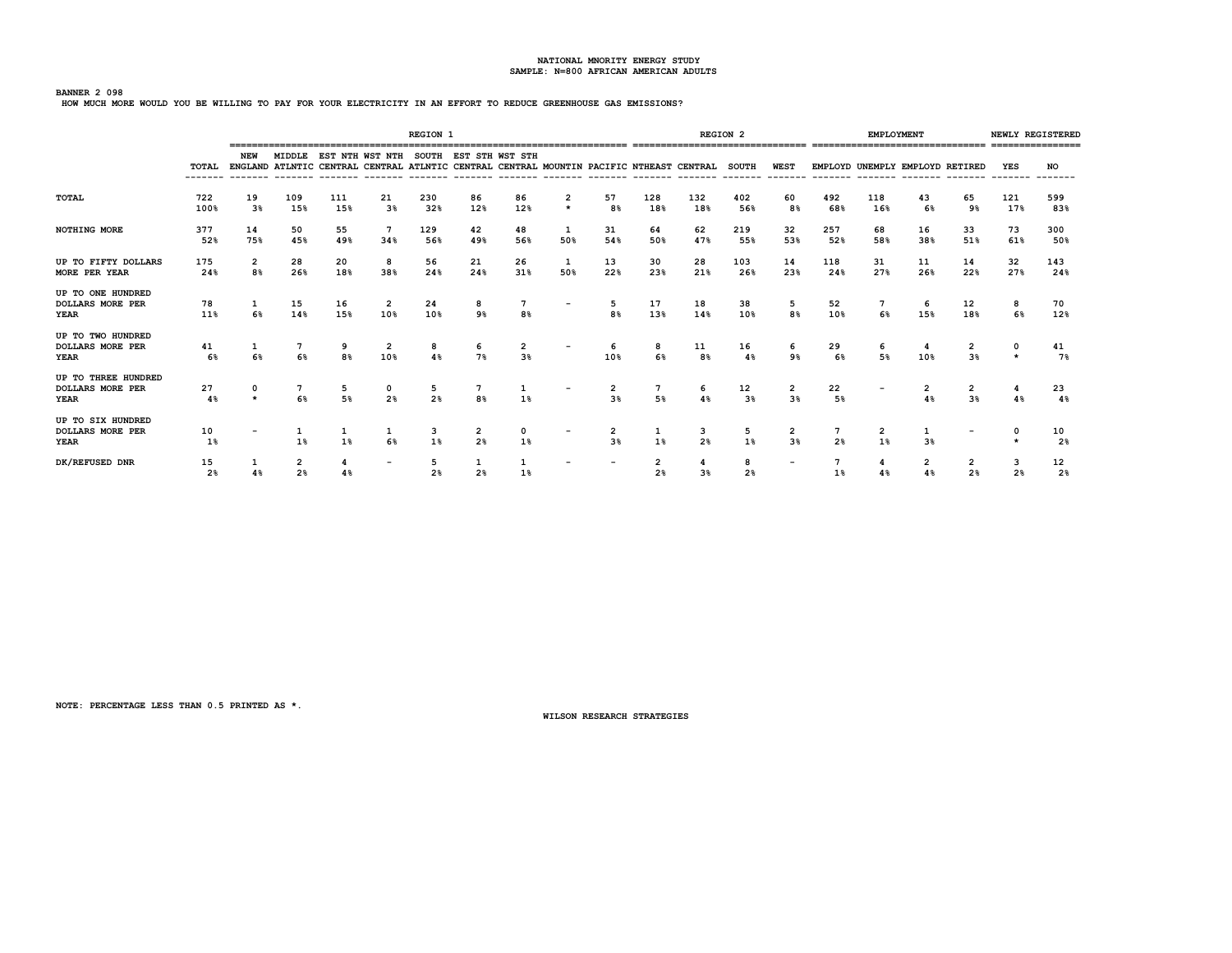# **BANNER 1 145 AND NOW, I HAVE JUST A FEW MORE QUESTIONS FOR DEMOGRAPHIC PURPOSES ONLY. WE'RE ALMOST DONE... WHAT IS YOUR CURRENT EMPLOYMENT STATUS?**

|                                        |             | ================ | <b>GENDER</b> |            |            | AGE        |                          |                                  |                          |                          |                          | <b>GENDER/AGE</b>         |                           |                                  |            | <b>EDUCATION</b>               |                              |                                 |                         | <b>INCOME</b>            |                          |                    |
|----------------------------------------|-------------|------------------|---------------|------------|------------|------------|--------------------------|----------------------------------|--------------------------|--------------------------|--------------------------|---------------------------|---------------------------|----------------------------------|------------|--------------------------------|------------------------------|---------------------------------|-------------------------|--------------------------|--------------------------|--------------------|
|                                        | TOTAL       | MEN              | <b>WOMEN</b>  | $18 - 34$  | $34 - 44$  | $45 - 54$  | $55 - 64$                | 65+                              | MEN<br>$18 - 44$         | <b>MEN</b><br>$45 - 64$  | MEN<br>$65+$             | <b>WOMEN</b><br>$18 - 44$ | <b>WOMEN</b><br>$45 - 64$ | <b>WOMEN</b><br>65+              | нs         | <b>SOME</b><br>OR LESS COLLEGE | COLLEGE<br>GRAD+<br>-------- | <b>UNDER</b><br>20K<br>-------- |                         | 20K-40K 40K-60K 60K-80K  |                          | <b>OVER</b><br>80K |
| <b>TOTAL</b>                           | 800<br>100% | 384<br>48%       | 416<br>52%    | 302<br>38% | 186<br>23% | 137<br>17% | 80<br>10%                | 95<br>12%                        | 225<br>28%               | 120<br>15%               | 40<br>5%                 | 263<br>33%                | 97<br>12%                 | 55<br>7%                         | 360<br>45% | 232<br>29%                     | 208<br>26%                   | 204<br>26%                      | 190<br>24%              | 140<br>18%               | 95<br>12%                | 171<br>21%         |
| <b>EMPLOYED</b>                        | 532<br>67%  | 258<br>67%       | 275<br>66%    | 227<br>75% | 133<br>72% | 94<br>68%  | 63<br>79%                | 16<br>17%                        | 159<br>71%               | 94<br>78%                | 5<br>13%                 | 201<br>76%                | 63<br>65%                 | 11<br>19%                        | 214<br>60% | 157<br>68%                     | 162<br>78%                   | 91<br>45%                       | 127<br>67%              | 103<br>73%               | 74<br>78%                | 138<br>81%         |
| UNEMPLOYED/DISABLED/<br>UNABLE TO WORK | 150<br>19%  | 75<br>20%        | 75<br>18%     | 50<br>16%  | 43<br>23%  | 34<br>25%  | 13<br>16%                | 10<br>10%                        | 51<br>23%                | 19<br>16%                | 5<br>13%                 | 42<br>16%                 | 28<br>29%                 | 5<br>8%                          | 91<br>25%  | 40<br>17%                      | 19<br>9%                     | 70<br>34%                       | 37<br>20%               | 20<br>14%                | 9<br>10%                 | 13<br>8%           |
| SELF-EMPLOYED                          | 45<br>6%    | 21<br>6%         | 23<br>6%      | 23<br>7%   | 8<br>4%    | 8<br>6%    | 4<br>5%                  | $\overline{2}$<br>2 <sup>8</sup> | 14<br>6%                 | 8<br>6%                  | $\overline{\phantom{a}}$ | 17<br>6%                  | 4<br>5%                   | $\overline{2}$<br>3 <sup>8</sup> | 15<br>4%   | 13<br>6%                       | 16<br>8 <sup>8</sup>         | 6<br>3%                         | 8<br>4%                 | 13<br>9%                 | 5<br>6%                  | 12<br>7%           |
| <b>RETIRED</b>                         | 67<br>8%    | 29<br>7%         | 38<br>9%      |            |            |            | -                        | 67<br>70%                        | $\overline{\phantom{0}}$ | $\overline{\phantom{a}}$ | 29<br>72%                | $\overline{\phantom{a}}$  | $\overline{\phantom{0}}$  | 38<br>69%                        | 38<br>11%  | 19<br>8%                       | 10<br>5%                     | 35<br>17%                       | 16<br>8%                | 3%                       | 6<br>6%                  | 3 <sup>8</sup>     |
| DK/REFUSED DNR                         | 6<br>1%     | 2                | 5<br>1%       | з<br>1%    | 1%         | 2<br>1%    | $\overline{\phantom{0}}$ |                                  |                          |                          | ÷<br>2 <sup>8</sup>      | з<br>1%                   | $\frac{2}{2}$             | 0                                | 2<br>1%    | з<br>1%                        | 2<br>1%                      | з                               | $\overline{2}$<br>$1\%$ | $\overline{\phantom{a}}$ | $\overline{\phantom{a}}$ | 1%                 |

**NOTE: PERCENTAGE LESS THAN 0.5 PRINTED AS \*.**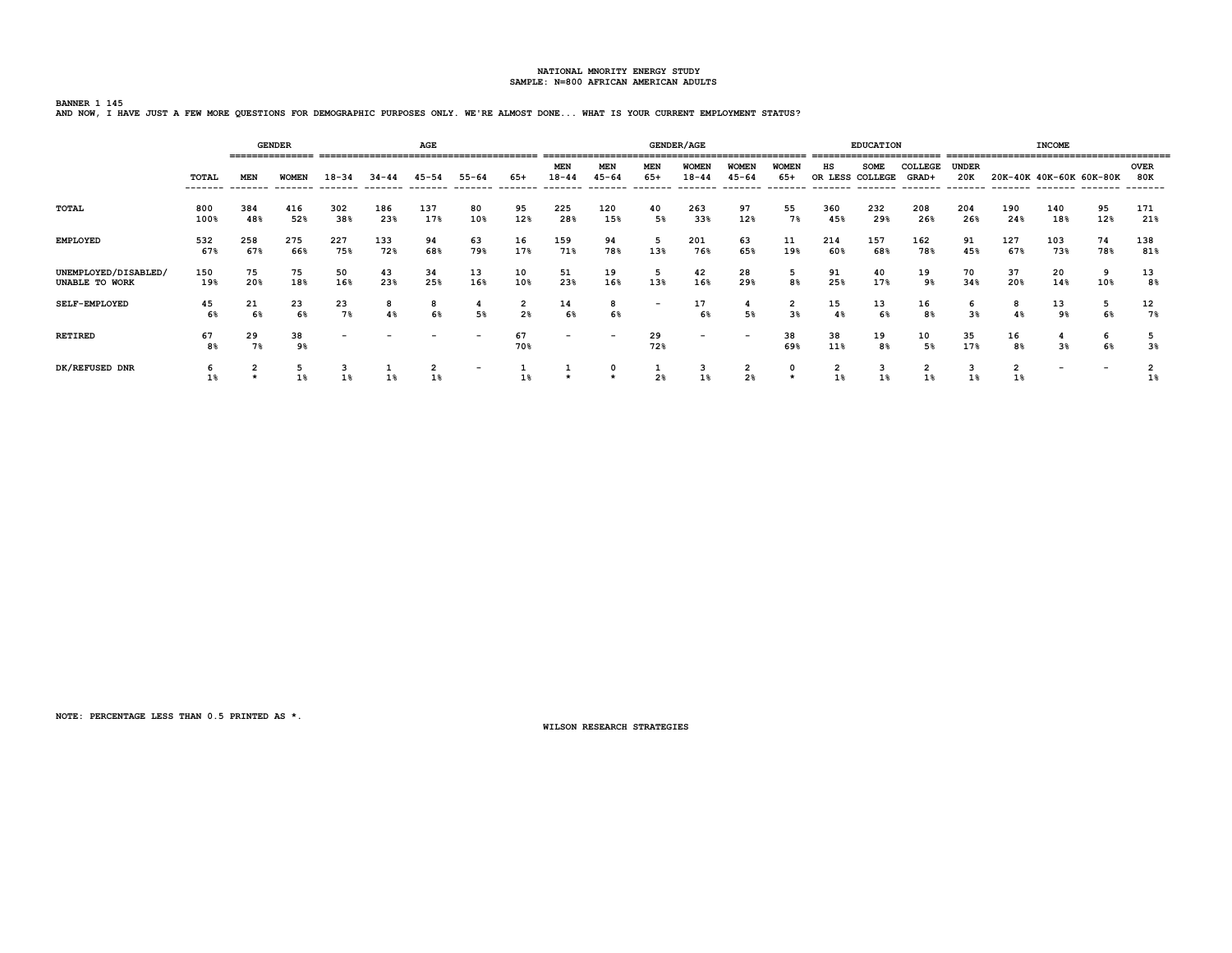### **BANNER 2 146 AND NOW, I HAVE JUST A FEW MORE QUESTIONS FOR DEMOGRAPHIC PURPOSES ONLY. WE'RE ALMOST DONE... WHAT IS YOUR CURRENT EMPLOYMENT STATUS?**

|                                        |             |                          |            |            |                                                                                                        | <b>REGION 1</b> |                 |                     |                          |           |            | ================================ | <b>REGION 2</b>         |                         |             | <b>EMPLOYMENT</b> |            | -------------------------------- |                     | NEWLY REGISTERED<br>=============== |
|----------------------------------------|-------------|--------------------------|------------|------------|--------------------------------------------------------------------------------------------------------|-----------------|-----------------|---------------------|--------------------------|-----------|------------|----------------------------------|-------------------------|-------------------------|-------------|-------------------|------------|----------------------------------|---------------------|-------------------------------------|
|                                        | TOTAL       | NEW                      | MIDDLE     | EST        | NTH WST NTH<br>ENGLAND ATLNTIC CENTRAL CENTRAL ATLNTIC CENTRAL CENTRAL MOUNTIN PACIFIC NTHEAST CENTRAL | <b>SOUTH</b>    | EST STH WST STH |                     |                          |           |            |                                  | <b>SOUTH</b><br>------- | <b>WEST</b><br>-------- |             | --------          | --------   | EMPLOYD UNEMPLY EMPLOYD RETIRED  | YES<br>-------      | NO                                  |
| <b>TOTAL</b>                           | 800<br>100% | 21<br>3 <sup>8</sup>     | 120<br>15% | 125<br>16% | 26<br>3%                                                                                               | 257<br>32%      | 92<br>11%       | 90<br>11%           | $\star$                  | 69<br>9%  | 141<br>18% | 150<br>19%                       | 438<br>55%              | 71<br>9%                | 532<br>67%  | 150<br>19%        | 45<br>6%   | 67<br>8%                         | 155<br>19%          | 642<br>80%                          |
| <b>EMPLOYED</b>                        | 532<br>67%  | 15<br>72%                | 85<br>71%  | 81<br>65%  | 13<br>49%                                                                                              | 164<br>64%      | 62<br>68%       | 68<br>75%           | 2<br>100%                | 43<br>62% | 100<br>71% | 94<br>62%                        | 294<br>67%              | 45<br>64%               | 532<br>100% |                   |            |                                  | 85<br>55%           | 445<br>69%                          |
| UNEMPLOYED/DISABLED/<br>UNABLE TO WORK | 150<br>19%  | -4<br>18%                | 13<br>11%  | 31<br>25%  | 5<br>18%                                                                                               | 56<br>22%       | 19<br>21%       | 11<br>12%           | $\overline{\phantom{0}}$ | 11<br>16% | 17<br>12%  | 36<br>24%                        | 86<br>20%               | 11<br>16%               |             | 150<br>100%       |            |                                  | 47<br>30%           | 102<br>16%                          |
| <b>SELF-EMPLOYED</b>                   | 45<br>6%    | 4%                       | 10<br>9%   | 6<br>5%    | 3<br>11%                                                                                               | 11<br>4%        | 3 <sup>8</sup>  | 2<br>2 <sup>8</sup> | $\qquad \qquad$          | 8<br>12%  | 11<br>8%   | 9<br>6%                          | 16<br>4%                | 8<br>12%                |             |                   | 45<br>100% |                                  | 8<br>5%             | 37<br>6%                            |
| <b>RETIRED</b>                         | 67<br>8%    | 7%                       | 10<br>8%   | 6<br>5%    | 5<br>22%                                                                                               | 26<br>10%       |                 | 8<br>9%             | $\overline{\phantom{a}}$ | 6<br>9%   | 11<br>8%   | 12<br>8%                         | 38<br>9%                | 9%                      |             |                   |            | 67<br>100%                       | 13<br>8%            | 54<br>8%                            |
| DK/REFUSED DNR                         |             | $\overline{\phantom{0}}$ | ∠<br>2%    |            |                                                                                                        |                 |                 |                     |                          |           | 2          |                                  |                         |                         |             |                   |            |                                  | $\sqrt{2}$<br>$1\%$ | 1%                                  |

**NOTE: PERCENTAGE LESS THAN 0.5 PRINTED AS \*.**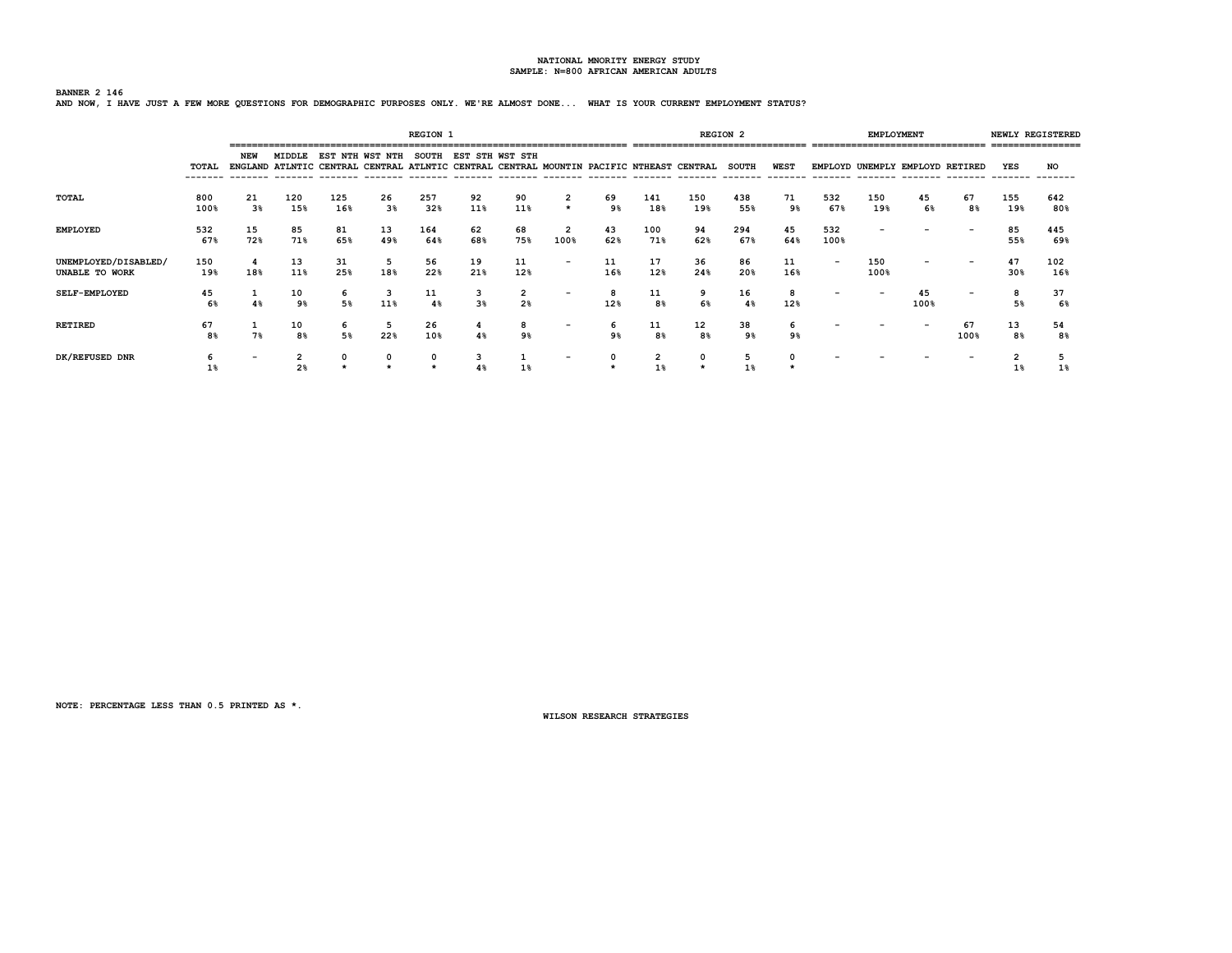**BANNER 1 149 IN POLITICS TODAY, DO YOU USUALLY THINK OF YOURSELF AS A REPUBLICAN, INDEPENDENT, OR DEMOCRAT?**

|                             |                      | <b>GENDER</b><br>AGE |              |           |                     |                                           |                     |                     |                     |                     |              | <b>GENDER/AGE</b>  |                      |                     |                       | <b>EDUCATION</b>              |                     |                     |                         | <b>INCOME</b> |                          |                     |
|-----------------------------|----------------------|----------------------|--------------|-----------|---------------------|-------------------------------------------|---------------------|---------------------|---------------------|---------------------|--------------|--------------------|----------------------|---------------------|-----------------------|-------------------------------|---------------------|---------------------|-------------------------|---------------|--------------------------|---------------------|
|                             | <b>TOTAL</b>         | <b>MEN</b>           | <b>WOMEN</b> | $18 - 34$ | $34 - 44$           | 45-54                                     | $55 - 64$           | 65+                 | MEN<br>$18 - 44$    | MEN<br>$45 - 64$    | MEN<br>$65+$ | WOMEN<br>$18 - 44$ | WOMEN<br>$45 - 64$   | WOMEN<br>$65+$      | нs<br>OR LESS COLLEGE | <b>SOME</b>                   | COLLEGE<br>GRAD+    | <b>UNDER</b><br>20K | 20K-40K 40K-60K 60K-80K |               |                          | <b>OVER</b><br>80K  |
| <b>TOTAL</b>                | 800                  | 384                  | 416          | 302       | 186                 | 137                                       | 80                  | 95                  | 225                 | 120                 | 40           | 263                | 97                   | 55                  | 360                   | 232                           | 208                 | 204                 | 190                     | 140           | 95                       | 171                 |
|                             | 100%                 | 48%                  | 52%          | 38%       | 23%                 | 17%                                       | 10%                 | 12%                 | 28%                 | 15%                 | 5%           | 33%                | 12%                  | 7%                  | 45%                   | 29%                           | 26%                 | 26%                 | 24%                     | 18%           | 12%                      | 21%                 |
| DIFFERENCE D/S              | $-607$               | $-272$               | $-335$       | $-220$    | $-134$              | $-110$                                    | $-62$               | $-82$               | $-140$              | -97                 | $-36$        | $-214$             | $-75$                | $-46$               | $-268$                | $-183$                        | $-157$              | $-150$              | $-140$                  | $-103$        | $-77$                    | $-137$              |
| --------------              | $-76%$               | $-71%$               | $-81%$       | $-73%$    | $-72%$              | $-80%$                                    | $-78%$              | $-86%$              | $-62%$              | $-81%$              | $-90%$       | $-81%$             | $-78%$               | $-83%$              | $-74%$                | $-79%$                        | $-75%$              | $-73%$              | $-74%$                  | $-73%$        | $-81%$                   | $-80%$              |
| <b>TOTAL REPUBLICAN</b>     | 33<br>4%             | 22<br>6%             | 11<br>3%     | 15<br>5%  | 6<br>3 <sup>8</sup> | 3%                                        | 5<br>6%             | 2<br>2 <sup>8</sup> | 18<br>8%            | 4<br>3 <sup>8</sup> |              | $1\%$              | 5<br>5%              | 2<br>4%             | 23<br>6%              | 2 <sup>8</sup>                | 6<br>$3\%$          | 11<br>5%            | 8<br>4%                 | 5%            | 4<br>4%                  | 3<br>2 <sub>8</sub> |
| <b>TOTAL DEMOCRAT</b>       | 640                  | 294                  | 346          | 235       | 140                 | 113                                       | 67                  | 84                  | 158                 | 101                 | 36           | 217                | 80                   | 48                  | 290                   | 187                           | 162                 | 161                 | 148                     | 110           | 81                       | 141                 |
|                             | 80%                  | 77%                  | 83%          | 78%       | 75%                 | 83%                                       | 85%                 | 88%                 | 70%                 | 84%                 | 90%          | 83%                | 83%                  | 87%                 | 81%                   | 81%                           | 78%                 | 79%                 | 78%                     | 78%           | 85%                      | 82%                 |
| <b>STRONG REPUBLICAN</b>    | 22<br>3 <sup>8</sup> | 16<br>4%             | 6<br>$1\%$   | 11<br>4%  | з<br>2%             | 2<br>1%                                   | 4<br>5%             | 2<br>2 <sub>8</sub> | 13<br>6%            | з<br>2%             |              | $\star$            | з<br>3%              | 2<br>3 <sup>8</sup> | 17<br>5 <sup>8</sup>  | з<br>1%                       | 2<br>1%             | 4%                  | 8<br>4%                 | з<br>2%       | з<br>3%                  | $\star$             |
| NOT-SO-STRONG<br>REPUBLICAN | 11<br>1%             | 6<br>1%              | 5<br>1%      | 4<br>1%   | з<br>2 <sup>8</sup> | $\overline{\mathbf{2}}$<br>2 <sup>8</sup> | 1<br>2 <sup>8</sup> | 0<br>1%             | 4<br>2 <sup>8</sup> | 1<br>1%             |              | 3<br>1%            | $\overline{2}$<br>2% | 0<br>1%             | 5<br>1%               | $\overline{\mathbf{2}}$<br>1% | 4<br>2 <sup>8</sup> | з<br>2 <sup>8</sup> | 0                       | 4<br>3%       | 1<br>$1\%$               | 3<br>2 <sub>8</sub> |
| INDEPENDENT/                | 95                   | 54                   | 41           | 40        | 31                  | 14                                        | 6                   | 4                   | 39                  | 11                  | 4            | 32                 | 9                    | $\Omega$            | 28                    | 32                            | 35                  | 18                  | 26                      | 19            | 11                       | 20                  |
| SOMETHING ELSE              | 12%                  | 14%                  | 10%          | 13%       | 17%                 | 10%                                       | 7%                  | 5%                  | 18%                 | 9%                  | 10%          | 12%                | 9%                   | 1%                  | 8%                    | 14%                           | 17%                 | 9%                  | 14%                     | 14%           | 11%                      | 12%                 |
| NOT-SO-STRONG               | 104                  | 52                   | 52           | 40        | 25                  | 18                                        | 10                  | 11                  | 32                  | 18                  | 2            | 34                 | 9                    | 9                   | 49                    | 29                            | 26                  | 23                  | 20                      | 18            | 17                       | 25                  |
| <b>DEMOCRAT</b>             | 13%                  | 14%                  | 13%          | 13%       | 14%                 | 13%                                       | 12%                 | 12%                 | 14%                 | 15%                 | 5%           | 13%                | 9%                   | 16%                 | 14%                   | 13%                           | 12%                 | 11%                 | 11%                     | 13%           | 18%                      | 15%                 |
| <b>STRONG DEMOCRAT</b>      | 535                  | 242                  | 294          | 195       | 115                 | 96                                        | 58                  | 73                  | 126                 | 82                  | 34           | 184                | 71                   | 39                  | 241                   | 158                           | 137                 | 138                 | 128                     | 91            | 64                       | 115                 |
|                             | 67%                  | 63%                  | 71%          | 65%       | 62%                 | 70%                                       | 72%                 | 76%                 | 56%                 | 69%                 | 85%          | 70%                | 73%                  | 70%                 | 67%                   | 68%                           | 66%                 | 67%                 | 67%                     | 65%           | 67%                      | 67%                 |
| DK/REFUSED DNR              | 33<br>4%             | 14<br>$4\%$          | 18<br>4%     | 11<br>4%  | 9<br>5%             | 6<br>5%                                   | 1%                  | 5<br>5%             | 10<br>4%            | 4%                  | $\Omega$     | 10<br>4%           | 3<br>3%              | 5<br>9%             | 19<br>5%              | 8<br>4 <sup>8</sup>           | 5<br>2 <sub>8</sub> | 14<br>7%            | 7<br>4%                 | 4<br>3%       | $\overline{\phantom{a}}$ | 4%                  |

**NOTE: PERCENTAGE LESS THAN 0.5 PRINTED AS \*.**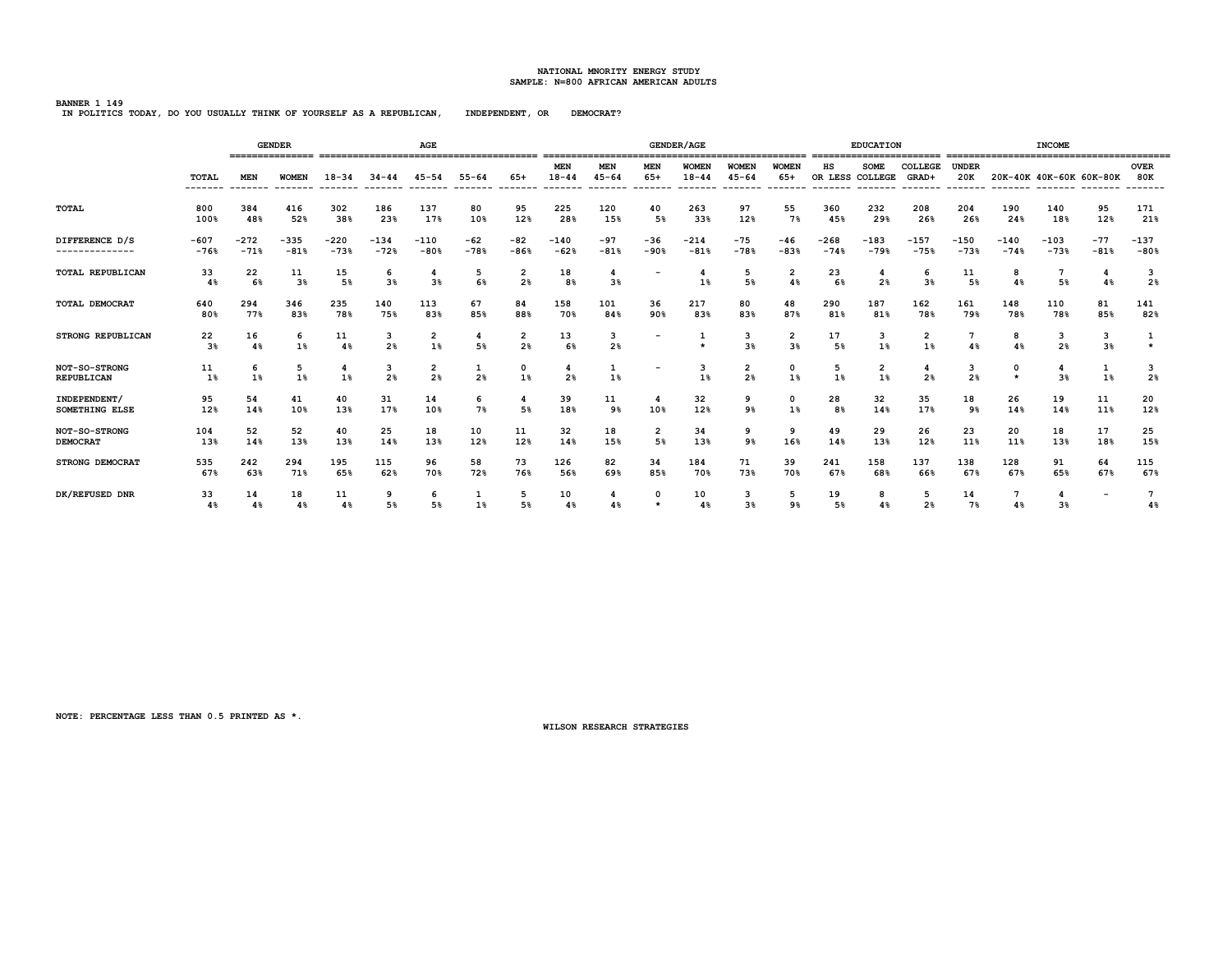**BANNER 2 150 IN POLITICS TODAY, DO YOU USUALLY THINK OF YOURSELF AS A REPUBLICAN, INDEPENDENT, OR DEMOCRAT?**

|                                    |          |                |                     |                      |                                                                                                                                         | <b>REGION 1</b>     |                     |                     |                          |        |                       |         | <b>REGION 2</b>      |                          |          | <b>EMPLOYMENT</b>   |                                 |                     |                     | NEWLY REGISTERED      |
|------------------------------------|----------|----------------|---------------------|----------------------|-----------------------------------------------------------------------------------------------------------------------------------------|---------------------|---------------------|---------------------|--------------------------|--------|-----------------------|---------|----------------------|--------------------------|----------|---------------------|---------------------------------|---------------------|---------------------|-----------------------|
|                                    | TOTAL    | NEW            |                     |                      | MIDDLE EST NTH WST NTH SOUTH EST STH WST STH<br>ENGLAND ATLNTIC CENTRAL CENTRAL ATLNTIC CENTRAL CENTRAL MOUNTIN PACIFIC NTHEAST CENTRAL |                     |                     |                     |                          |        |                       |         | <b>SOUTH</b>         | <b>WEST</b>              |          |                     | EMPLOYD UNEMPLY EMPLOYD RETIRED |                     | <b>YES</b>          | NO<br>$- - - - - - -$ |
| TOTAL                              | 800      | 21             | 120                 | 125                  | 26                                                                                                                                      | 257                 | 92                  | 90                  | 2                        | 69     | 141                   | 150     | 438                  | 71                       | 532      | 150                 | 45                              | 67                  | 155                 | 642                   |
|                                    | 100%     | 3 <sup>8</sup> | 15%                 | 16%                  | $3\%$                                                                                                                                   | 32%                 | 11%                 | 11%                 | $\star$                  | 9%     | 18%                   | 19%     | 55%                  | 9%                       | 67%      | 19%                 | 6%                              | 8%                  | 19%                 | 80%                   |
| DIFFERENCE D/S                     | $-607$   | $-11$          | $-93$               | $-86$                | $-17$                                                                                                                                   | $-200$              | $-75$               | $-73$               | 0                        | $-53$  | $-104$                | $-103$  | $-348$               | $-53$                    | $-413$   | $-96$               | $-29$                           | $-62$               | $-109$              | $-499$                |
| --------------                     | $-76%$   | $-51%$         | $-78%$              | $-69%$               | $-66%$                                                                                                                                  | $-78%$              | $-82%$              | $-82%$              | $\star$                  | $-77%$ | $-74%$                | $-68%$  | $-79%$               | $-74%$                   | $-78%$   | $-64%$              | $-65%$                          | $-93%$              | $-71%$              | $-78%$                |
| TOTAL REPUBLICAN                   | 33<br>48 | 19%            | 8<br>7%             | 9<br>7%              | $\overline{\phantom{0}}$                                                                                                                | 3 <sup>8</sup>      | 3<br>3%             | 0<br>$\star$        | 0<br>$\star$             |        | 12<br>9%              | 9<br>6% | 12<br>3 <sup>8</sup> | 0<br>$\star$             | 16<br>3% | 13<br>9%            | 9%                              | 0<br>$\star$        | 5<br>3%             | 26<br>4%              |
| <b>TOTAL DEMOCRAT</b>              | 640      | 15             | 101                 | 95                   | 17                                                                                                                                      | 209                 | 78                  | 73                  | 0                        | 53     | 116                   | 112     | 360                  | 53                       | 429      | 109                 | 33                              | 62                  | 114                 | 525                   |
|                                    | 80%      | 70%            | 84%                 | 76%                  | 66%                                                                                                                                     | 81%                 | 85%                 | 82%                 | $\star$                  | 77%    | 82%                   | 74%     | 82%                  | 74%                      | 81%      | 73%                 | 74%                             | 93%                 | 74%                 | 82%                   |
| <b>STRONG REPUBLICAN</b>           | 22<br>3% | 4<br>19%       | 3<br>2 <sup>8</sup> | $7\phantom{1}$<br>6% | $\overline{\phantom{a}}$                                                                                                                | 6<br>2 <sup>8</sup> | 2<br>2 <sup>8</sup> | 0<br>$\star$        | 0<br>$\star$             |        | $7\phantom{.0}$<br>5% | 5%      | 8<br>2 <sup>8</sup>  | 0<br>$\star$             | 12<br>2% | 9<br>6%             | 0<br>1%                         | $\Omega$<br>$\star$ | 3<br>2 <sup>8</sup> | 17<br>3%              |
| NOT-SO-STRONG<br><b>REPUBLICAN</b> | 11<br>1% |                | 6<br>5%             | 2<br>1%              | $\overline{\phantom{a}}$                                                                                                                | 3<br>1%             | 1%                  |                     |                          |        | -6<br>4%              | 2<br>1% | 4<br>1%              | $\overline{\phantom{a}}$ | 4<br>1%  | 4<br>2 <sub>8</sub> | 4<br>8%                         |                     | 2<br>1%             | 9<br>1%               |
| INDEPENDENT/                       | 95       | $\overline{2}$ | 10                  | 14                   | $7\phantom{.0}$                                                                                                                         | 25                  | 8                   | 14                  | $\overline{2}$           | 13     | 12                    | 21      | 47                   | 15                       | 69       | 20                  | 6                               | $\Omega$            | 26                  | 69                    |
| <b>SOMETHING ELSE</b>              | 12%      | 9 <sub>8</sub> | 9%                  | 11%                  | 26%                                                                                                                                     | 10%                 | 9%                  | 16%                 | 100%                     | 19%    | 9%                    | 14%     | 11%                  | 22%                      | 13%      | 13%                 | 13%                             | $\star$             | 17%                 | 11%                   |
| NOT-SO-STRONG                      | 104      | 3              | 18                  | 22                   | 1                                                                                                                                       | 26                  | 18                  | 8                   |                          | 9      | 21                    | 23      | 52                   | 9                        | 68       | 16                  | 9                               | 9                   | 22                  | 82                    |
| <b>DEMOCRAT</b>                    | 13%      | 15%            | 15%                 | 18%                  | 5%                                                                                                                                      | 10%                 | 20%                 | 9%                  |                          | 13%    | 15%                   | 15%     | 12%                  | 12%                      | 13%      | 10%                 | 21%                             | 14%                 | 14%                 | 13%                   |
| <b>STRONG DEMOCRAT</b>             | 535      | 12             | 84                  | 73                   | 16                                                                                                                                      | 183                 | 60                  | 65                  | 0                        | 44     | 95                    | 88      | 308                  | 44                       | 361      | 93                  | 24                              | 53                  | 92                  | 443                   |
|                                    | 67%      | 55%            | 70%                 | 58%                  | 62%                                                                                                                                     | 71%                 | 65%                 | 73%                 | $\star$                  | 64%    | 68%                   | 59%     | 70%                  | 62%                      | 68%      | 62%                 | 53%                             | 79%                 | 59%                 | 69%                   |
| DK/REFUSED DNR                     | 33<br>48 | 2 <sup>8</sup> | 0<br>$\star$        | 6%                   | $\overline{2}$<br>8%                                                                                                                    | 15<br>6%            | з<br>3 <sup>8</sup> | 2<br>2 <sub>8</sub> | $\overline{\phantom{a}}$ | 4%     | $\Omega$<br>$\star$   | 6%      | 20<br>5%             | 3<br>4%                  | 19<br>48 | 8<br>5%             | 2<br>4%                         | 4<br>7%             | 10<br>6%            | 23<br>4%              |

**NOTE: PERCENTAGE LESS THAN 0.5 PRINTED AS \*.**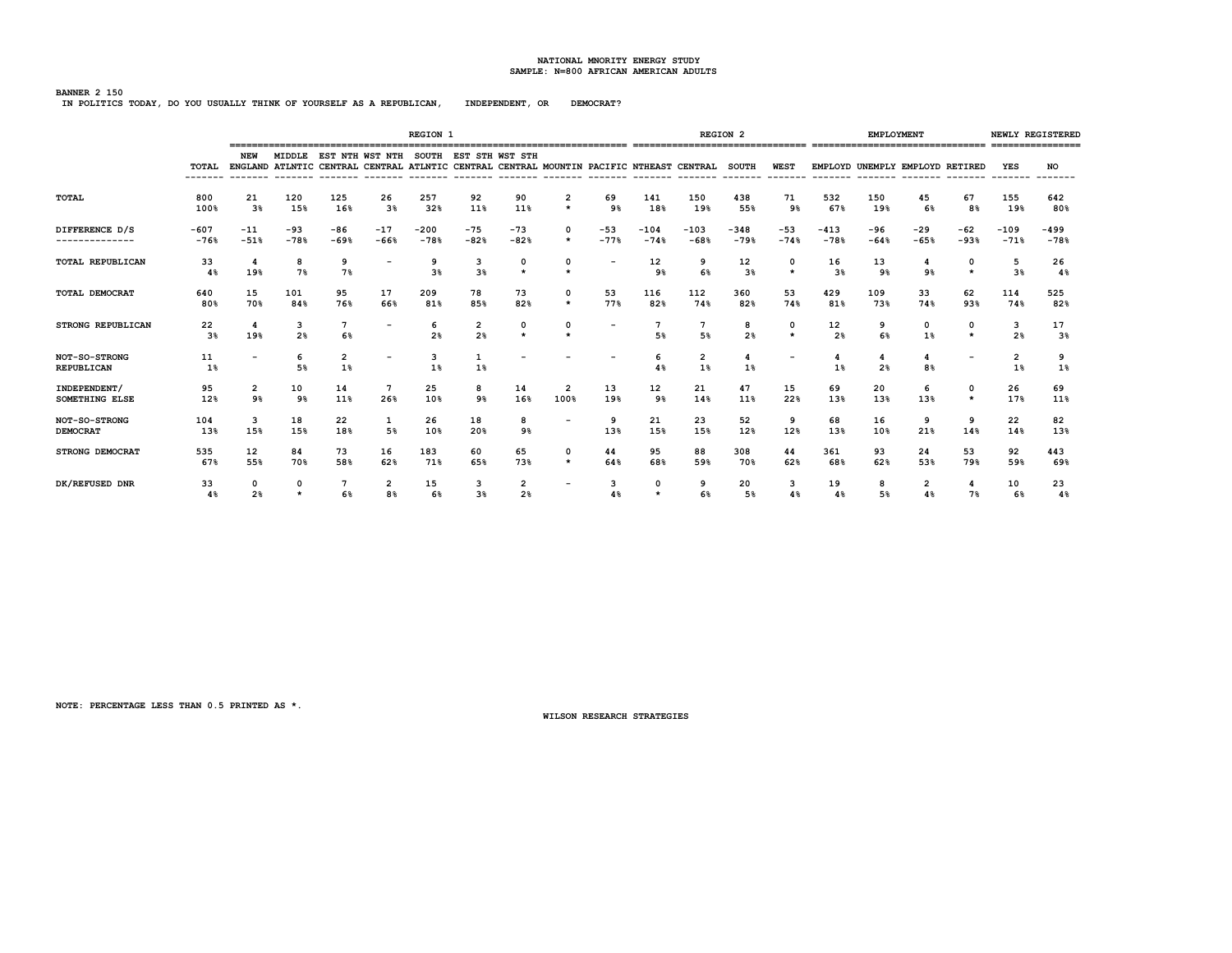.<br>BANNER 1 153<br>WHAT IS YOUR ANNUAL HOUSEHOLD INCOME? DO NOT READ CHOICES IF REFUSED INITIALLY SAY: I UNDERSTAND YOUR HESITATION. WE USE THIS INFORMATION FOR DEMOGRAPHIC PURPOSES ONLY AND DO NOT KEEP ANY PERSONAL **INFORMATION ABOUT YOU OR YOUR FAMILY. WOULD YOU LIKE TO SHARE THAT NUMBER WITH ME NOW?**

|                                     |                          | <b>GENDER</b><br>AGE |                     |                      |                      |                     |                       |           |                     |                         |                          | <b>GENDER/AGE</b>         |                                  |                                                   |                      | <b>EDUCATION</b>               |                  |                     |                          | <b>INCOME</b> |            |                      |
|-------------------------------------|--------------------------|----------------------|---------------------|----------------------|----------------------|---------------------|-----------------------|-----------|---------------------|-------------------------|--------------------------|---------------------------|----------------------------------|---------------------------------------------------|----------------------|--------------------------------|------------------|---------------------|--------------------------|---------------|------------|----------------------|
|                                     | <b>TOTAL</b><br>-------- | <b>MEN</b>           | <b>WOMEN</b>        | $18 - 34$            | $34 - 44$            | $45 - 54$           | $55 - 64$             | $65+$     | MEN<br>$18 - 44$    | <b>MEN</b><br>$45 - 64$ | <b>MEN</b><br>$65+$      | <b>WOMEN</b><br>$18 - 44$ | <b>WOMEN</b><br>$45 - 64$        | <b>WOMEN</b><br>$65+$<br>-------- ------- ------- | нs                   | <b>SOME</b><br>OR LESS COLLEGE | COLLEGE<br>GRAD+ | <b>UNDER</b><br>20K | 20K-40K 40K-60K 60K-80K  |               |            | <b>OVER</b><br>80K   |
| <b>TOTAL</b>                        | 800<br>100%              | 384<br>48%           | 416<br>52%          | 302<br>38%           | 186<br>23%           | 137<br>17%          | 80<br>10%             | 95<br>12% | 225<br>28%          | 120<br>15%              | 40<br>5%                 | 263<br>33%                | 97<br>12%                        | 55<br>7%                                          | 360<br>45%           | 232<br>29%                     | 208<br>26%       | 204<br>26%          | 190<br>24%               | 140<br>18%    | 95<br>12%  | 171<br>21%           |
| LESS THAN \$20,000                  | 204<br>26%               | 91<br>24%            | 113<br>27%          | 73<br>24%            | 37<br>20%            | 32<br>23%           | 20<br>25%             | 44<br>46% | 49<br>22%           | 19<br>16%               | 22<br>56%                | 60<br>23%                 | 32<br>33%                        | 21<br>39%                                         | 149<br>42%           | 43<br>19%                      | 12<br>6%         | 204<br>100%         |                          |               |            |                      |
| \$20,000 TO LESS THAN<br>\$40,000   | 190<br>24%               | 91<br>24%            | 98<br>24%           | 75<br>25%            | 35<br>19%            | 25<br>18%           | 26<br>33%             | 28<br>30% | 53<br>24%           | 32<br>27%               | $7\phantom{.0}$<br>17%   | 57<br>22%                 | 20<br>20%                        | 22<br>39%                                         | 87<br>24%            | 70<br>30%                      | 32<br>15%        |                     | 190<br>100%              |               |            |                      |
| \$40,000 TO LESS THAN<br>\$60,000   | 140<br>18%               | 79<br>21%            | 62<br>15%           | 56<br>19%            | 40<br>22%            | 27<br>19%           | 12<br>15%             | 5<br>6%   | 56<br>25%           | 23<br>19%               | $\overline{\phantom{a}}$ | 41<br>15%                 | 15<br>16%                        | 5<br>10%                                          | 48<br>13%            | 47<br>20%                      | 45<br>21%        |                     | $\overline{\phantom{0}}$ | 140<br>100%   |            |                      |
| \$60,000 TO LESS THAN<br>\$80,000   | 95<br>12%                | 42<br>11%            | 53<br>13%           | 31<br>10%            | 33<br>18%            | 18<br>13%           | $7\phantom{.0}$<br>8% | 6<br>6%   | 27<br>12%           | 13<br>11%               | 3<br>7%                  | 38<br>14%                 | 12<br>12%                        | 3<br>6%                                           | 28<br>8 <sup>8</sup> | 29<br>13%                      | 38<br>18%        |                     |                          |               | 95<br>100% |                      |
| \$80,000 TO LESS THAN<br>\$100,000  | 65<br>8%                 | 29<br>7%             | 36<br>9%            | 25<br>8 <sup>8</sup> | 19<br>10%            | 10<br>7%            | 5<br>7%               | 6<br>6%   | 14<br>6%            | 10<br>8 <sup>°</sup>    | 5<br>13%                 | 31<br>12%                 | 5<br>5%                          | 1<br>1%                                           | 20<br>6%             | 13<br>6%                       | 32<br>15%        |                     |                          |               |            | 65<br>38%            |
| \$100,000 TO LESS<br>THAN \$150,000 | 64<br>8%                 | 32<br>8%             | 31<br>8%            | 22<br>7%             | 15<br>8 <sup>8</sup> | 14<br>10%           | 8<br>10%              | 5<br>5%   | 16<br>7%            | 14<br>11%               | 3<br>7%                  | 21<br>8 <sup>8</sup>      | 8<br>8 <sup>8</sup>              | $\overline{2}$<br>4%                              | 15<br>4%             | 23<br>10%                      | 26<br>13%        |                     |                          |               |            | 64<br>37%            |
| \$150,000 TO LESS<br>THAN \$200,000 | 27<br>3%                 | 13<br>3 <sup>8</sup> | 14<br>3%            | 10<br>3%             | 6<br>3%              | 10<br>7%            | 1<br>1%               | $1\%$     | 6<br>3%             | 7<br>6%                 | $\overline{\phantom{a}}$ | 9<br>3%                   | 4%                               | 2%                                                | 1%                   | 6<br>3%                        | 17<br>8%         |                     |                          |               |            | 27<br>16%            |
| MORE THAN \$200,000                 | 15<br>2%                 | 6<br>2 <sup>8</sup>  | 9<br>2 <sup>8</sup> | 11<br>4%             | 1<br>1%              | 3<br>2 <sup>8</sup> | 1<br>1%               |           | 5<br>2 <sup>8</sup> | $\overline{a}$<br>1%    |                          | 3%                        | $\overline{2}$<br>2 <sup>8</sup> |                                                   | 8<br>2 <sub>8</sub>  |                                | 3%               |                     |                          |               |            | 15<br>9 <sub>8</sub> |
| DK/REFUSED DNR                      | 0<br>$\star$             | 0                    | 0                   | 0                    | 0                    | 0                   | 0                     | 0         | 0                   | 0                       | 0                        | 0                         | 0                                |                                                   | 0                    |                                |                  |                     |                          |               |            |                      |

**NOTE: PERCENTAGE LESS THAN 0.5 PRINTED AS \*.**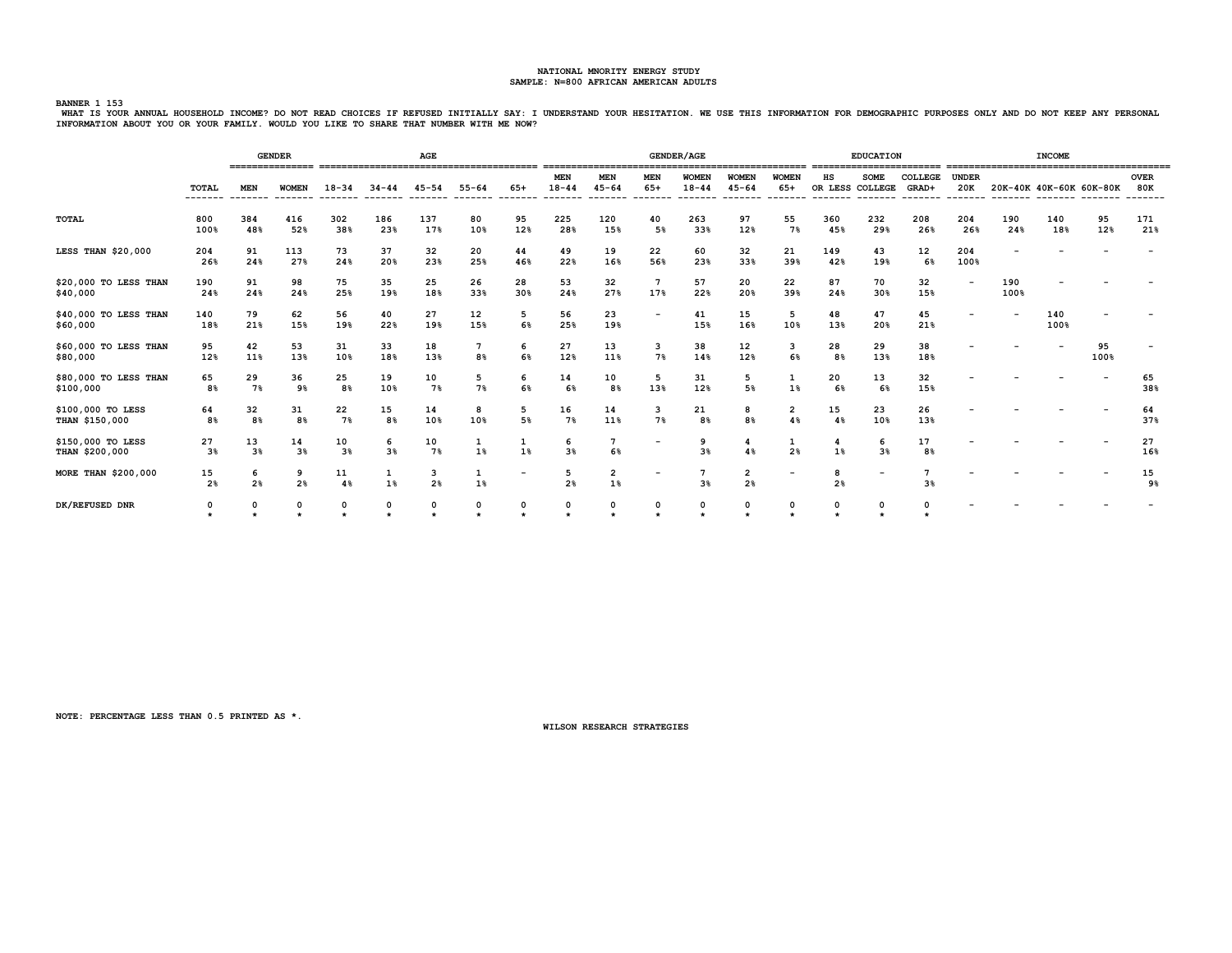## **BANNER 2 154**

WHAT IS YOUR ANNUAL HOUSEHOLD INCOME? DO NOT READ CHOICES IF REFUSED INITIALLY SAY: I UNDERSTAND YOUR HESITATION. WE USE THIS INFORMATION FOR DEMOGRAPHIC PURPOSES ONLY AND DO NOT KEEP ANY PERSONAL<br>INFORMATION ABOUT YOU OR

|                                     |                      |                      |                      |                       |                                                                                                                                               | <b>REGION 1</b>     |                        |                     |                           |                |                        |                                   | <b>REGION 2</b>      |             |                      | <b>EMPLOYMENT</b>             |                                 |           |                       | NEWLY REGISTERED     |
|-------------------------------------|----------------------|----------------------|----------------------|-----------------------|-----------------------------------------------------------------------------------------------------------------------------------------------|---------------------|------------------------|---------------------|---------------------------|----------------|------------------------|-----------------------------------|----------------------|-------------|----------------------|-------------------------------|---------------------------------|-----------|-----------------------|----------------------|
|                                     |                      | NEW                  |                      |                       | MIDDLE EST NTH WST NTH SOUTH EST STH WST STH<br>TOTAL ENGLAND ATLNTIC CENTRAL CENTRAL ATLNTIC CENTRAL CENTRAL MOUNTIN PACIFIC NTHEAST CENTRAL |                     |                        |                     |                           |                |                        |                                   | <b>SOUTH</b>         | <b>WEST</b> |                      |                               | EMPLOYD UNEMPLY EMPLOYD RETIRED |           | YES                   | <b>NO</b>            |
| <b>TOTAL</b>                        | 800<br>100%          | 21<br>3 <sup>8</sup> | 120<br>15%           | 125<br>16%            | 26<br>3 <sup>8</sup>                                                                                                                          | 257<br>32%          | 92<br>11%              | 90<br>11%           | $\overline{2}$<br>$\star$ | 69<br>9%       | 141<br>18%             | 150<br>19%                        | 438<br>55%           | 71<br>9%    | 532<br>67%           | 150<br>19%                    | 45<br>6%                        | 67<br>8%  | 155<br>19%            | 642<br>80%           |
| LESS THAN \$20,000                  | 204<br>26%           | 7<br>32%             | 31<br>26%            | 25<br>20%             | $7\phantom{.0}$<br>27%                                                                                                                        | 67<br>26%           | 33<br>36%              | 21<br>23%           |                           | 14<br>21%      | 37<br>27%              | 32<br>21%                         | 121<br>28%           | 14<br>20%   | 91<br>17%            | 70<br>47%                     | 6<br>14%                        | 35<br>52% | 57<br>37%             | 144<br>22%           |
| \$20,000 TO LESS THAN<br>\$40,000   | 190<br>24%           | 9<br>45%             | 21<br>17%            | 39<br>32%             | 5<br>19%                                                                                                                                      | 67<br>26%           | 14<br>15%              | 24<br>27%           |                           | 10<br>15%      | 30<br>22%              | 44<br>29%                         | 105<br>24%           | 10<br>14%   | 127<br>24%           | 37<br>25%                     | 8<br>18%                        | 16<br>24% | 41<br>26%             | 149<br>23%           |
| \$40,000 TO LESS THAN<br>\$60,000   | 140<br>18%           |                      | 26<br>22%            | 18<br>14%             | $7\phantom{.0}$<br>29%                                                                                                                        | 32<br>12%           | 24<br>26%              | 18<br>20%           | 1<br>50%                  | 14<br>20%      | 26<br>19%              | 25<br>17%                         | 73<br>17%            | 15<br>21%   | 103<br>19%           | 20<br>13%                     | 13<br>29%                       | 4<br>7%   | 20<br>13%             | 120<br>19%           |
| \$60,000 TO LESS THAN<br>\$80,000   | 95<br>12%            | 1<br>7%              | 12<br>10%            | 15<br>12%             | $\overline{\mathbf{4}}$<br>15%                                                                                                                | 36<br>14%           | 4<br>4%                | 8<br>9 <sub>8</sub> | 1<br>50%                  | 14<br>20%      | 14<br>10%              | 19<br>12%                         | 48<br>11%            | 15<br>21%   | 74<br>14%            | 9<br>6%                       | 5<br>12%                        | 6<br>9%   | $7\phantom{.0}$<br>4% | 88<br>14%            |
| \$80,000 TO LESS THAN<br>\$100,000  | 65<br>8%             | $\mathbf{1}$<br>3%   | 14<br>12%            | 11<br>9%              | $\overline{\phantom{a}}$                                                                                                                      | 17<br>7%            | 10<br>11%              | 8<br>9%             |                           | 6%             | 15<br>10%              | 11<br>7%                          | 35<br>8 <sup>8</sup> | 6%          | 47<br>9%             | $\overline{\mathbf{2}}$<br>1% | 9<br>19%                        | 5<br>7%   | 16<br>10%             | 49<br>8%             |
| \$100,000 TO LESS<br>THAN \$150,000 | 64<br>8 <sup>8</sup> | 3<br>14%             | 10<br>8 <sup>8</sup> | 9<br>7%               | 0<br>2 <sup>8</sup>                                                                                                                           | 27<br>11%           | 1<br>1%                | 9<br>10%            |                           | 6 <sup>8</sup> | 13<br>9%               | 10<br>6 <sup>8</sup>              | 37<br>8 <sup>8</sup> | 4<br>5%     | 54<br>10%            | $7\phantom{.0}$<br>5%         | $\overline{2}$<br>5%            |           | 6<br>4%               | 58<br>9%             |
| \$150,000 TO LESS<br>THAN \$200,000 | 27<br>3%             |                      | 5<br>4%              | $7\phantom{.0}$<br>6% | $\overline{\phantom{a}}$                                                                                                                      | 3%                  | $\boldsymbol{A}$<br>4% | 0                   |                           | 5<br>7%        | 5<br>4%                | $7\phantom{.0}$<br>5 <sup>8</sup> | 10<br>2 <sup>8</sup> | 5<br>6%     | 22<br>4%             | 3<br>2 <sup>8</sup>           | 1<br>2%                         | 0<br>1%   | 7<br>4%               | 20<br>3%             |
| MORE THAN \$200,000                 | 15<br>2 <sup>8</sup> |                      |                      |                       | $\overline{2}$<br>9%                                                                                                                          | 5<br>2 <sup>8</sup> | 3<br>3%                | 1<br>1%             |                           | 5%             | $\mathbf 0$<br>$\star$ | $\overline{2}$<br>2 <sup>8</sup>  | 9<br>2%              | 4<br>5%     | 14<br>3 <sup>8</sup> | 1<br>1%                       |                                 |           | $\overline{2}$<br>1%  | 13<br>2 <sub>8</sub> |
| DK/REFUSED DNR                      | 0<br>$\star$         |                      |                      | $\Omega$              | 0<br>$\star$                                                                                                                                  | 0                   | 0                      | 0                   | 0<br>$\star$              |                | 0                      | 0                                 | 0<br>$\star$         | 0           |                      | 0                             | 0                               |           | 0                     |                      |

**NOTE: PERCENTAGE LESS THAN 0.5 PRINTED AS \*.**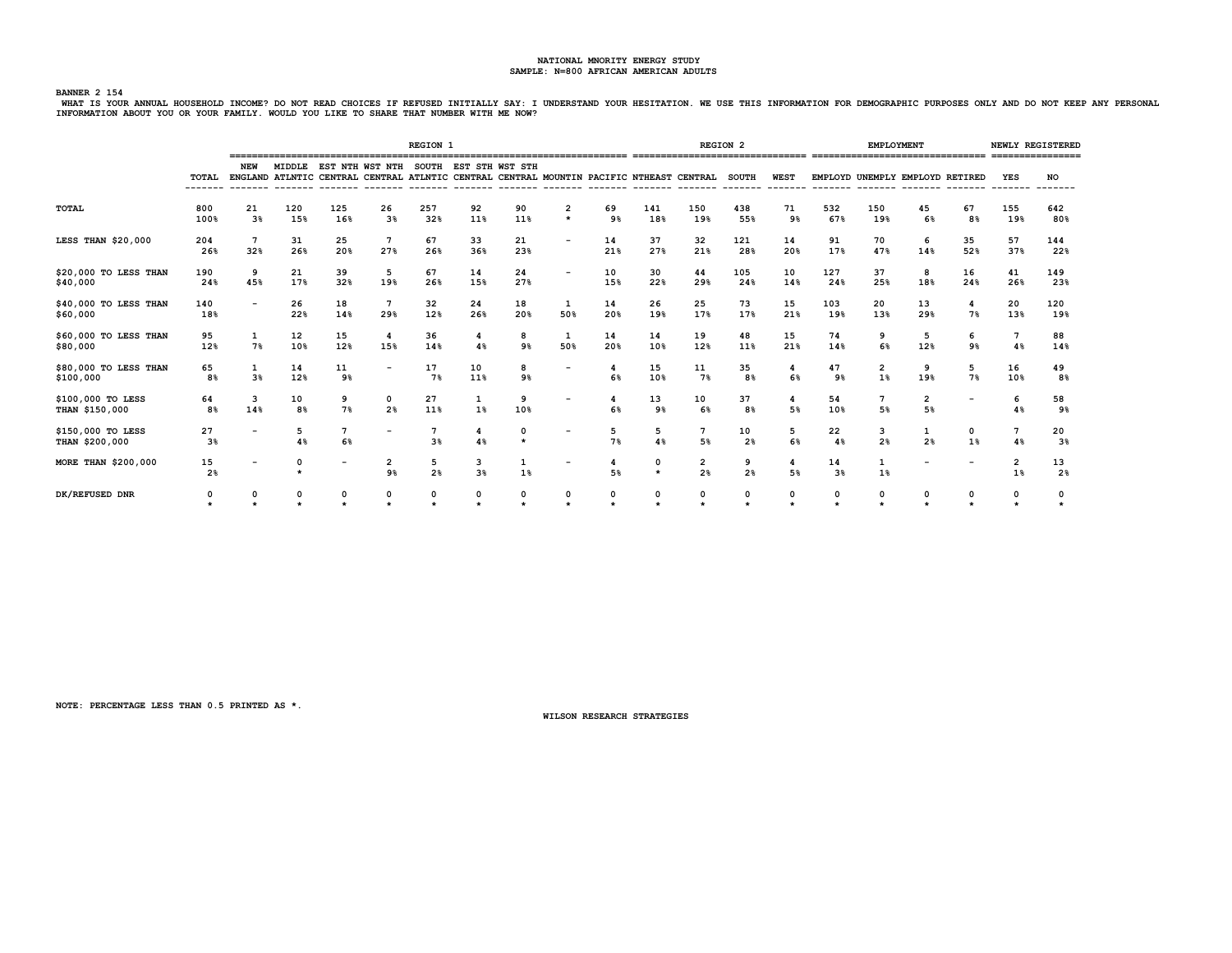# **BANNER 1 157**

|  |  | WHAT IS THE HIGHEST LEVEL OF FORMAL EDUCATION YOU HAVE COMPLETED? DO NOT READ CHOICES |
|--|--|---------------------------------------------------------------------------------------|
|--|--|---------------------------------------------------------------------------------------|

|                                          |                  |            | <b>GENDER</b><br>=============== |            |            | AGE        |                       |                 | ===============                     |                                     |                                 | <b>GENDER/AGE</b>                    |                                       |                                   |                                           | <b>EDUCATION</b>         |                          |                         |                     | <b>INCOME</b> |                          |                    |
|------------------------------------------|------------------|------------|----------------------------------|------------|------------|------------|-----------------------|-----------------|-------------------------------------|-------------------------------------|---------------------------------|--------------------------------------|---------------------------------------|-----------------------------------|-------------------------------------------|--------------------------|--------------------------|-------------------------|---------------------|---------------|--------------------------|--------------------|
|                                          | TOTAL<br>------- | <b>MEN</b> | <b>WOMEN</b>                     | $18 - 34$  | $34 - 44$  | $45 - 54$  | $55 - 64$<br>-------- | 65+<br>-------- | <b>MEN</b><br>$18 - 44$<br>-------- | <b>MEN</b><br>$45 - 64$<br>-------- | <b>MEN</b><br>$65+$<br>-------- | <b>WOMEN</b><br>$18 - 44$<br>------- | <b>WOMEN</b><br>$45 - 64$<br>-------- | <b>WOMEN</b><br>$65+$<br>-------- | нs<br>OR LESS COLLEGE<br>-------- ------- | <b>SOME</b>              | COLLEGE<br>GRAD+         | <b>UNDER</b><br>20K     |                     |               | 20K-40K 40K-60K 60K-80K  | <b>OVER</b><br>80K |
| <b>TOTAL</b>                             | 800<br>100%      | 384<br>48% | 416<br>52%                       | 302<br>38% | 186<br>23% | 137<br>17% | 80<br>10%             | 95<br>12%       | 225<br>28%                          | 120<br>15%                          | 40<br>5%                        | 263<br>33%                           | 97<br>12%                             | 55<br>7%                          | 360<br>45%                                | 232<br>29%               | 208<br>26%               | 204<br>26%              | 190<br>24%          | 140<br>18%    | 95<br>12%                | 171<br>21%         |
| LESS THAN HIGH<br><b>SCHOOL GRADUATE</b> | 72<br>9%         | 41<br>11%  | 31<br>8%                         | 35<br>12%  | 8<br>4%    | 3%         | 8<br>11%              | 17<br>17%       | 23<br>10%                           | 9<br>8%                             | 8<br>21%                        | 20<br>7%                             | 3<br>3 <sup>8</sup>                   | 8<br>15%                          | 72<br>20%                                 | $\overline{\phantom{0}}$ | $\qquad \qquad$          | 37<br>18%               | 20<br>11%           | 2<br>$1\%$    | $\overline{\phantom{a}}$ | 12<br>7%           |
| HIGH SCHOOL GRADUATE                     | 288<br>36%       | 152<br>40% | 136<br>33%                       | 121<br>40% | 48<br>26%  | 49<br>36%  | 33<br>42%             | 36<br>38%       | 87<br>39%                           | 49<br>41%                           | 16<br>40%                       | 82<br>31%                            | 34<br>34%                             | 20<br>37%                         | 288<br>80%                                |                          | $\overline{\phantom{0}}$ | 112<br>55%              | 67<br>35%           | 46<br>33%     | 28<br>29%                | 35<br>20%          |
| SOME COLLEGE                             | 232<br>29%       | 107<br>28% | 125<br>30%                       | 83<br>27%  | 68<br>37%  | 38<br>28%  | 18<br>23%             | 25<br>26%       | 64<br>28%                           | 32<br>27%                           | 11<br>28%                       | 87<br>33%                            | 24<br>25%                             | 14<br>25%                         | $\overline{\phantom{0}}$                  | 232<br>100%              | $\overline{\phantom{0}}$ | 43<br>21%               | 70<br>37%           | 47<br>34%     | 29<br>31%                | 42<br>25%          |
| <b>COLLEGE GRADUATE</b>                  | 160<br>20%       | 65<br>17%  | 96<br>23%                        | 45<br>15%  | 49<br>26%  | 39<br>28%  | 17<br>21%             | 11<br>12%       | 37<br>16%                           | 25<br>21%                           | 3<br>8%                         | 57<br>22%                            | 30<br>31%                             | 8<br>15%                          | $\overline{\phantom{0}}$                  | $\overline{\phantom{a}}$ | 160<br>77%               | 10<br>5%                | 27<br>14%           | 39<br>28%     | 30<br>31%                | 54<br>32%          |
| <b>POST GRADUATE</b>                     | 48<br>6%         | 19<br>5%   | 29<br>7%                         | 18<br>6%   | 14<br>7%   | 8<br>6%    | з<br>4%               | 6<br>6%         | 14<br>6 <sup>°</sup>                | 4%                                  | ÷<br>3 <sup>8</sup>             | 17<br>7%                             | 7<br>7%                               | 5<br>8%                           |                                           |                          | 48<br>23%                | $\overline{2}$<br>$1\%$ | 5<br>2 <sup>8</sup> | 6<br>4%       | 8<br>9%                  | 27<br>16%          |
| DK/REFUSED DNR                           | 0                | 0          | 0                                | 0          | 0          | 0          | 0                     | 0               | 0                                   | 0                                   | 0                               | 0                                    | 0                                     |                                   |                                           |                          | $\overline{\phantom{a}}$ |                         |                     |               | $\overline{\phantom{a}}$ |                    |

**NOTE: PERCENTAGE LESS THAN 0.5 PRINTED AS \*.**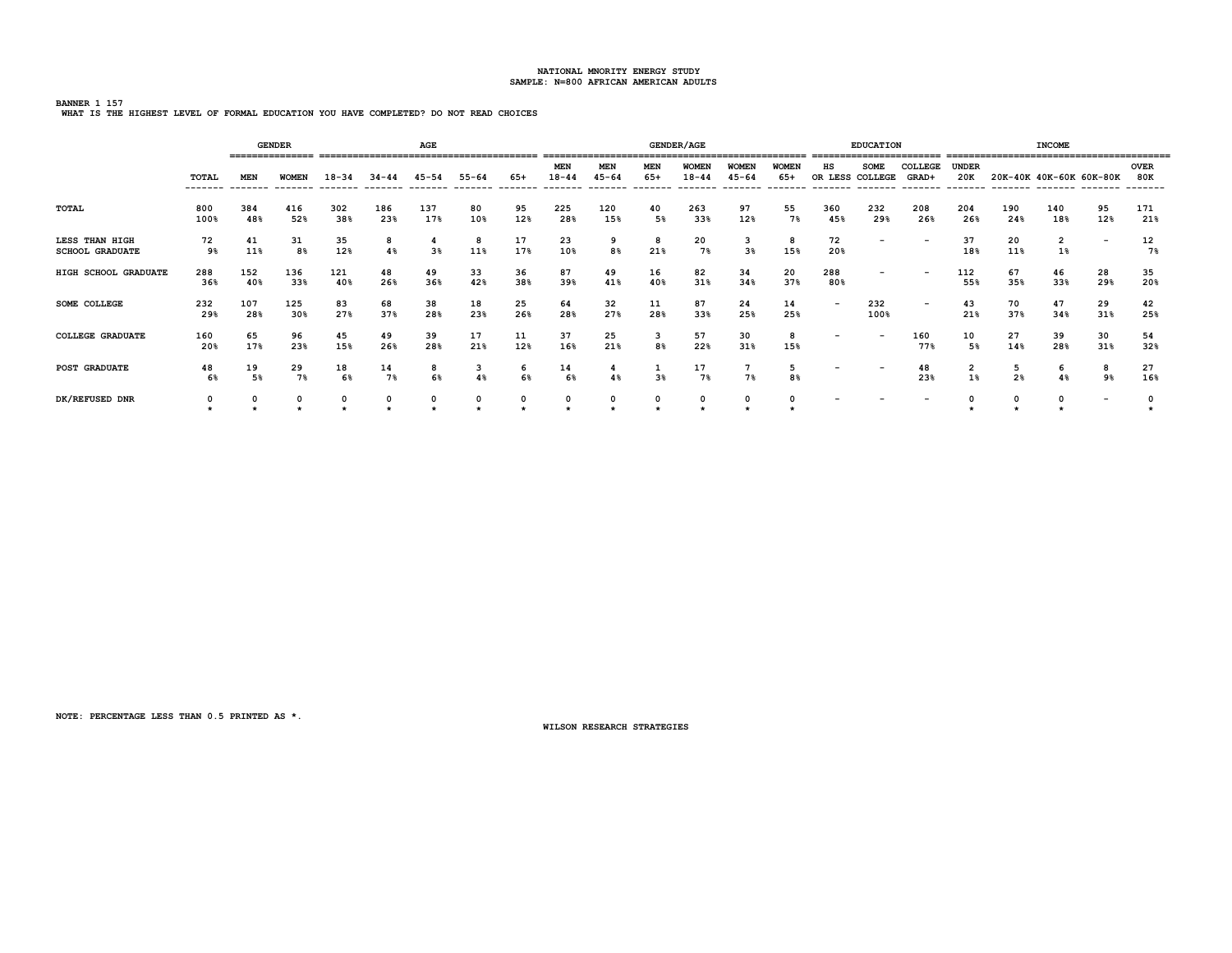# **BANNER 2 158 WHAT IS THE HIGHEST LEVEL OF FORMAL EDUCATION YOU HAVE COMPLETED? DO NOT READ CHOICES**

|                                          |              |                      |            |                                                                                         |                                       | <b>REGION 1</b> |           |                       |                        |           |                      |            | <b>REGION 2</b> |                         |            | <b>EMPLOYMENT</b>   |                                 |           |                     | NEWLY REGISTERED<br>================ |
|------------------------------------------|--------------|----------------------|------------|-----------------------------------------------------------------------------------------|---------------------------------------|-----------------|-----------|-----------------------|------------------------|-----------|----------------------|------------|-----------------|-------------------------|------------|---------------------|---------------------------------|-----------|---------------------|--------------------------------------|
|                                          | <b>TOTAL</b> | <b>NEW</b>           | MIDDLE     | ENGLAND ATLNTIC CENTRAL CENTRAL ATLNTIC CENTRAL CENTRAL MOUNTIN PACIFIC NTHEAST CENTRAL | EST NTH WST NTH SOUTH EST STH WST STH |                 |           |                       |                        |           |                      |            | <b>SOUTH</b>    | <b>WEST</b><br>-------- |            |                     | EMPLOYD UNEMPLY EMPLOYD RETIRED |           | YES                 | NO                                   |
| TOTAL                                    | 800<br>100%  | 21<br>3 <sup>8</sup> | 120<br>15% | 125<br>16%                                                                              | 26<br>3 <sup>8</sup>                  | 257<br>32%      | 92<br>11% | 90<br>11%             | 2<br>$\star$           | 69<br>9%  | 141<br>18%           | 150<br>19% | 438<br>55%      | 71<br>9%                | 532<br>67% | 150<br>19%          | 45<br>6%                        | 67<br>8%  | 155<br>19%          | 642<br>80%                           |
| LESS THAN HIGH<br><b>SCHOOL GRADUATE</b> | 72<br>9%     | 6<br>28%             | 8<br>6%    | 7<br>6%                                                                                 | 2<br>8%                               | 33<br>13%       | 9<br>10%  | $7\overline{ }$<br>8% |                        |           | 13<br>10%            | 9<br>6%    | 49<br>11%       |                         | 37<br>7%   | 17<br>11%           | 3<br>7%                         | 15<br>22% | 26<br>17%           | 44<br>7%                             |
| HIGH SCHOOL GRADUATE                     | 288<br>36%   | 6<br>30%             | 49<br>40%  | 47<br>38%                                                                               | 12<br>46%                             | 96<br>38%       | 30<br>33% | 26<br>29%             | $\qquad \qquad$        | 23<br>33% | 55<br>39%            | 58<br>39%  | 152<br>35%      | 23<br>32%               | 177<br>33% | 74<br>49%           | 12<br>26%                       | 23<br>35% | 50<br>32%           | 238<br>37%                           |
| <b>SOME COLLEGE</b>                      | 232<br>29%   | 3<br>13%             | 22<br>18%  | 35<br>28%                                                                               | 9<br>35%                              | 65<br>25%       | 34<br>37% | 31<br>35%             | $\star$                | 33<br>48% | 25<br>18%            | 44<br>30%  | 130<br>30%      | 33<br>46%               | 157<br>29% | 40<br>27%           | 13<br>30%                       | 19<br>28% | 57<br>37%           | 175<br>27%                           |
| <b>COLLEGE GRADUATE</b>                  | 160<br>20%   | 5<br>22%             | 31<br>26%  | 28<br>23%                                                                               | 2<br>7%                               | 47<br>18%       | 16<br>17% | 21<br>23%             | $\overline{2}$<br>100% | 9<br>12%  | 36<br>25%            | 30<br>20%  | 83<br>19%       | 11<br>16%               | 123<br>23% | 16<br>11%           | 12<br>27%                       | 8<br>11%  | 17<br>11%           | 142<br>22%                           |
| <b>POST GRADUATE</b>                     | 48<br>6%     | 6%                   | 11<br>9%   | 5%                                                                                      | 1<br>4%                               | 15<br>6%        | 4<br>4%   | 5<br>5%               | 0<br>$\star$           | 5<br>7%   | 12<br>9 <sub>8</sub> | 8<br>5%    | 23<br>5%        | 5<br>7%                 | 39<br>7%   | 3<br>2 <sup>8</sup> | 4<br>9%                         | 2<br>3%   | 5<br>3 <sup>8</sup> | 43<br>7%                             |
| DK/REFUSED DNR                           | 0            |                      | 0          |                                                                                         | 0                                     | 0               | 0         | 0                     |                        |           | 0                    | 0          | 0               | 0                       |            | $\Omega$            |                                 |           |                     |                                      |

**NOTE: PERCENTAGE LESS THAN 0.5 PRINTED AS \*.**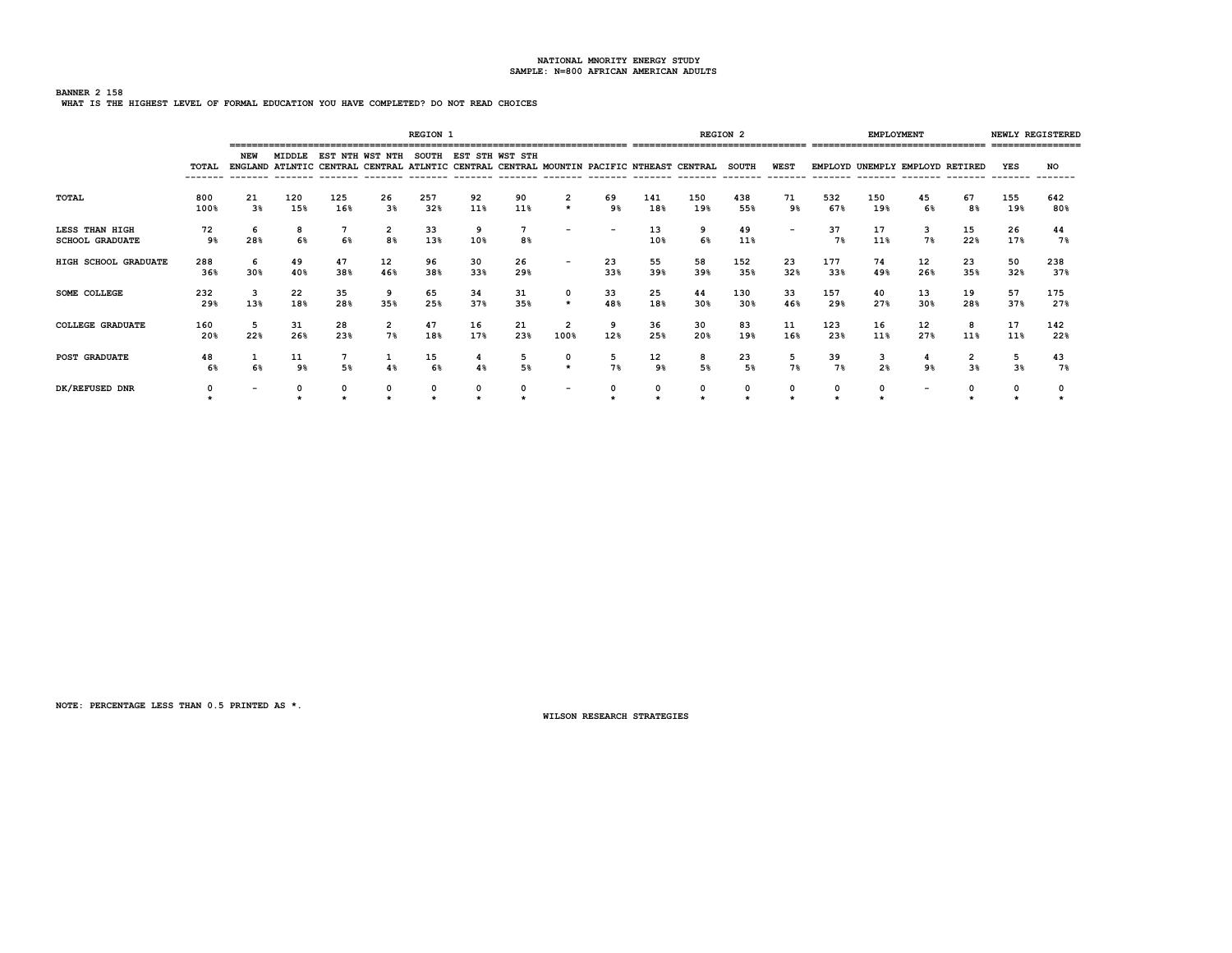**BANNER 1 161 WOULD YOU CONSIDER YOURSELF AN ENVIRONMENTALIST?**

|                |                      |          | <b>GENDER</b><br>================ |       |           | AGE            |           |       |                         |                                      |            | <b>GENDER/AGE</b>         |                           |                     |     | <b>EDUCATION</b>               |                  |                     |                | <b>INCOME</b>           |       |                                |
|----------------|----------------------|----------|-----------------------------------|-------|-----------|----------------|-----------|-------|-------------------------|--------------------------------------|------------|---------------------------|---------------------------|---------------------|-----|--------------------------------|------------------|---------------------|----------------|-------------------------|-------|--------------------------------|
|                | TOTAL                | MEN      | <b>WOMEN</b>                      | 18-34 | $34 - 44$ | 45-54          | $55 - 64$ | 65+   | <b>MEN</b><br>$18 - 44$ | MEN<br>$45 - 64$<br>-------- ------- | MEN<br>65+ | <b>WOMEN</b><br>$18 - 44$ | <b>WOMEN</b><br>$45 - 64$ | <b>WOMEN</b><br>65+ | нs  | <b>SOME</b><br>OR LESS COLLEGE | COLLEGE<br>GRAD+ | <b>UNDER</b><br>20K |                | 20K-40K 40K-60K 60K-80K |       | <b>OVER</b><br>80K<br>-------- |
| TOTAL          | 800                  | 384      | 416                               | 302   | 186       | 137            | 80        | 95    | 225                     | 120                                  | 40         | 263                       | 97                        | 55                  | 360 | 232                            | 208              | 204                 | 190            | 140                     | 95    | 171                            |
|                | 100%                 | 48%      | 52%                               | 38%   | 23%       | 17%            | 10%       | 12%   | 28%                     | 15%                                  | 5%         | 33%                       | 12%                       | 7%                  | 45% | 29%                            | 26%              | 26%                 | 24%            | 18%                     | 12%   | 21%                            |
| DIFFERENCE D/S | 81                   | 32       | 48                                | 45    | $-11$     | 2 <sup>8</sup> | c         | 39    | 18                      | $-1$                                 | 15         | 16                        | 8                         | 24                  | 49  | 19                             | 12               | 44                  | 17             | 13                      | $-5$  | 12                             |
| -------------- | 10%                  | 8%       | 12%                               | 15%   | $-6%$     |                | 6%        | 41%   | 8%                      | $-1$ <sup>8</sup>                    | 38%        | 6%                        | 8%                        | 44%                 | 14% | 8%                             | 6%               | 21%                 | 9%             | 9%                      | $-5%$ | 7%                             |
| YES            | 432                  | 202      | 230                               | 170   | 86        | 70             | 40        | 65    | 118                     | 58                                   | 26         | 139                       | 52                        | 39                  | 201 | 121                            | 109              | 121                 | 101            | 76                      | 45    | 90                             |
|                | 54%                  | 53%      | 55%                               | 56%   | 46%       | 51%            | 50%       | 69%   | 52%                     | 49%                                  | 66%        | 53%                       | 54%                       | 71%                 | 56% | 52%                            | 53%              | 59%                 | 53%            | 54%                     | 47%   | 53%                            |
| NO             | 351                  | 170      | 182                               | 125   | 97        | 67             | 36        | 26    | 100                     | 59                                   | 11         | 122                       | 44                        | 15                  | 152 | 102                            | 97               | 77                  | 84             | 63                      | 50    | 78                             |
|                | 44%                  | 44%      | 44%                               | 41%   | 52%       | 49%            | 45%       | 28%   | 44%                     | 49%                                  | 28%        | 47%                       | 45%                       | 28%                 | 42% | 44%                            | 47%              | 38%                 | 44%            | 45%                     | 52%   | 45%                            |
| DK/REFUSED DNR | 17<br>2 <sup>8</sup> | 12<br>3% | 1%                                | 2%    | 1%        | 0<br>$\star$   | 5%        | $3\%$ | $3\%$                   | د<br>2 <sup>8</sup>                  | 2<br>6%    | $1\%$                     | $1\%$                     | $1\%$               | 2%  | 8<br>$4\%$                     | ∠<br>$1\%$       | 3%                  | 2 <sup>8</sup> | ∠                       |       | 2 <sub>8</sub>                 |

**NOTE: PERCENTAGE LESS THAN 0.5 PRINTED AS \*.**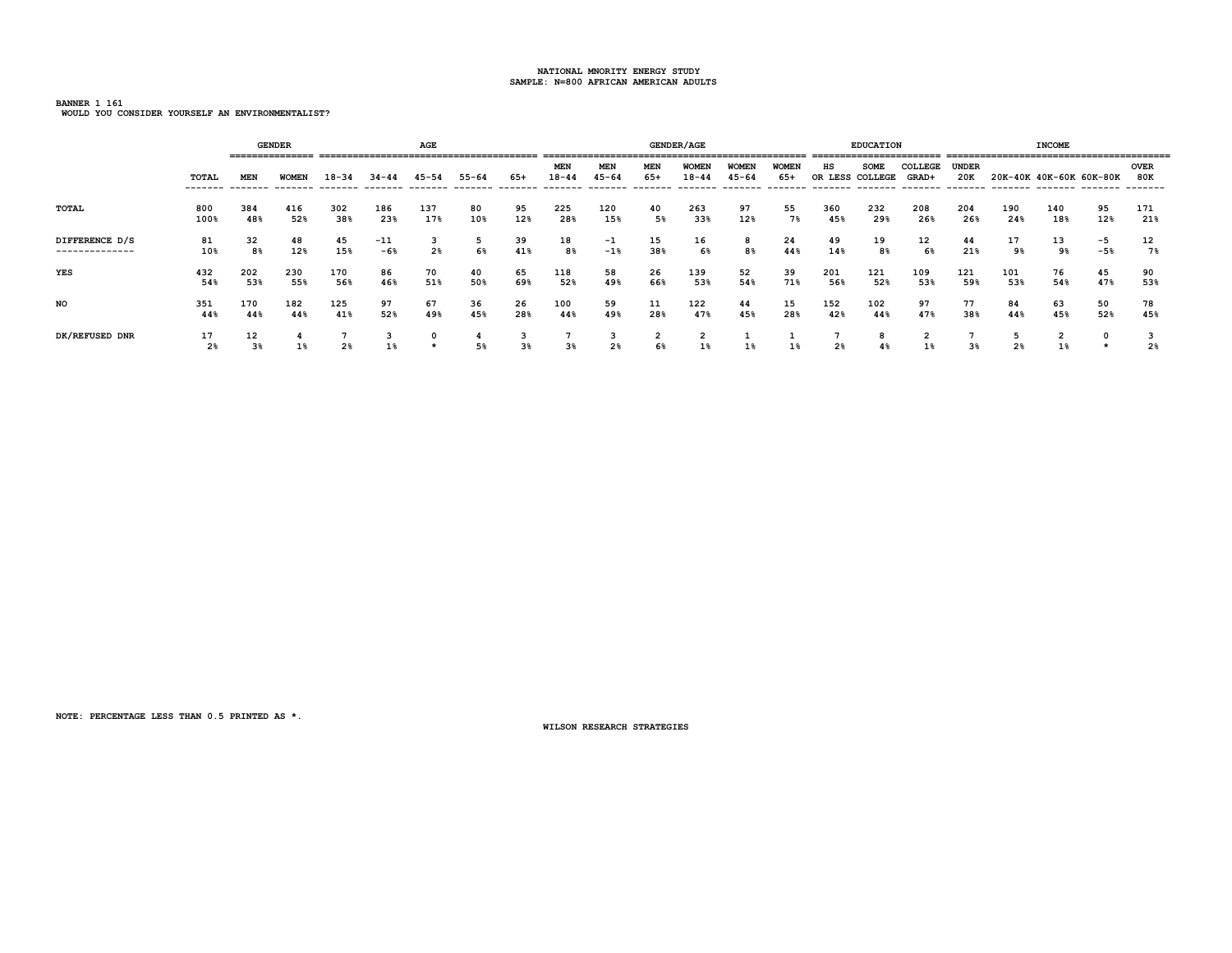### **BANNER 2 162 WOULD YOU CONSIDER YOURSELF AN ENVIRONMENTALIST?**

|                                  |                      |                      |            |            |                 | <b>REGION 1</b> |                       |           |                           |           |            | --------------------------------                                                        | <b>REGION 2</b>     |           |                      | EMPLOYMENT |                                 |           |            | NEWLY REGISTERED<br>---------------- |
|----------------------------------|----------------------|----------------------|------------|------------|-----------------|-----------------|-----------------------|-----------|---------------------------|-----------|------------|-----------------------------------------------------------------------------------------|---------------------|-----------|----------------------|------------|---------------------------------|-----------|------------|--------------------------------------|
|                                  | TOTAL                | NEW<br>--------      | MIDDLE     |            | EST NTH WST NTH |                 | SOUTH EST STH WST STH |           |                           |           |            | ENGLAND ATLNTIC CENTRAL CENTRAL ATLNTIC CENTRAL CENTRAL MOUNTIN PACIFIC NTHEAST CENTRAL | SOUTH               | WEST      |                      |            | EMPLOYD UNEMPLY EMPLOYD RETIRED |           | YES        | <b>NO</b>                            |
| TOTAL                            | 800<br>100%          | 21<br>3 <sup>8</sup> | 120<br>15% | 125<br>16% | 26<br>3%        | 257<br>32%      | 92<br>11%             | 90<br>11% | $\overline{2}$<br>$\star$ | 69<br>9%  | 141<br>18% | 150<br>19%                                                                              | 438<br>55%          | 71<br>9%  | 532<br>67%           | 150<br>19% | 45<br>6%                        | 67<br>8%  | 155<br>19% | 642<br>80%                           |
| DIFFERENCE D/S<br>-------------- | 81<br>10%            | 12<br>58%            | 16<br>13%  | 8<br>6%    | -1<br>$-3%$     | 15<br>6%        | 17<br>19%             | 8%        | 2<br>100%                 | 4<br>6%   | 28<br>20%  | 5%                                                                                      | 40<br>9%            | 6<br>9%   | 11<br>2 <sup>8</sup> | 29<br>19%  | $1\%$                           | 40<br>60% | 38<br>25%  | 41<br>6%                             |
| YES                              | 432<br>54%           | 16<br>79%            | 66<br>55%  | 66<br>53%  | 12<br>47%       | 135<br>52%      | 54<br>59%             | 46<br>52% | 2<br>100%                 | 34<br>50% | 83<br>59%  | 78<br>52%                                                                               | 235<br>54%          | 37<br>51% | 266<br>50%           | 89<br>60%  | 22<br>49%                       | 52<br>77% | 94<br>61%  | 336<br>52%                           |
| NO                               | 351<br>44%           | 4<br>21%             | 50<br>42%  | 58<br>47%  | 13<br>49%       | 119<br>46%      | 36<br>40%             | 40<br>44% | $\star$                   | 30<br>44% | 55<br>39%  | 71<br>47%                                                                               | 195<br>45%          | 30<br>43% | 255<br>48%           | 60<br>40%  | 21<br>47%                       | 12<br>18% | 56<br>36%  | 295<br>46%                           |
| DK/REFUSED DNR                   | 17<br>2 <sup>8</sup> | $\qquad \qquad$      |            |            | 4%              |                 |                       | 4%        |                           | 6%        | 2%         |                                                                                         | 8<br>2 <sub>8</sub> | 6%        | 2%                   | 0          | 4 %                             |           | 3%         | 12<br>2 <sup>8</sup>                 |

**NOTE: PERCENTAGE LESS THAN 0.5 PRINTED AS \*.**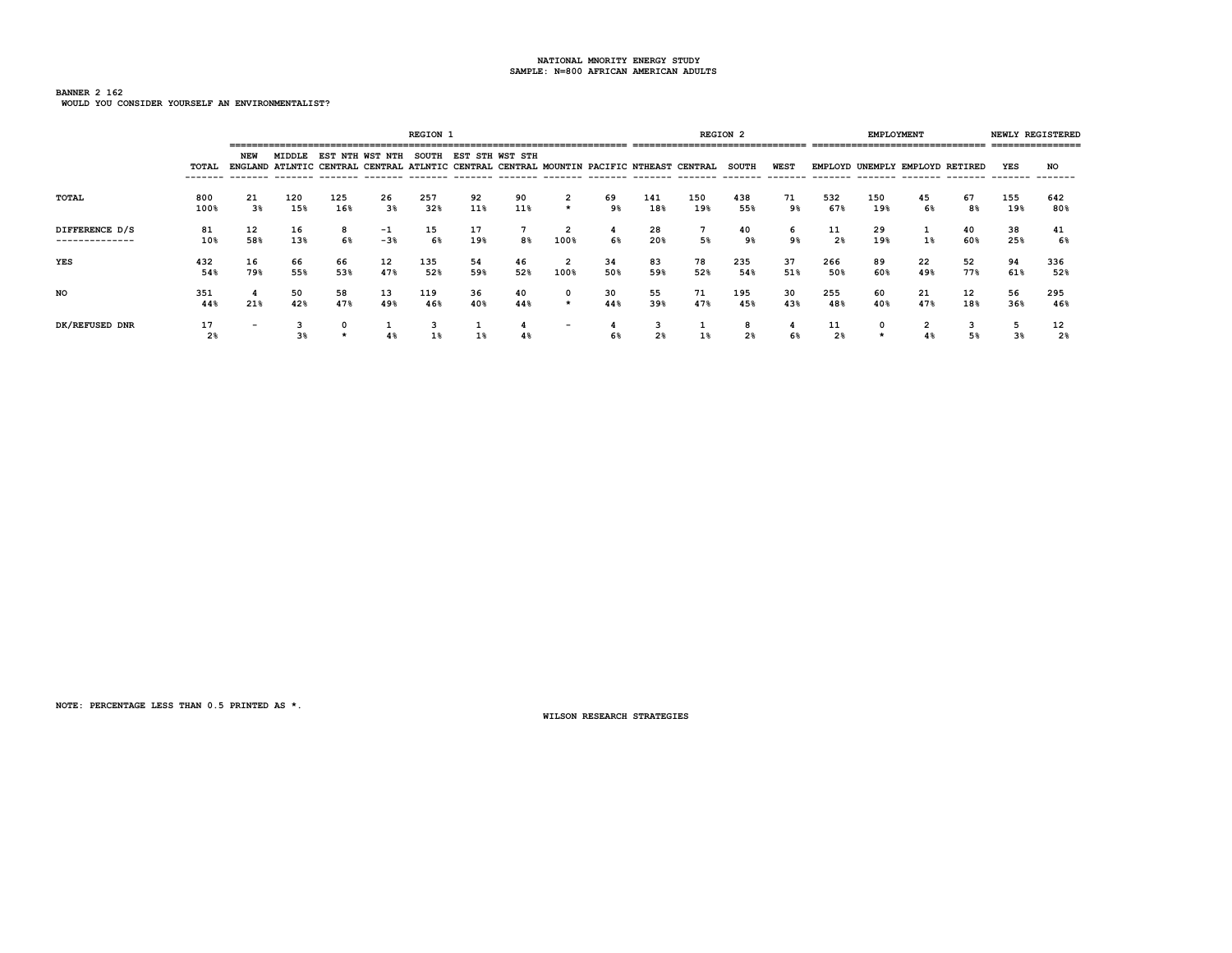**BANNER 1 165 HAVE YOU EVER GIVEN MONEY TO OR BEEN A MEMBER OF AN ENVIRONMENTAL ADVOCACY GROUP, SUCH AS GREENPEACE, THE SIERRA CLUB, OR THE LEAGUE OF CONSERVATION VOTERS?**

|                                  |                  |                  | <b>GENDER</b>    |                  |                  | AGE                |                 |                 |                     |                         |                     | <b>GENDER/AGE</b>         |                           |                       |                  | <b>EDUCATION</b><br>======================== |                  |                  |                         | <b>INCOME</b>       |                          |                                |
|----------------------------------|------------------|------------------|------------------|------------------|------------------|--------------------|-----------------|-----------------|---------------------|-------------------------|---------------------|---------------------------|---------------------------|-----------------------|------------------|----------------------------------------------|------------------|------------------|-------------------------|---------------------|--------------------------|--------------------------------|
|                                  | TOTAL<br>------- | MEN<br>-------   | <b>WOMEN</b>     | $R - 3A$         | 34-44            |                    | 55-64           | 65+             | <b>MEN</b><br>18-44 | <b>MEN</b><br>$45 - 64$ | <b>MEN</b><br>$65+$ | <b>WOMEN</b><br>$18 - 44$ | <b>WOME!</b><br>$45 - 64$ | <b>WOMEN</b><br>$65+$ | нs<br>OR LESS    | <b>SOME</b><br>COLLEGE                       | COLLEGE<br>GRAD+ | UNDER<br>20K     | 20K-40K 40K-60K 60K-80K |                     |                          | <b>OVER</b><br>80K<br>-------- |
| TOTAL                            | 800<br>100%      | 384<br>48%       | 416<br>52%       | 302<br>38%       | 186<br>23%       | 137<br>17%         | 80<br>10%       | 95<br>12%       | 225<br>28%          | 120<br>15%              | 40<br>5%            | 263<br>33%                | 97<br>12%                 | 55<br>7%              | 360<br>45%       | 232<br>29%                                   | 208<br>26%       | 204<br>26%       | 190<br>24%              | 140<br>18%          | 95<br>12%                | 171<br>21%                     |
| DIFFERENCE D/S<br>-------------- | $-624$<br>$-78%$ | $-294$<br>$-77%$ | $-330$<br>$-79%$ | $-235$<br>$-78%$ | $-160$<br>$-86%$ | -89<br>$-65%$      | $-61$<br>$-77%$ | $-79$<br>$-83%$ | $-178$<br>$-79%$    | -88<br>$-73%$           | $-29$<br>$-72%$     | $-217$<br>$-83%$          | $-63$<br>$-64%$           | $-50$<br>$-91%$       | $-304$<br>$-85%$ | -182<br>$-79%$                               | $-137$<br>$-66%$ | $-187$<br>$-92%$ | $-140$<br>$-74%$        | $-116$<br>$-82%$    | $-74$<br>$-78%$          | $-107$<br>$-63%$               |
| YES                              | 85<br>11%        | 44<br>11%        | 41<br>10%        | 32<br>11%        | 12<br>7%         | 23<br>17%          | 9<br>11%        | 8<br>9%         | 22<br>10%           | 16<br>13%               | 6<br>14%            | 23<br>9%                  | 16<br>17%                 | 5%                    | 25<br>7%         | 25<br>11%                                    | 35<br>17%        | 38               | 25<br>13%               | 11<br>8%            | 10<br>11%                | 32<br>19%                      |
| <b>NO</b>                        | 709<br>89%       | 338<br>88%       | 371<br>89%       | 267<br>88%       | 173<br>93%       | 112<br>82%         | 70<br>88%       | 87<br>91%       | 200<br>89%          | 104<br>87%              | 34<br>86%           | 240<br>91%                | 79<br>81%                 | 53<br>95%             | 330<br>92%       | 207<br>89%                                   | 172<br>83%       | 194<br>95%       | 165<br>87%              | 127<br>90%          | 85<br>89%                | 139<br>81%                     |
| DK/REFUSED DNR                   | 6                | ∠                | 4                | z                | <b>.</b>         | $\mathbf{2}$<br>2% | 0<br>1%         |                 | 2<br>1%             |                         |                     |                           | 3<br>3 <sup>8</sup>       | 0                     |                  | $\overline{\phantom{0}}$                     |                  |                  |                         | ∠<br>2 <sup>8</sup> | $\overline{\phantom{a}}$ |                                |

**NOTE: PERCENTAGE LESS THAN 0.5 PRINTED AS \*.**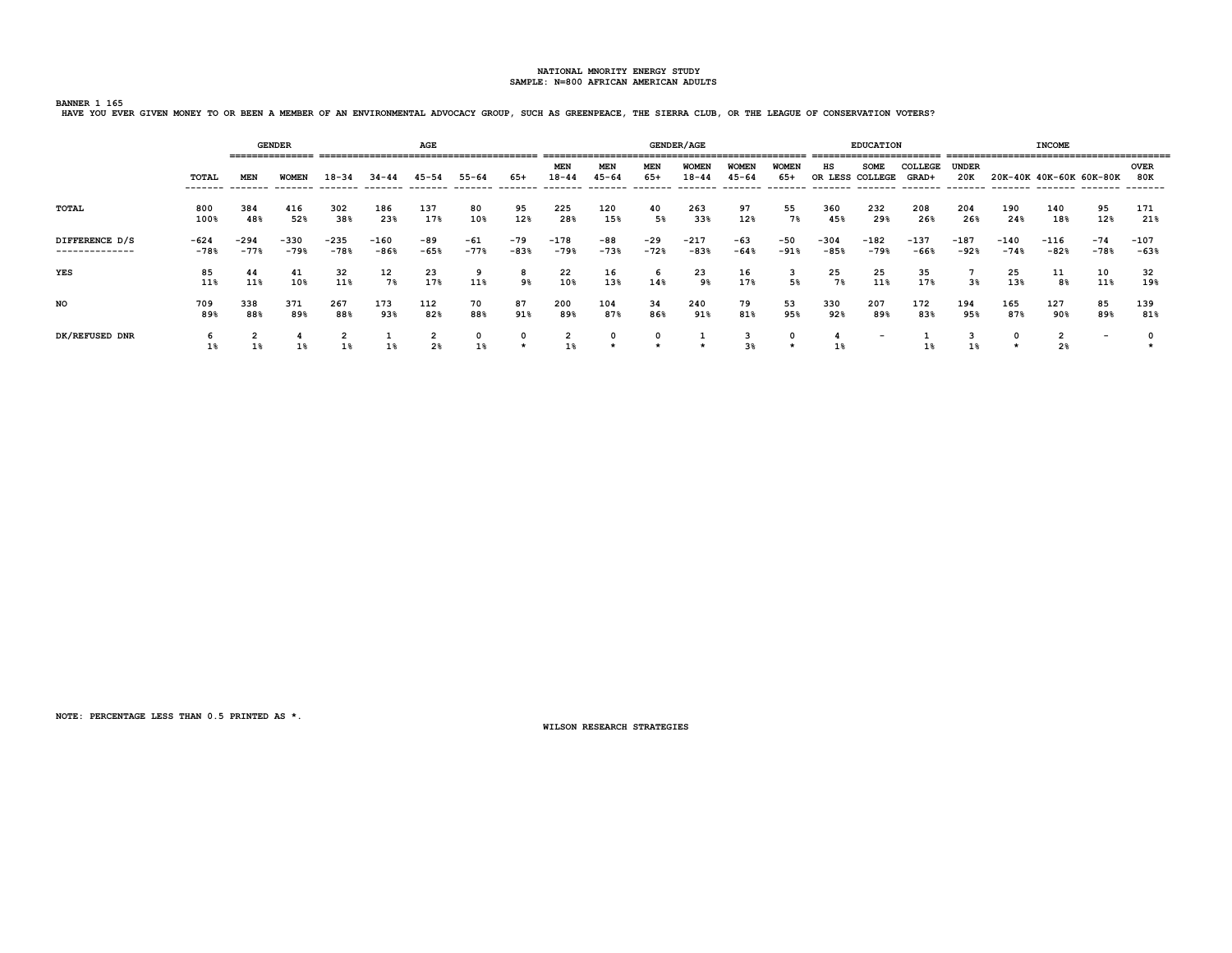## **BANNER 2 166**

**HAVE YOU EVER GIVEN MONEY TO OR BEEN A MEMBER OF AN ENVIRONMENTAL ADVOCACY GROUP, SUCH AS GREENPEACE, THE SIERRA CLUB, OR THE LEAGUE OF CONSERVATION VOTERS?**

|                                  |                |                 |               |               |                 | <b>REGION 1</b>  |                 |                 |                          |                 | ___________      |                                                                                         | <b>REGION 2</b>  |                 |                  |                  | <b>EMPLOYMENT</b>               |                 |                  | NEWLY REGISTERED<br>================ |
|----------------------------------|----------------|-----------------|---------------|---------------|-----------------|------------------|-----------------|-----------------|--------------------------|-----------------|------------------|-----------------------------------------------------------------------------------------|------------------|-----------------|------------------|------------------|---------------------------------|-----------------|------------------|--------------------------------------|
|                                  | TOTAL          | NEW             | MIDDLE        |               | EST NTH WST NTH | <b>SOUTH</b>     | EST STH WST STH |                 |                          |                 |                  | ENGLAND ATLNTIC CENTRAL CENTRAL ATLNTIC CENTRAL CENTRAL MOUNTIN PACIFIC NTHEAST CENTRAL | <b>SOUTH</b>     | <b>WEST</b>     |                  |                  | EMPLOYD UNEMPLY EMPLOYD RETIRED |                 | YES              | NO                                   |
| TOTAL                            | 800<br>100%    | 21<br>3%        | 120<br>15%    | 125<br>16%    | 26<br>3%        | 257<br>32%       | 92<br>11%       | 90<br>11%       | 2<br>$\star$             | 69<br>9%        | 141<br>18%       | 150<br>19%                                                                              | 438<br>55%       | 71<br>9%        | 532<br>67%       | 150<br>19%       | 45<br>6%                        | 67<br>8%        | 155<br>19%       | 642<br>80%                           |
| DIFFERENCE D/S<br>-------------- | -624<br>$-78%$ | $-12$<br>$-56%$ | -88<br>$-74%$ | -86<br>$-69%$ | $-18$<br>$-72%$ | $-215$<br>$-83%$ | $-78$<br>$-86%$ | $-82$<br>$-91%$ | $-2$<br>$-100%$          | $-42$<br>$-62%$ | $-100$<br>$-71%$ | $-105$<br>$-70%$                                                                        | $-374$<br>$-85%$ | $-45$<br>$-63%$ | $-408$<br>$-77%$ | $-126$<br>$-84%$ | -28<br>$-62%$                   | $-56$<br>$-84%$ | $-111$<br>$-72%$ | $-511$<br>$-80%$                     |
| YES                              | 85<br>11%      | 5<br>22%        | 15<br>12%     | 19<br>15%     | -4<br>14%       | 21<br>8%         | 7%              | 4<br>$4\%$      | $\overline{\phantom{0}}$ | 12<br>17%       | 19<br>14%        | 22<br>15%                                                                               | 31<br>7%         | 12<br>17%       | 62<br>12%        | 9<br>6%          | 8<br>19%                        | 5<br>8%         | 21<br>14%        | 64<br>10%                            |
| NO                               | 709<br>89%     | 16<br>78%       | 103<br>86%    | 105<br>85%    | 22<br>86%       | 235<br>92%       | 85<br>93%       | 86<br>96%       | 100%                     | 54<br>79%       | 119<br>85%       | 127<br>85%                                                                              | 406<br>93%       | 57<br>80%       | 470<br>88%       | 135<br>90%       | 36<br>81%                       | 61<br>92%       | 133<br>86%       | 574<br>89%                           |
| DK/REFUSED DNR                   | ь<br>1%        |                 | 2%            |               |                 |                  |                 |                 | $\overline{\phantom{a}}$ | 3%              | 2<br>1%          |                                                                                         |                  | 3 <sup>8</sup>  |                  | 6<br>4%          | $\overline{\phantom{0}}$        |                 |                  |                                      |

**NOTE: PERCENTAGE LESS THAN 0.5 PRINTED AS \*.**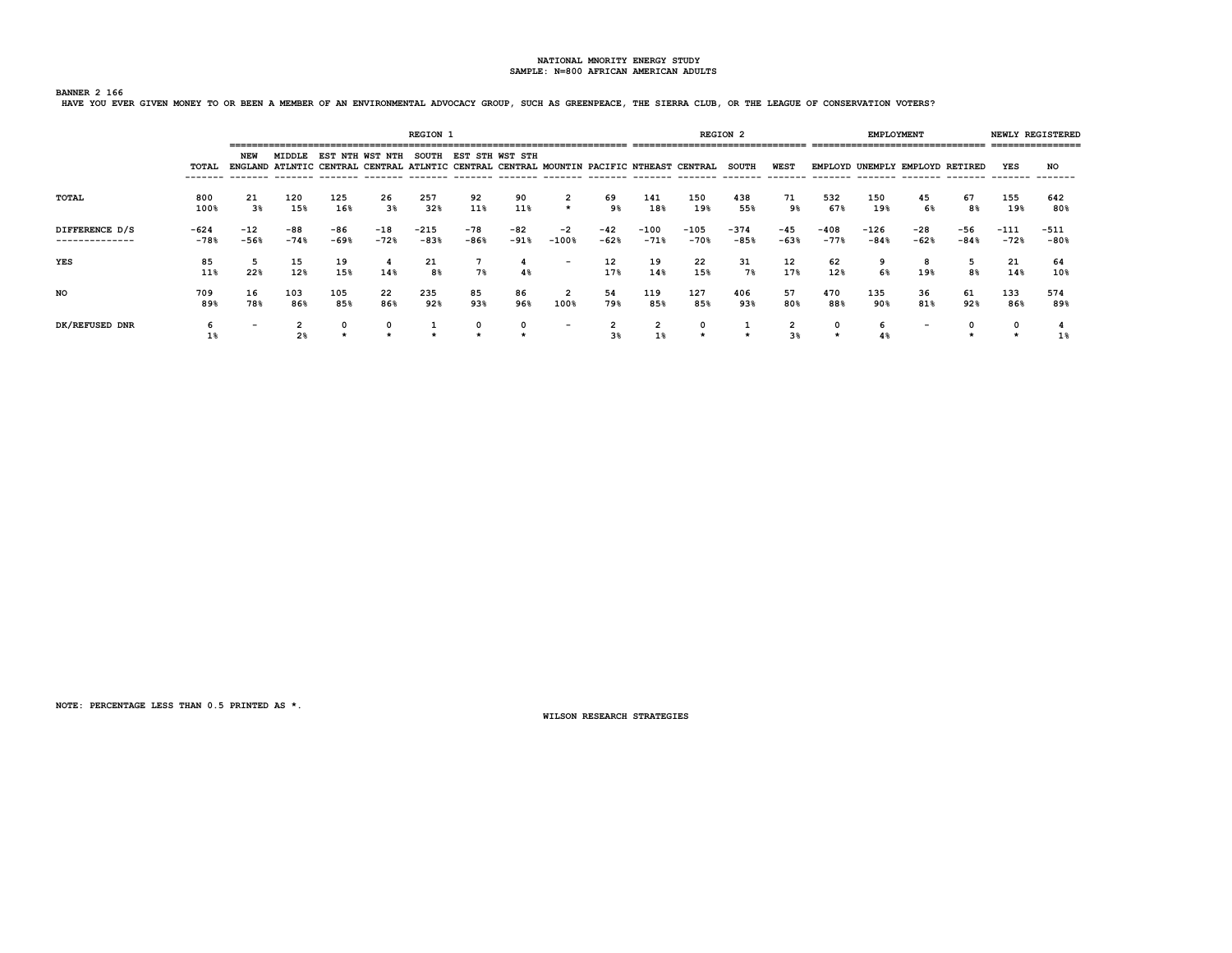**BANNER 1 169 ARE YOU NEWLY REGISTERED TO VOTE, MEANING HAVE YOU REGISTERED TO VOTE FOR THE FIRST TIME IN THE PAST TWO YEARS?**

|                                  |                  |                  | <b>GENDER</b>    |                  |                  | AGE              |                          |                 |                         |                  |                 | <b>GENDER/AGE</b>         |                           |                     |                  | <b>EDUCATION</b>               |                  |                     |                                                     | <b>INCOME</b>  |                          |                    |
|----------------------------------|------------------|------------------|------------------|------------------|------------------|------------------|--------------------------|-----------------|-------------------------|------------------|-----------------|---------------------------|---------------------------|---------------------|------------------|--------------------------------|------------------|---------------------|-----------------------------------------------------|----------------|--------------------------|--------------------|
|                                  | TOTAL            | MEN              | <b>WOMEN</b>     | $18 - 34$        | $34 - 44$        | 45-54            | $55 - 64$                | 65+             | <b>MEN</b><br>$18 - 44$ | MEN<br>$45 - 64$ | MEN<br>$65+$    | <b>WOMEN</b><br>$18 - 44$ | <b>WOMEN</b><br>$45 - 64$ | <b>WOMEN</b><br>65+ | нs               | <b>SOME</b><br>OR LESS COLLEGE | COLLEGE<br>GRAD+ | <b>UNDER</b><br>20K | 20K-40K 40K-60K 60K-80K<br>-------- ------- ------- |                |                          | <b>OVER</b><br>80K |
| <b>TOTAL</b>                     | 800<br>100%      | 384<br>48%       | 416<br>52%       | 302<br>38%       | 186<br>23%       | 137<br>17%       | 80<br>10%                | 95<br>12%       | 225<br>28%              | 120<br>15%       | 40<br>5%        | 263<br>33%                | 97<br>12%                 | 55<br>7%            | 360<br>45%       | 232<br>29%                     | 208<br>26%       | 204<br>26%          | 190<br>24%                                          | 140<br>18%     | 95<br>12%                | 171<br>21%         |
| DIFFERENCE D/S<br>-------------- | $-487$<br>$-61%$ | $-228$<br>$-59%$ | $-259$<br>$-62%$ | $-170$<br>$-56%$ | $-104$<br>$-56%$ | $-108$<br>$-79%$ | $-45$<br>$-56%$          | $-61$<br>$-64%$ | $-119$<br>$-53%$        | $-87$<br>$-73%$  | $-22$<br>$-56%$ | $-155$<br>$-59%$          | -66<br>$-68%$             | $-38$<br>$-69%$     | $-206$<br>$-57%$ | $-118$<br>$-51%$               | $-163$<br>$-78%$ | $-87$<br>$-43%$     | $-108$<br>$-57%$                                    | -101<br>$-72%$ | $-81$<br>$-85%$          | $-110$<br>$-65%$   |
| YES                              | 155<br>19%       | 77<br>20%        | 78<br>19%        | 65<br>21%        | 41<br>22%        | 15<br>11%        | 17<br>22%                | 17<br>18%       | 52<br>23%               | 16<br>14%        | 9<br>22%        | 54<br>20%                 | 16<br>16%                 | 8<br>15%            | 76<br>21%        | 57<br>25%                      | 22<br>11%        | 57<br>28%           | 41<br>21%                                           | 20<br>14%      | 7%                       | 30<br>18%          |
| NO.                              | 642<br>80%       | 305<br>79%       | 337<br>81%       | 235<br>78%       | 144<br>78%       | 123<br>89%       | 62<br>78%                | 78<br>82%       | 171<br>76%              | 103<br>86%       | 31<br>78%       | 209<br>79%                | 82<br>84%                 | 47<br>85%           | 282<br>78%       | 175<br>75%                     | 185<br>89%       | 144<br>71%          | 149<br>79%                                          | 120<br>86%     | 88<br>93%                | 141<br>82%         |
| DK/REFUSED DNR                   | 3                | 2<br>1%          |                  | 1%               | 1%               |                  | $\overline{\phantom{0}}$ | 0               | $\overline{2}$<br>1%    | 0                | 0               |                           | 0                         | 0                   | $\overline{2}$   | $\overline{\phantom{a}}$       |                  | 2 <sub>8</sub>      |                                                     |                | $\overline{\phantom{a}}$ |                    |

**NOTE: PERCENTAGE LESS THAN 0.5 PRINTED AS \*.**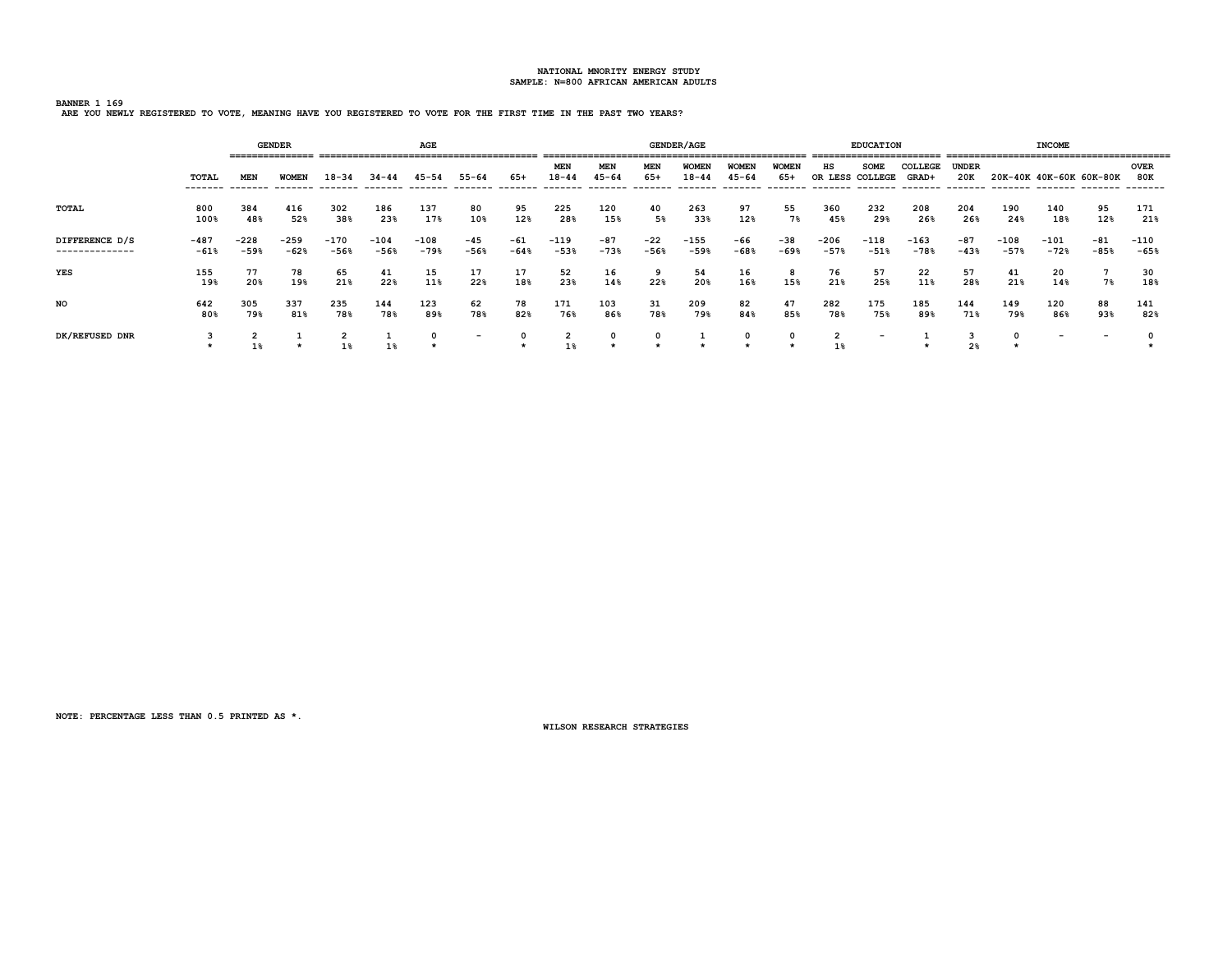# **BANNER 2 170 ARE YOU NEWLY REGISTERED TO VOTE, MEANING HAVE YOU REGISTERED TO VOTE FOR THE FIRST TIME IN THE PAST TWO YEARS?**

|                                  |                  |                |                 |               |                                                                                                    | <b>REGION 1</b>  |               |               |                          |               |                 |                  | <b>REGION 2</b>  |                 |                | <b>EMPLOYMENT</b> | -------------------------------- |                 |                          | NEWLY REGISTERED<br>---------------- |
|----------------------------------|------------------|----------------|-----------------|---------------|----------------------------------------------------------------------------------------------------|------------------|---------------|---------------|--------------------------|---------------|-----------------|------------------|------------------|-----------------|----------------|-------------------|----------------------------------|-----------------|--------------------------|--------------------------------------|
|                                  | TOTAL            | NEW            | MIDDLE          | NTH<br>EST    | WST NTH<br>ENGLAND ATLNTIC CENTRAL CENTRAL ATLNTIC CENTRAL CENTRAL MOUNTIN PACIFIC NTHEAST CENTRAL | <b>SOUTH</b>     | EST STH       | WST STH       |                          |               |                 |                  | <b>SOUTH</b>     | WEST            |                |                   | EMPLOYD UNEMPLY EMPLOYD RETIRED  |                 | YES                      | NO                                   |
| TOTAL                            | 800<br>100%      | 21<br>3%       | 120<br>15%      | 125<br>16%    | 26<br>3%                                                                                           | 257<br>32%       | 92<br>11%     | 90<br>11%     | 2<br>$\star$             | 69<br>9%      | 141<br>18%      | 150<br>19%       | 438<br>55%       | 71<br>9%        | 532<br>67%     | 150<br>19%        | 45<br>6%                         | 67<br>8%        | 155<br>19%               | 642<br>80%                           |
| DIFFERENCE D/S<br>-------------- | $-487$<br>$-61%$ | $-7$<br>$-34%$ | $-87$<br>$-72%$ | -88<br>$-71%$ | $-13$<br>$-52%$                                                                                    | $-149$<br>$-58%$ | -54<br>$-59%$ | -39<br>$-44%$ | -2<br>$-100%$            | -48<br>$-70%$ | $-94$<br>$-67%$ | $-102$<br>$-68%$ | $-241$<br>$-55%$ | $-50$<br>$-71%$ | -360<br>$-68%$ | $-55$<br>$-37%$   | $-29$<br>$-65%$                  | $-41$<br>$-61%$ | 155<br>100%              | -642<br>$-100%$                      |
| YES                              | 155<br>19%       | 6<br>28%       | 17<br>14%       | 18<br>14%     | 6<br>24%                                                                                           | 54<br>21%        | 19<br>21%     | 25<br>28%     | $\overline{\phantom{0}}$ | 10<br>15%     | 22<br>16%       | 24<br>16%        | 98<br>22%        | 10<br>15%       | 85<br>16%      | 47<br>31%         | 18%                              | 13<br>20%       | 155<br>100%              |                                      |
| NO                               | 642<br>80%       | 13<br>62%      | 103<br>86%      | 106<br>86%    | 19<br>76%                                                                                          | 202<br>79%       | 73<br>79%     | 64<br>72%     | 100%                     | 58<br>85%     | 116<br>83%      | 126<br>84%       | 339<br>77%       | 61<br>85%       | 445<br>84%     | 102<br>68%        | 37<br>82%                        | 54<br>80%       | $\overline{\phantom{0}}$ | 642<br>100%                          |
| DK/REFUSED DNR                   |                  | 10%            |                 |               |                                                                                                    |                  |               |               | -                        |               | 2 <sup>8</sup>  |                  |                  |                 |                | $1\%$             |                                  |                 |                          |                                      |

**NOTE: PERCENTAGE LESS THAN 0.5 PRINTED AS \*.**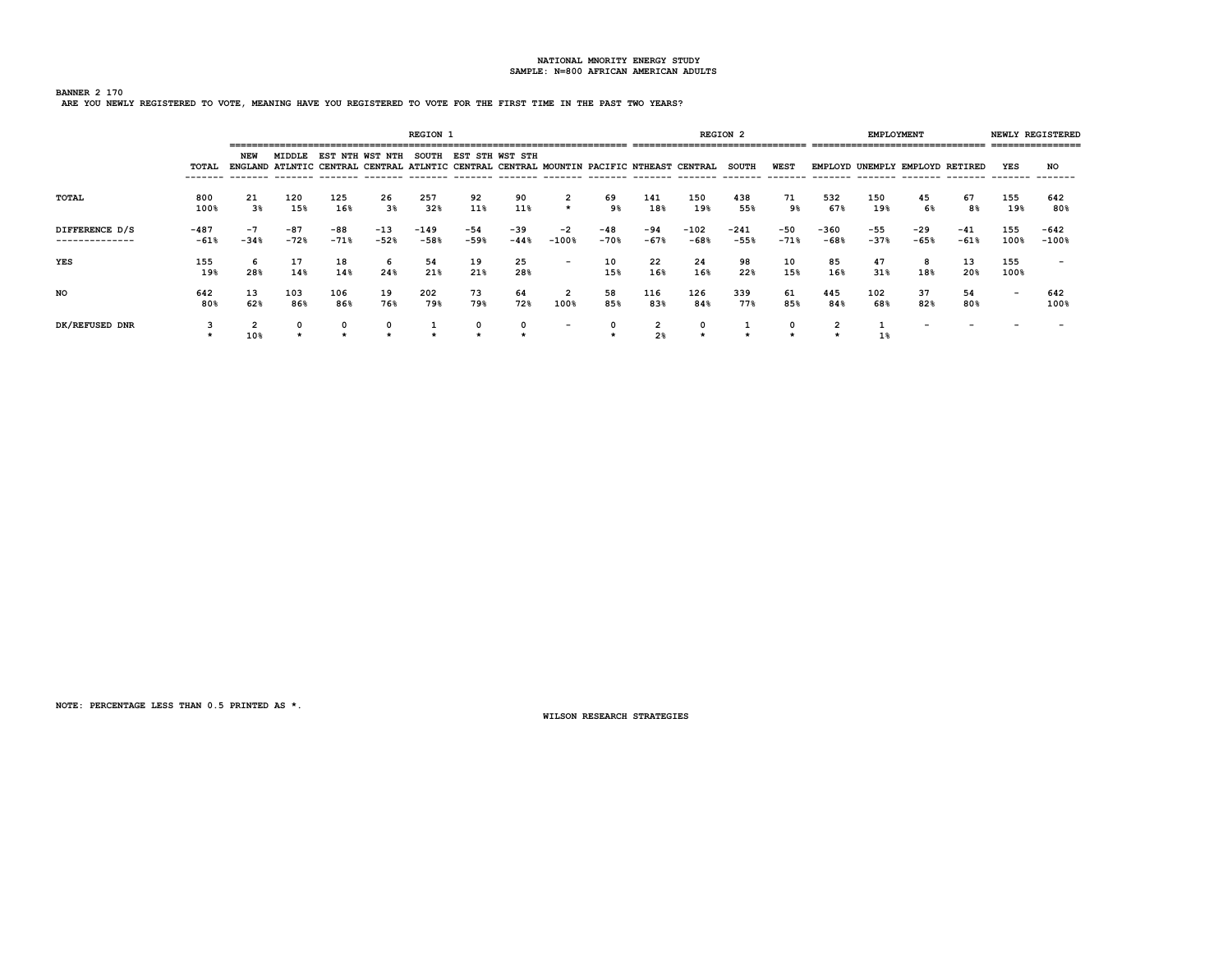**BANNER 1 173 GENDER. SEX: BY OBSERVATION**

|               |             |                          | <b>GENDER</b>            |            |            | AGE        |           |           |                          |                          |                          | <b>GENDER/AGE</b>         |                           |                          |            | <b>EDUCATION</b>               |                  |              |            | <b>INCOME</b>           |           |                    |
|---------------|-------------|--------------------------|--------------------------|------------|------------|------------|-----------|-----------|--------------------------|--------------------------|--------------------------|---------------------------|---------------------------|--------------------------|------------|--------------------------------|------------------|--------------|------------|-------------------------|-----------|--------------------|
|               | TOTAL       | MEN                      | <b>WOMEN</b>             | $18 - 34$  | $34 - 44$  | $45 - 54$  | $55 - 64$ | 65+       | MEN<br>$18 - 44$         | MEN<br>$45 - 64$         | MEN<br>$65+$             | <b>WOMEN</b><br>$18 - 44$ | <b>WOMEN</b><br>$45 - 64$ | <b>WOMEN</b><br>65+      | нs         | <b>SOME</b><br>OR LESS COLLEGE | COLLEGE<br>GRAD+ | UNDER<br>20K |            | 20K-40K 40K-60K 60K-80K |           | <b>OVER</b><br>80K |
| TOTAL         | 800<br>100% | 384<br>48%               | 416<br>52%               | 302<br>38% | 186<br>23% | 137<br>17% | 80<br>10% | 95<br>12% | 225<br>28%               | 120<br>15%               | 40<br>5%                 | 263<br>33%                | 97<br>12%                 | 55<br>7%                 | 360<br>45% | 232<br>29%                     | 208<br>26%       | 204<br>26%   | 190<br>24% | 140<br>18%              | 95<br>12% | 171<br>21%         |
| <b>MALE</b>   | 384<br>48%  | 384<br>100%              | $\overline{\phantom{0}}$ | 144<br>48% | 81<br>43%  | 68<br>50%  | 51<br>64% | 40<br>42% | 225<br>100%              | 120<br>100%              | 40<br>100%               | $\overline{\phantom{0}}$  | $\overline{\phantom{0}}$  | $\overline{\phantom{0}}$ | 193<br>54% | 107<br>46%                     | 84<br>40%        | 91<br>45%    | 91<br>48%  | 79<br>56%               | 42<br>45% | 81<br>47%          |
| <b>FEMALE</b> | 416<br>52%  | $\overline{\phantom{0}}$ | 416<br>100%              | 158<br>52% | 105<br>57% | 69<br>50%  | 28<br>36% | 55<br>58% | $\overline{\phantom{0}}$ | $\overline{\phantom{0}}$ | $\overline{\phantom{0}}$ | 263<br>100%               | 97<br>100%                | 55<br>100%               | 167<br>46% | 125<br>54%                     | 124<br>60%       | 113<br>55%   | 98<br>52%  | 62<br>44%               | 53<br>55% | 90<br>53%          |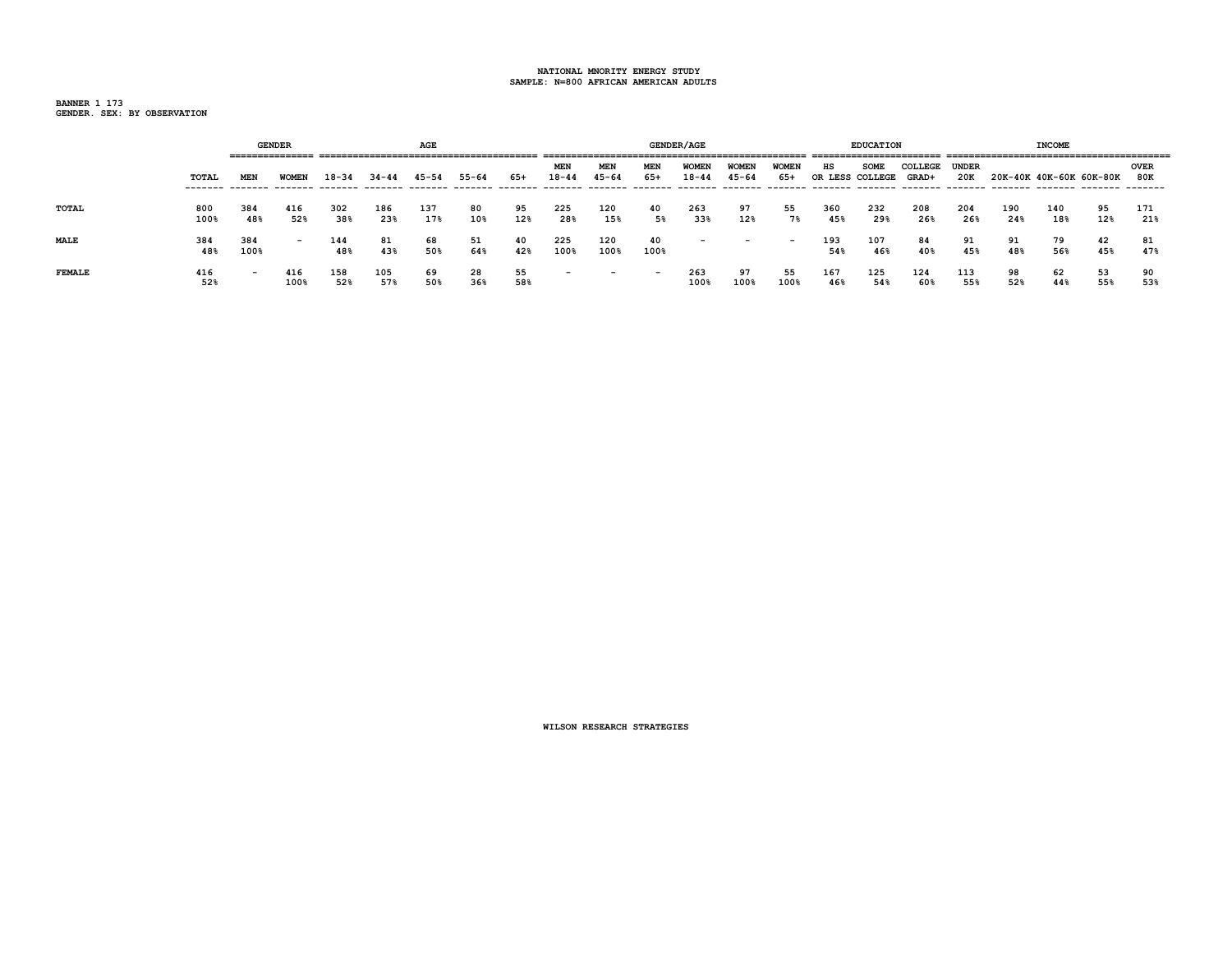**BANNER 2 174 GENDER. SEX: BY OBSERVATION**

|               |             |           |            |            |           | <b>REGION 1</b> |                                                                                                                                         |           |      |           |            |                                 | REGION <sub>2</sub> |           |            | <b>EMPLOYMENT</b> |                                                                     |           |            | NEWLY REGISTERED |
|---------------|-------------|-----------|------------|------------|-----------|-----------------|-----------------------------------------------------------------------------------------------------------------------------------------|-----------|------|-----------|------------|---------------------------------|---------------------|-----------|------------|-------------------|---------------------------------------------------------------------|-----------|------------|------------------|
|               | TOTAL       | NEW       |            |            |           |                 | MIDDLE EST NTH WST NTH SOUTH EST STH WST STH<br>ENGLAND ATLNTIC CENTRAL CENTRAL ATLNTIC CENTRAL CENTRAL MOUNTIN PACIFIC NTHEAST CENTRAL |           |      |           |            | ------------------------------- | <b>SOUTH</b>        | WEST      |            |                   | --------------------------------<br>EMPLOYD UNEMPLY EMPLOYD RETIRED |           | YES        | NO               |
| TOTAL         | 800<br>100% | 21<br>3%  | 120<br>15% | 125<br>16% | 26<br>3%  | 257<br>32%      | 92<br>11%                                                                                                                               | 90<br>11% |      | 69<br>9%  | 141<br>18% | 150<br>19%                      | 438<br>55%          | 71<br>9%  | 532<br>67% | 150<br>19%        | 45<br>6%                                                            | 67<br>8%  | 155<br>19% | 642<br>80%       |
| <b>MALE</b>   | 384<br>48%  | 12<br>58% | 57<br>47%  | 63<br>51%  | 13<br>51% | 118<br>46%      | 45<br>49%                                                                                                                               | 42<br>46% | 100% | 33<br>47% | 69<br>49%  | 76<br>51%                       | 204<br>47%          | 35<br>49% | 258<br>48% | 75<br>50%         | 21<br>48%                                                           | 29<br>43% | 77<br>50%  | 305<br>47%       |
| <b>FEMALE</b> | 416<br>52%  | 9<br>42%  | 63<br>53%  | 61<br>49%  | 13<br>49% | 139<br>54%      | 47<br>51%                                                                                                                               | 48<br>54% |      | 36<br>53% | 72<br>51%  | 74<br>49%                       | 234<br>53%          | 36<br>51% | 275<br>52% | 75<br>50%         | 23<br>52%                                                           | 38<br>57% | 78<br>50%  | 337<br>53%       |

**NOTE: PERCENTAGE LESS THAN 0.5 PRINTED AS \*.**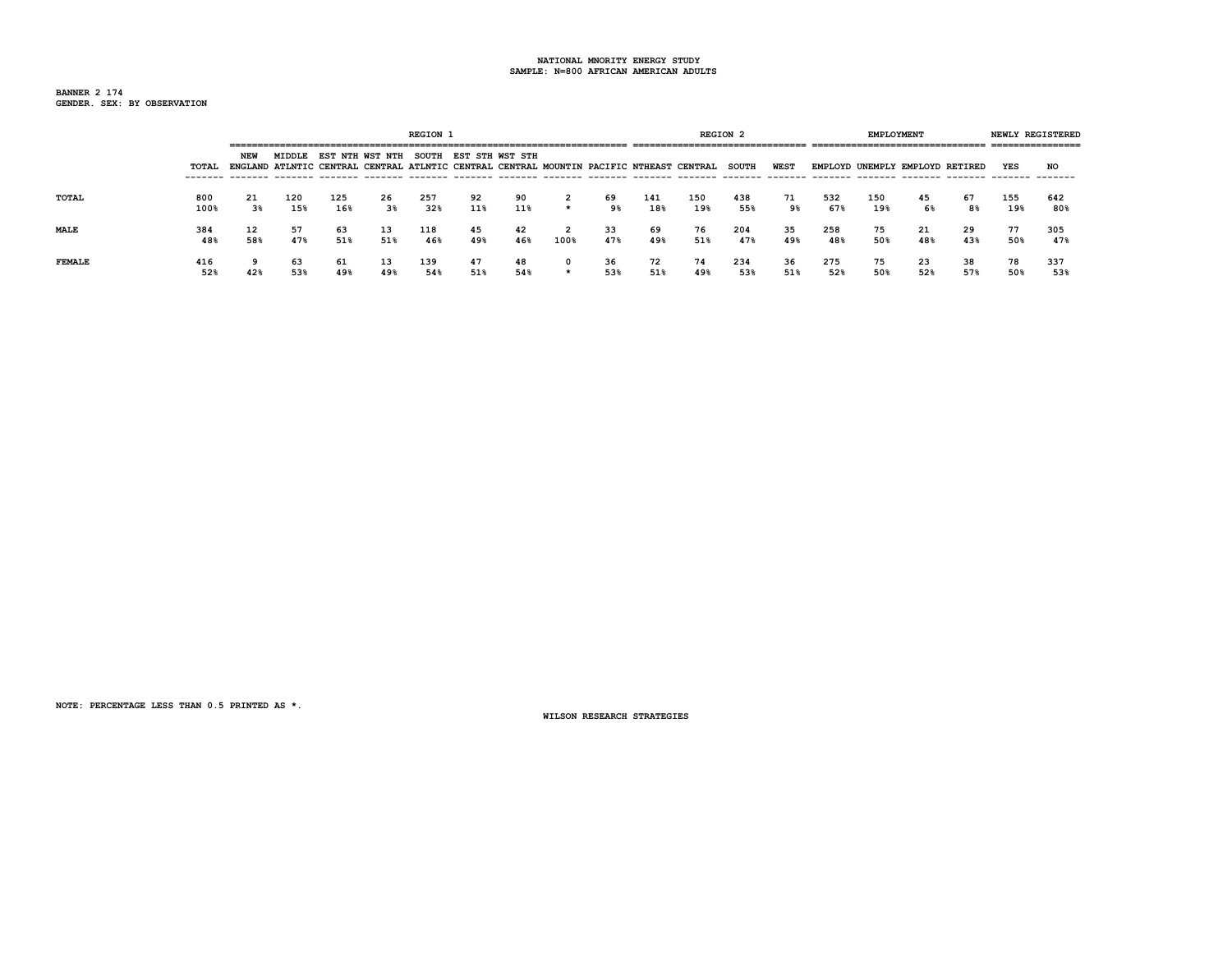**BANNER 1 177 STATE CALLING (ENTER 2 LETTER ABREV)**

|              |                       |                      | <b>GENDER</b>             |                          |                          | AGE                      |                          |                      |                         |                          |                          | <b>GENDER/AGE</b>         |                                  |                                  |                             | <b>EDUCATION</b>         |                          |                      |                       | <b>INCOME</b>                   |                     |                       |
|--------------|-----------------------|----------------------|---------------------------|--------------------------|--------------------------|--------------------------|--------------------------|----------------------|-------------------------|--------------------------|--------------------------|---------------------------|----------------------------------|----------------------------------|-----------------------------|--------------------------|--------------------------|----------------------|-----------------------|---------------------------------|---------------------|-----------------------|
|              | TOTAL                 | MEN                  | ------- ------- -------   | $WOMEN$ 18-34            |                          | $34 - 44$ $45 - 54$      | 55-64                    | 65+                  | <b>MEN</b><br>18-44     | <b>MEN</b><br>45-64      | MEN<br>65+               | <b>WOMEN</b><br>$18 - 44$ | <b>WOMEN</b><br>45-64            | <b>WOMEN</b><br>65+              | нs<br>OR LESS COLLEGE GRAD+ | <b>SOME</b>              | COLLEGE UNDER            |                      |                       | 20K 20K-40K 40K-60K 60K-80K 80K |                     | <b>OVER</b>           |
| <b>TOTAL</b> | 800<br>100%           | 384<br>48%           | 416<br>52%                | 302<br>38%               | 186<br>23%               | 137<br>17%               | 80<br>10%                | 95<br>12%            | 225<br>28%              | 120<br>15%               | 40<br>5%                 | 263<br>33%                | 97<br>12%                        | 55<br>7%                         | 360<br>45%                  | 232<br>29%               | 208<br>26%               | 204<br>26%           | 190<br>24%            | 140<br>18%                      | 95<br>12%           | 171<br>21%            |
| CT           | $7\phantom{.0}$<br>18 | 4<br>$1\%$           | 3<br>$1\%$                | 2<br>$1\%$               | $\overline{2}$<br>$1\%$  | 2<br>18                  | $\overline{\phantom{a}}$ | 1<br>1%              | $\overline{2}$<br>$1\%$ | 2<br>$1\%$               | $\overline{\phantom{a}}$ | 2<br>1%                   | $\overline{\phantom{a}}$         | 1<br>$1\%$                       | 3<br>1%                     | 1<br>1%                  | 3<br>1%                  | 1<br>$\star$         | 4<br>2 <sup>8</sup>   | $\overline{\phantom{0}}$        | 1<br>2 <sup>8</sup> | 1<br>$\star$          |
| МE           | 2<br>$\star$          |                      | $\overline{2}$<br>$\star$ | $\overline{\phantom{a}}$ | $\overline{\phantom{a}}$ | $\overline{2}$<br>$1\%$  |                          |                      |                         |                          |                          | $\overline{\phantom{a}}$  | $\overline{2}$<br>2 <sup>8</sup> | $\overline{\phantom{0}}$         | 2<br>1%                     |                          | $\overline{\phantom{0}}$ | 2<br>1%              |                       |                                 |                     |                       |
| ΜA           | 11<br>$1\%$           | 8<br>2 <sub>8</sub>  | 4<br>$1\%$                | 6<br>2%                  | 2<br>1%                  | $\overline{\phantom{a}}$ | 0<br>$1\%$               | 3<br>3 <sup>8</sup>  | 6<br>3 <sup>8</sup>     | $\mathbf{o}$<br>$\star$  | $\mathbf{1}$<br>4%       | 2<br>1%                   | $\overline{\phantom{a}}$         | 1<br>2%                          | 7<br>2%                     | 1<br>1%                  | 3<br>1%                  | 4<br>2%              | 5<br>3 <sup>8</sup>   |                                 |                     | 2<br>1%               |
| NH           |                       |                      |                           |                          |                          |                          |                          |                      |                         |                          |                          |                           |                                  |                                  |                             |                          |                          |                      |                       |                                 |                     |                       |
| RI           | 0                     | 0                    |                           | $\Omega$                 |                          |                          |                          |                      | $\Omega$                |                          |                          |                           |                                  |                                  |                             |                          | $\Omega$                 |                      |                       |                                 |                     | 0                     |
| VT           |                       |                      |                           |                          |                          |                          |                          |                      |                         |                          |                          |                           |                                  |                                  |                             |                          |                          |                      |                       |                                 |                     |                       |
| NJ           | 28<br>3 <sup>8</sup>  | 13<br>3 <sup>8</sup> | 14<br>$3\%$               | 9<br>$3\%$               | 6<br>$3\%$               | 8<br>6%                  | $\overline{2}$<br>$3\%$  | $\overline{2}$<br>2% | 5<br>2%                 | 8<br>7%                  | $\overline{\phantom{a}}$ | 10<br>4%                  | $\overline{2}$<br>2 <sup>8</sup> | $\overline{2}$<br>3 <sup>8</sup> | 8<br>2%                     | 7<br>3%                  | 13<br>6%                 | 8<br>4%              | $\overline{2}$<br>1%  | 5<br>3 <sup>8</sup>             | 4<br>4%             | 9<br>5%               |
| NY           | 60<br>8%              | 32<br>8%             | 28<br>7%                  | 20<br>7%                 | 10<br>5%                 | 16<br>11%                | 9<br>11%                 | 6<br>6%              | 18<br>8%                | 9<br>8%                  | 5<br>12%                 | 12<br>4%                  | 15<br>16%                        | 1<br>2%                          | 30<br>8%                    | 11<br>5%                 | 19<br>9%                 | 16<br>8%             | 14<br>8%              | 13<br>9%                        | 5<br>5%             | 12<br>7%              |
| PA           | 32<br>4%              | 12<br>3 <sup>8</sup> | 20<br>5%                  | 14<br>5%                 | 8<br>4%                  | 6<br>5%                  | 2<br>3 <sup>8</sup>      | 2<br>2%              | $7\phantom{.0}$<br>3%   | 3<br>2%                  | 2<br>5%                  | 15<br>6%                  | 6<br>6%                          | $\overline{\phantom{a}}$         | 18<br>5%                    | 4<br>2%                  | 10<br>5%                 | 7<br>3 <sup>8</sup>  | 4<br>2%               | 9<br>6%                         | 3<br>4%             | 9<br>5%               |
| IL           | 44<br>5%              | 18<br>5 <sup>8</sup> | 26<br>6%                  | 18<br>6%                 | 12<br>7%                 | 7<br>5%                  | 3<br>4%                  | 3<br>4%              | 13<br>6%                | 5<br>4%                  | $\overline{\phantom{a}}$ | 17<br>7%                  | 5<br>5%                          | 3<br>6%                          | 15<br>4%                    | 12<br>5%                 | 16<br>8%                 | 9<br>5%              | 13<br>7%              | 8<br>6%                         | 6<br>6%             | $7\overline{ }$<br>4% |
| IN           | 11<br>1%              | 5<br>$1\%$           | 6<br>1%                   | 3<br>$1\%$               | $\overline{2}$<br>$1\%$  | 1<br>1%                  | 3<br>4%                  | 1<br>$1\%$           | 2<br>$1\%$              | 2<br>2%                  | 1<br>4%                  | 4<br>$1\%$                | $\overline{2}$<br>2%             | $\overline{\phantom{a}}$         | 10<br>3%                    | $\overline{\phantom{a}}$ | 2<br>1%                  | 2<br>1%              | $7\phantom{.0}$<br>4% | $\overline{\phantom{0}}$        | 1<br>1%             | $\overline{2}$<br>1%  |
| МI           | 25<br>38              | 15<br>48             | 10<br>2 <sub>8</sub>      | 8<br>3%                  | 10<br>5%                 | 3<br>2 <sub>8</sub>      | 4<br>4%                  | $\mathbf 0$<br>$1\%$ | 12<br>5%                | 3<br>2%                  | $^{\circ}$<br>$\star$    | 6<br>2 <sup>8</sup>       | 3<br>3 <sup>8</sup>              | 0<br>1%                          | 5<br>1%                     | 8<br>3%                  | 12<br>6%                 | 1<br>$1\%$           | 7<br>4%               | 6<br>4%                         | 2<br>2%             | 8<br>5%               |
| OH           | 36<br>4%              | 22<br>6%             | 13<br>$3\%$               | 10<br>$3\%$              | 10<br>5%                 | 8<br>6%                  | 2<br>2%                  | 6<br>6%              | 11<br>5%                | 8<br>7%                  | 4<br>9%                  | 10<br>4%                  | 1<br>$1\%$                       | 2<br>4%                          | 21<br>6%                    | 11<br>5%                 | 4<br>2 <sub>8</sub>      | 11<br>5%             | 9<br>5%               | 4<br>$3\%$                      | 5<br>5%             | 8<br>5%               |
| WI           | 8<br>$1\%$            | 3<br>$1\%$           | 6<br>$1\%$                | $\overline{2}$<br>$1\%$  | 3<br>2%                  | $\overline{2}$<br>$1\%$  | $\overline{\phantom{a}}$ | 1<br>$1\%$           | 3<br>$1\%$              | $\overline{\phantom{a}}$ | $\overline{\phantom{a}}$ | 3<br>$1\%$                | $\overline{2}$<br>2%             | 1<br>2%                          | з<br>$1\%$                  | 4<br>2%                  | 1<br>$\star$             | $\overline{2}$<br>1% | 4<br>2%               | $\qquad \qquad$                 | 1<br>$1\%$          | 2<br>$1\%$            |
| ΙA           | 0                     | 0                    |                           |                          | $\Omega$                 |                          |                          |                      | 0<br>$\star$            |                          |                          |                           |                                  |                                  |                             |                          | $\Omega$                 |                      |                       |                                 |                     | $\Omega$              |
| КS           |                       |                      |                           |                          |                          |                          |                          |                      |                         |                          |                          |                           |                                  |                                  |                             |                          |                          |                      |                       |                                 |                     |                       |

**NOTE: PERCENTAGE LESS THAN 0.5 PRINTED AS \*.**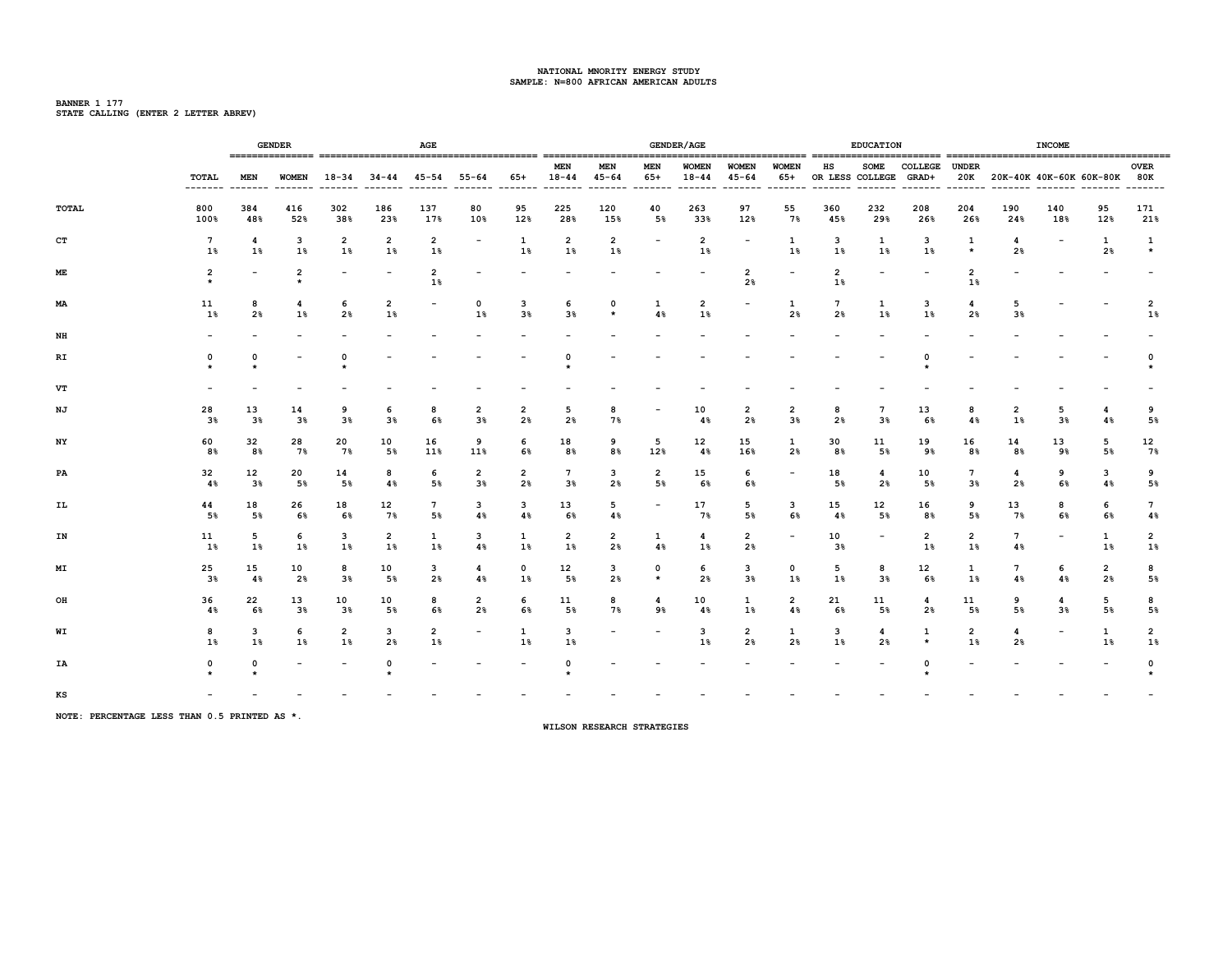# **BANNER 1 177 (CONTINUED) STATE CALLING (ENTER 2 LETTER ABREV)**

|     |                          | <b>GENDER</b>        |                           |                          |                          | AGE                      |                                         |                          |                       |                          |                          | <b>GENDER/AGE</b>         |                           |                          |                                 | <b>EDUCATION</b>         |                    |                          |                          | <b>INCOME</b>                    |                                   |                          |
|-----|--------------------------|----------------------|---------------------------|--------------------------|--------------------------|--------------------------|-----------------------------------------|--------------------------|-----------------------|--------------------------|--------------------------|---------------------------|---------------------------|--------------------------|---------------------------------|--------------------------|--------------------|--------------------------|--------------------------|----------------------------------|-----------------------------------|--------------------------|
|     | TOTAL                    | MEN                  |                           |                          |                          |                          | WOMEN 18-34 34-44 45-54 55-64 65+ 18-44 |                          | MEN                   | MEN<br>$45 - 64$         | MEN<br>65+               | <b>WOMEN</b><br>$18 - 44$ | <b>WOMEN</b><br>$45 - 64$ | <b>WOMEN</b>             | HS<br>65+ OR LESS COLLEGE GRAD+ |                          | SOME COLLEGE UNDER |                          |                          | 20K 20K-40K 40K-60K 60K-80K 80K  |                                   | <b>OVER</b>              |
| ΜN  | з<br>$\star$             | 1<br>$\star$         | 2<br>1%                   | 1<br>$\star$             | 1<br>$\star$             | $\overline{\phantom{a}}$ | $\overline{\phantom{a}}$                | 1<br>$1\%$               | $\mathbf{1}$<br>$1\%$ | $\overline{\phantom{a}}$ | $\overline{\phantom{a}}$ | 1<br>$\star$              | $\overline{\phantom{a}}$  | $\mathbf{1}$<br>2%       | $\overline{\phantom{a}}$        | 2<br>1%                  | 1<br>$\star$       | $\overline{\phantom{a}}$ | 1<br>$1\%$               | 1<br>$1\%$                       | 1<br>$1\%$                        | $\overline{\phantom{a}}$ |
| MO  | 20<br>2 <sub>8</sub>     | 11<br>$3\%$          | 9<br>2%                   | 7<br>2 <sup>8</sup>      | 2<br>$1\%$               | 4<br>3%                  | $\mathbf{1}$<br>1%                      | 6<br>6%                  | 6<br>3 <sup>8</sup>   | 5<br>4%                  | 0<br>1%                  | 3<br>1%                   | 0<br>$\star$              | 5<br>10%                 | 12<br>3%                        | 7<br>3 <sup>8</sup>      | 1<br>$1\%$         | 5<br>2%                  | 4<br>2 <sub>8</sub>      | 6<br>4%                          | 3<br>3 <sup>8</sup>               | 2<br>1%                  |
| NE  | 2                        |                      | 2<br>$\star$              | $\overline{\phantom{a}}$ | 2<br>1%                  |                          |                                         |                          |                       |                          |                          | 2<br>$1\%$                |                           |                          | $\overline{2}$<br>$1\%$         |                          |                    | 2<br>$1\%$               |                          |                                  |                                   |                          |
| ND  |                          |                      |                           |                          |                          |                          |                                         |                          |                       |                          |                          |                           |                           |                          |                                 |                          |                    |                          |                          |                                  |                                   |                          |
| SD  |                          |                      |                           |                          |                          |                          |                                         |                          |                       |                          |                          |                           |                           |                          |                                 |                          |                    |                          |                          |                                  |                                   |                          |
| DE  |                          | 1<br>$\star$         | 0<br>$\star$              | 1<br>$\star$             |                          |                          |                                         |                          | 1<br>1%               |                          |                          | 0<br>$\star$              |                           |                          |                                 | 1<br>1%                  |                    |                          |                          |                                  | 1<br>1%                           |                          |
| DC  | 7<br>$1\%$               | 6<br>$1\%$           | $\overline{2}$<br>$\star$ | 2<br>$1\%$               | $\overline{\phantom{a}}$ | $\Omega$<br>$\star$      | 1<br>2 <sub>8</sub>                     | 4<br>4%                  | 2<br>$1\%$            | 2<br>$1\%$               | 2<br>5%                  | $\overline{\phantom{a}}$  | $\overline{\phantom{a}}$  | 2<br>3%                  | 6<br>2 <sub>8</sub>             | $\overline{\phantom{a}}$ | 1<br>$\star$       | 5<br>2%                  | $\overline{\phantom{0}}$ | $\overline{2}$<br>2 <sub>8</sub> | $\overline{\phantom{a}}$          | 0<br>$\star$             |
| FL. | 47<br>6%                 | 17<br>$4\%$          | 30<br>7%                  | 23<br>7%                 | 9<br>5%                  | 3<br>2 <sub>8</sub>      | 4<br>5%                                 | 8<br>9%                  | 10<br>4%              | 3<br>$3\%$               | 4<br>10%                 | 22<br>8%                  | 4<br>4%                   | 4<br>8%                  | 24<br>7%                        | 12<br>5%                 | 11<br>5%           | 13<br>6%                 | 16<br>9%                 | 3<br>2 <sub>8</sub>              | 4<br>5%                           | 10<br>6%                 |
| GA  | 58<br>7%                 | 27<br>7%             | 31<br>7%                  | 11<br>4%                 | 25<br>13%                | 10<br>7%                 | 7<br>9%                                 | 6<br>6%                  | 11<br>5%              | 14<br>12%                | $\overline{2}$<br>4%     | 24<br>9%                  | 2<br>2%                   | 4<br>8%                  | 25<br>7%                        | 21<br>9%                 | 12<br>6%           | 14<br>7%                 | 17<br>9%                 | 6<br>4%                          | 8<br>8%                           | 13<br>8%                 |
| MD  | 28<br>4%                 | 13<br>3 <sup>8</sup> | 15<br>$4\%$               | 12<br>4%                 | 6<br>3 <sup>8</sup>      | 6<br>4%                  | 1<br>$1\%$                              | з<br>3%                  | 9<br>4%               | 3<br>2%                  | 1<br>3 <sup>8</sup>      | 9<br>$3\%$                | 4<br>4%                   | 2<br>$3\%$               | 9<br>2%                         | 9<br>4%                  | 11<br>5%           | $\mathbf{1}$<br>$1\%$    | 7<br>4%                  | 2<br>$1\%$                       | 7<br>7%                           | 12<br>7%                 |
| NC  | 46<br>6%                 | 18<br>5%             | 28<br>7%                  | 16<br>5%                 | 12<br>6%                 | 8<br>5%                  | 4<br>5%                                 | $7\phantom{.0}$<br>7%    | 11<br>5%              | 6<br>5%                  | $\mathbf{2}$<br>4%       | 17<br>6%                  | 6<br>6%                   | 5<br>9%                  | 22<br>6%                        | 13<br>5%                 | 12<br>6%           | 13<br>7%                 | 8<br>4%                  | 8<br>6%                          | $7\overline{ }$<br>8 <sup>°</sup> | 9<br>5%                  |
| sc  | 32<br>48                 | 20<br>5%             | 12<br>3 <sup>8</sup>      | 14<br>5%                 | 5<br>$3\%$               | 3<br>2%                  | 3<br>4%                                 | 6<br>7%                  | 10<br>5%              | 6<br>5%                  | 4<br>11%                 | 10<br>4%                  | $\mathbf{0}$<br>$1\%$     | 2<br>4%                  | 21<br>6%                        | 3<br>$1\%$               | 8<br>4%            | 14<br>7%                 | 6<br>3%                  | 5<br>4%                          | 2<br>$3\%$                        | 5<br>3%                  |
| VA  | 37<br>5%                 | 15<br>$4\%$          | 22<br>5%                  | 10<br>3%                 | 10<br>5%                 | 7<br>5%                  | 7<br>8%                                 | 4<br>4%                  | 10<br>5%              | 5<br>4%                  | $\Omega$<br>$\star$      | 10<br>$4\%$               | 9<br>9%                   | 4<br>7%                  | 22<br>6%                        | 7<br>3%                  | 9<br>4%            | 6<br>3%                  | 13<br>7%                 | 5<br>3%                          | 6<br>6%                           | 8<br>5%                  |
| WV  | $\overline{\phantom{0}}$ |                      |                           |                          |                          |                          |                                         |                          |                       |                          |                          |                           |                           |                          |                                 |                          |                    |                          |                          |                                  |                                   |                          |
| AL  | 35<br>4%                 | 19<br>5%             | 16<br>4%                  | 13<br>4%                 | 6<br>3%                  | 10<br>8%                 | 3<br>4%                                 | 2<br>3%                  | 14<br>6%              | 6<br>5%                  | $\overline{\phantom{a}}$ | 6<br>2%                   | 8<br>8%                   | 2<br>4%                  | 15<br>4%                        | 12<br>5%                 | 8<br>4%            | 11<br>5%                 | 7<br>4%                  | 12<br>9%                         | 1<br>1%                           | 4<br>2%                  |
| KY  | 4<br>1%                  | 4<br>1%              | 1<br>$\star$              | 2<br>1%                  | 1<br>1%                  | 0<br>$\star$             | 1<br>$1\%$                              | $\overline{\phantom{a}}$ | 3<br>1%               | 1<br>$1\%$               | $\overline{\phantom{a}}$ | $\overline{\phantom{a}}$  | 1<br>1%                   | $\overline{\phantom{a}}$ | 2<br>1%                         | 1<br>1%                  | 1<br>$\star$       | 1<br>1%                  | 1<br>$\star$             | $\overline{2}$<br>1%             | 0<br>$\star$                      | $\overline{\phantom{a}}$ |
| МS  | 29<br>4%                 | 10<br>3 <sup>8</sup> | 19<br>5%                  | 20<br>7%                 | з<br>$1\%$               | 2<br>2%                  | 4<br>5%                                 | 0<br>$\star$             | 7<br>$3\%$            | 3<br>2%                  | $\overline{\phantom{a}}$ | 15<br>6%                  | 4<br>4%                   | 0<br>$\star$             | 17<br>5%                        | 7<br>$3\%$               | 5<br>2%            | 15<br>7%                 | 3<br>$1\%$               | 5<br>4%                          | 0<br>$\star$                      | 6<br>3%                  |

**NOTE: PERCENTAGE LESS THAN 0.5 PRINTED AS \*.**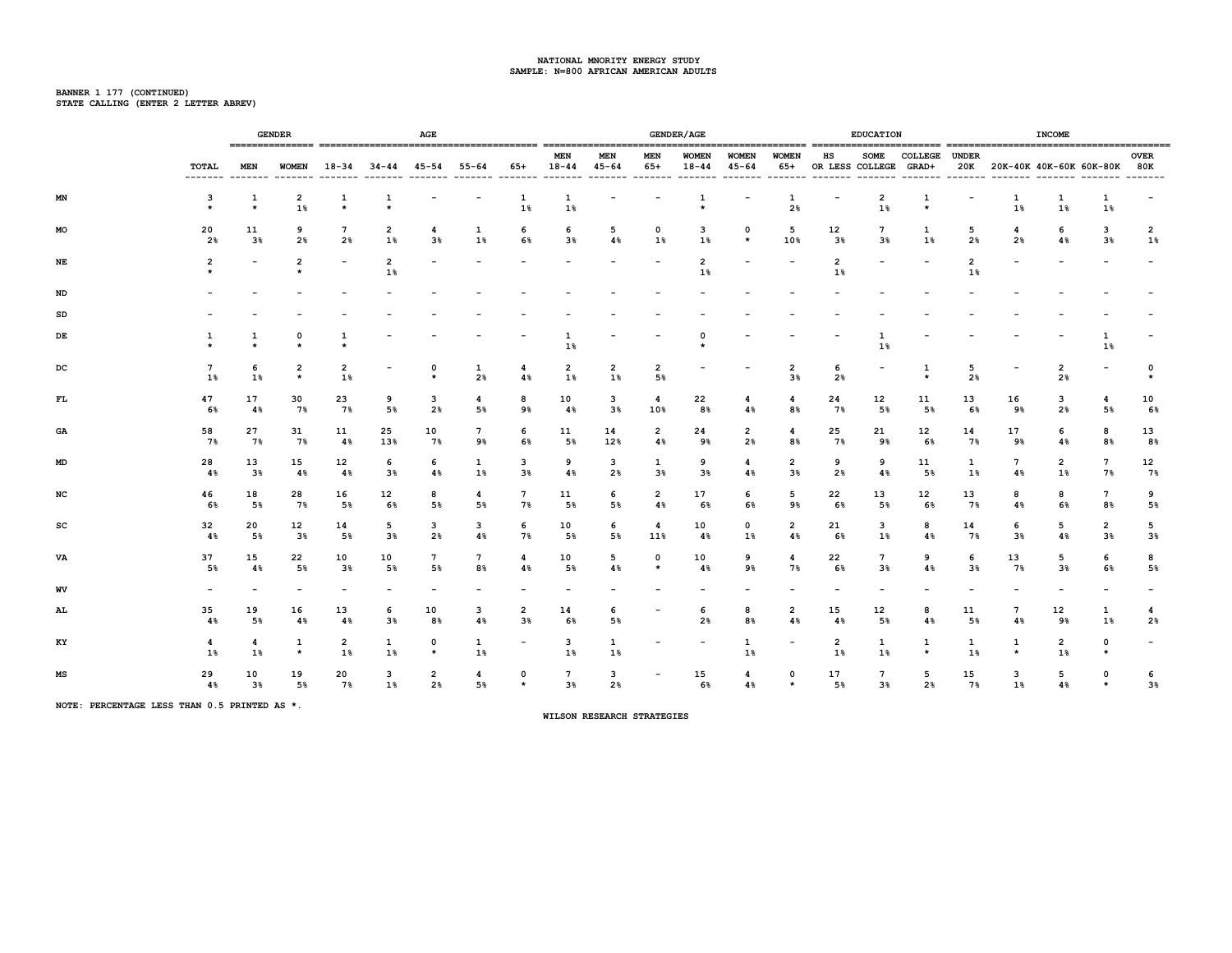# **BANNER 1 177 (CONTINUED) STATE CALLING (ENTER 2 LETTER ABREV)**

|    |             |              | <b>GENDER</b> |                      |                               | AGE                              |                          |                          |                               |                         |                          | <b>GENDER/AGE</b>         |                           |                          |                             | <b>EDUCATION</b>     |                          |                                   |                               | <b>INCOME</b>                   |                          |                                |
|----|-------------|--------------|---------------|----------------------|-------------------------------|----------------------------------|--------------------------|--------------------------|-------------------------------|-------------------------|--------------------------|---------------------------|---------------------------|--------------------------|-----------------------------|----------------------|--------------------------|-----------------------------------|-------------------------------|---------------------------------|--------------------------|--------------------------------|
|    | TOTAL       | <b>MEN</b>   |               |                      | WOMEN 18-34 34-44 45-54 55-64 |                                  |                          |                          | <b>MEN</b><br>65+ 18-44       | <b>MEN</b><br>$45 - 64$ | <b>MEN</b><br>65+        | <b>WOMEN</b><br>$18 - 44$ | <b>WOMEN</b><br>$45 - 64$ | <b>WOMEN</b><br>65+      | HS<br>OR LESS COLLEGE GRAD+ | <b>SOME</b>          | COLLEGE UNDER            |                                   |                               | 20K 20K-40K 40K-60K 60K-80K 80K |                          | <b>OVER</b><br>$- - - - - - -$ |
| TN | 23<br>$3\%$ | 11<br>$3\%$  | 12<br>3%      | 6<br>2%              | 4<br>2%                       | $7\phantom{.0}$<br>5%            | 3<br>3 <sup>8</sup>      | 3<br>3 <sup>8</sup>      | $\overline{2}$<br>$1\%$       | $7\phantom{.0}$<br>6%   | $\overline{2}$<br>5%     | 8<br>3 <sup>8</sup>       | 3<br>3%                   | 1<br>2%                  | 5<br>1%                     | 13<br>6%             | 5<br>3 <sup>8</sup>      | 6<br>3%                           | 3<br>2%                       | 5<br>3 <sup>8</sup>             | $\overline{2}$<br>2%     | 8<br>4%                        |
| AR | 9<br>1%     | 5<br>$1\%$   | 5<br>$1\%$    | 4<br>1%              | 3<br>2%                       | $\overline{\mathbf{2}}$<br>$1\%$ | 1<br>1%                  | 0<br>$\star$             | $\overline{\mathbf{4}}$<br>2% | 1<br>$1\%$              | $\overline{\phantom{a}}$ | 3<br>1%                   | $\overline{2}$<br>2%      | 0<br>$\star$             | 3<br>$1\%$                  | $\overline{4}$<br>2% | 2<br>1%                  | $\overline{2}$<br>1%              | $\overline{\mathbf{4}}$<br>2% | 2<br>$1\%$                      | $\mathbf{1}$<br>$1\%$    | 1<br>$\star$                   |
| LA | 30<br>4%    | 17<br>4%     | 13<br>$3\%$   | 14<br>4%             | 8<br>4%                       | 4<br>$3\%$                       | 5<br>6%                  | 0<br>$1\%$               | 12<br>5%                      | 5<br>4%                 | $\overline{\phantom{a}}$ | 10<br>4%                  | 3<br>$3\%$                | 0<br>$1\%$               | 15<br>4%                    | 10<br>4%             | 6<br>$3\%$               | $7\overline{ }$<br>3 <sup>8</sup> | 12<br>6%                      | 5<br>3%                         | $\overline{\phantom{a}}$ | $7\overline{ }$<br>4%          |
| ОK | 4<br>1%     | 3<br>$1\%$   | 1<br>$\star$  | $\overline{2}$<br>1% | $\overline{2}$<br>$1\%$       | $\overline{\phantom{a}}$         | $\overline{\phantom{a}}$ | $\overline{\phantom{a}}$ | 3<br>$1\%$                    |                         | $\overline{\phantom{a}}$ | $\mathbf{1}$<br>$1\%$     | $\overline{\phantom{a}}$  | $\overline{\phantom{a}}$ | $\overline{2}$<br>$\star$   | 1<br>$1\%$           | $\mathbf{1}$<br>$1\%$    | $\overline{\phantom{a}}$          | 2<br>$1\%$                    | 2<br>2%                         | $\overline{\phantom{a}}$ | 1<br>$\star$                   |
| ТX | 45<br>6%    | 17<br>4%     | 28<br>7%      | 11<br>4%             | 12<br>7%                      | 8<br>6%                          | 6<br>7%                  | 9<br>9%                  | $7\phantom{.0}$<br>3%         | 6<br>5%                 | 5<br>12%                 | 16<br>6%                  | 8<br>9%                   | 4<br>7%                  | 13<br>4%                    | 17<br>7%             | 15<br>7%                 | 12<br>6%                          | $7\phantom{.0}$<br>4%         | 10<br>7%                        | 6<br>7%                  | 10<br>6%                       |
| AZ | 0           | 0<br>$\star$ |               |                      | $\overline{\phantom{a}}$      | 0                                |                          |                          | $\overline{\phantom{a}}$      | $\Omega$                |                          |                           |                           |                          |                             | $\Omega$             | $\overline{\phantom{0}}$ |                                   |                               |                                 |                          |                                |
| co |             |              |               |                      | 1<br>$1\%$                    |                                  |                          |                          | 1<br>$1\%$                    |                         |                          |                           |                           |                          |                             |                      | 1<br>$1\%$               |                                   |                               |                                 | 1<br>$1\%$               |                                |
| ID |             |              |               |                      |                               |                                  |                          |                          |                               |                         |                          |                           |                           |                          |                             |                      |                          |                                   |                               |                                 |                          |                                |
| MТ |             |              |               |                      |                               |                                  |                          |                          |                               |                         |                          |                           |                           |                          |                             |                      |                          |                                   |                               |                                 |                          |                                |
| NV | ı           | 1            | 0             |                      | 1<br>1%                       |                                  |                          |                          | 1<br>1%                       |                         |                          | 0                         |                           |                          |                             |                      | 1<br>1%                  |                                   |                               | 1<br>$1\%$                      |                          |                                |
| NM |             |              |               |                      |                               |                                  |                          |                          |                               |                         |                          |                           |                           |                          |                             |                      |                          |                                   |                               |                                 |                          |                                |
| UT |             |              |               |                      |                               |                                  |                          |                          |                               |                         |                          |                           |                           |                          |                             |                      |                          |                                   |                               |                                 |                          |                                |
| WY |             |              |               |                      |                               |                                  |                          |                          |                               |                         |                          |                           |                           |                          |                             |                      |                          |                                   |                               |                                 |                          |                                |
| CA | 68<br>9%    | 33<br>8%     | 36<br>9%      | 40<br>13%            | 5<br>3%                       | 8<br>6%                          | 5<br>6%                  | 10<br>11%                | 20<br>9%                      | 8<br>7%                 | 5<br>12%                 | 25<br>9%                  | 6<br>6%                   | 5<br>9%                  | 23<br>6%                    | 33<br>14%            | 13<br>6%                 | 14<br>7%                          | 10<br>5%                      | 14<br>10%                       | 14<br>15%                | 16<br>9%                       |
| OR | 0           |              | 0             | 0                    |                               |                                  |                          |                          |                               |                         |                          | 0                         |                           |                          |                             |                      | 0                        |                                   | $\Omega$                      |                                 |                          |                                |
| WA |             |              |               |                      |                               |                                  |                          |                          |                               |                         |                          |                           |                           |                          |                             |                      |                          |                                   |                               |                                 |                          |                                |
| AK |             |              |               |                      |                               |                                  |                          |                          |                               |                         |                          |                           |                           |                          |                             |                      |                          |                                   |                               |                                 |                          |                                |
| HI |             |              |               |                      |                               |                                  |                          |                          |                               |                         |                          |                           |                           |                          |                             |                      |                          |                                   |                               |                                 |                          |                                |

**NOTE: PERCENTAGE LESS THAN 0.5 PRINTED AS \*.**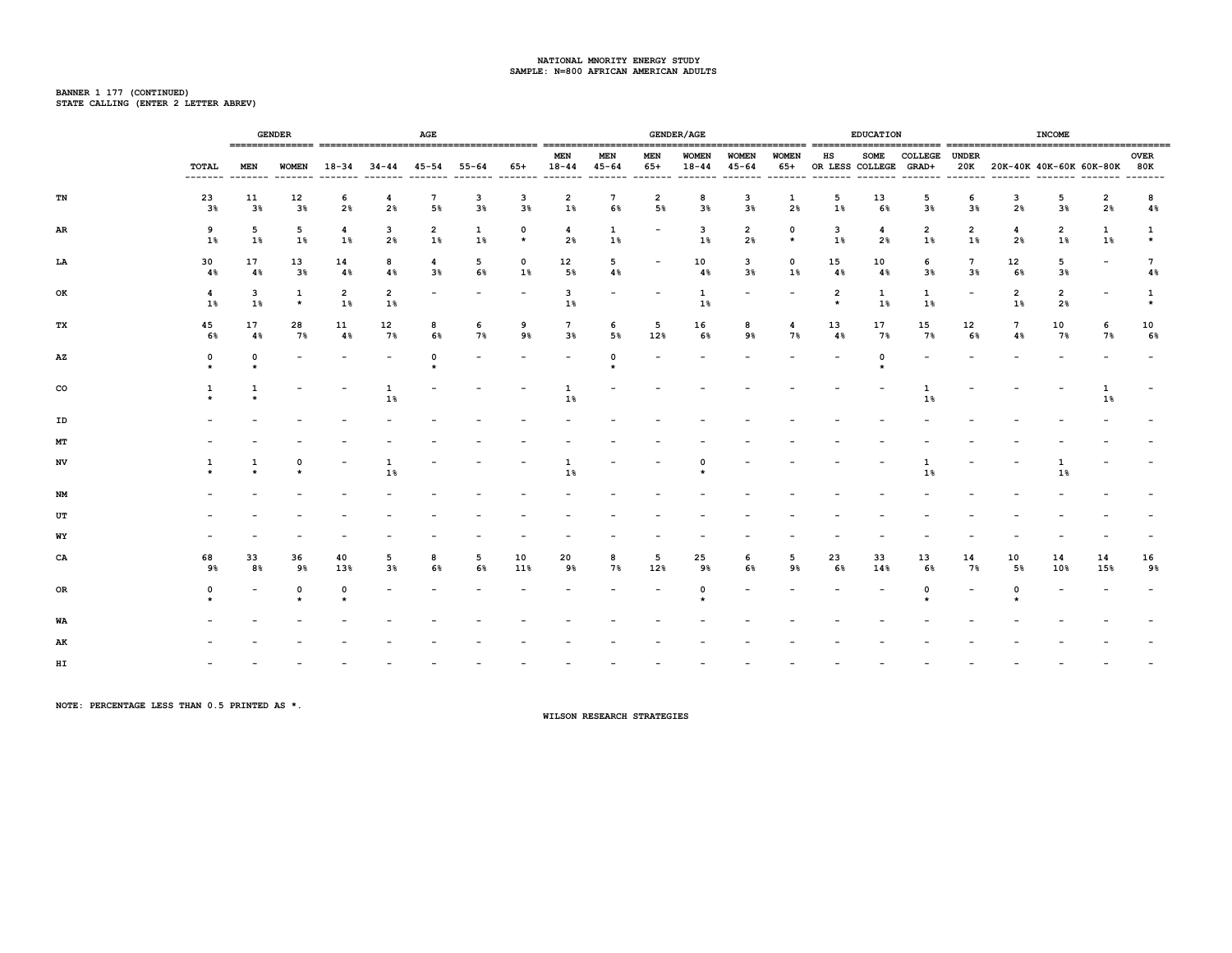# **BANNER 2 178 STATE CALLING (ENTER 2 LETTER ABREV)**

|       |                           |                        |            |            |                                                                                                                                                                                          | <b>REGION 1</b> |           |           |              |          |                       |            | <b>REGION 2</b> |          |            | <b>EMPLOYMENT</b>                |                               |                                  |                          | NEWLY REGISTERED        |
|-------|---------------------------|------------------------|------------|------------|------------------------------------------------------------------------------------------------------------------------------------------------------------------------------------------|-----------------|-----------|-----------|--------------|----------|-----------------------|------------|-----------------|----------|------------|----------------------------------|-------------------------------|----------------------------------|--------------------------|-------------------------|
|       | -------                   | NEW                    |            |            | MIDDLE EST NTH WST NTH SOUTH EST STH WST STH<br>TOTAL ENGLAND ATLNTIC CENTRAL CENTRAL ATLNTIC CENTRAL CENTRAL MOUNTIN PACIFIC NTHEAST CENTRAL SOUTH WEST EMPLOYD UNEMPLY EMPLOYD RETIRED |                 |           |           |              |          |                       |            |                 |          |            |                                  |                               |                                  | YES<br>$- - - - - - -$   | NO<br>$- - - - -$       |
| TOTAL | 800<br>100%               | 21<br>$3\%$            | 120<br>15% | 125<br>16% | 26<br>$3\%$                                                                                                                                                                              | 257<br>32%      | 92<br>11% | 90<br>11% | 2<br>$\star$ | 69<br>9% | 141<br>18%            | 150<br>19% | 438<br>55%      | 71<br>9% | 532<br>67% | 150<br>19%                       | 45<br>6%                      | 67<br>8%                         | 155<br>19%               | 642<br>80%              |
| CT    | 7<br>1%                   | $7\overline{ }$<br>35% |            |            |                                                                                                                                                                                          |                 |           |           |              |          | $7\phantom{.0}$<br>5% |            |                 |          | 7<br>1%    | 0<br>$\star$                     | 1<br>2%                       |                                  | 1<br>1%                  | $7\phantom{.0}$<br>1%   |
| ME    | $\overline{2}$<br>$\star$ | $\overline{2}$<br>9%   |            |            |                                                                                                                                                                                          |                 |           |           |              |          | 2<br>$1\%$            |            |                 |          |            | 2<br>$1\%$                       |                               |                                  |                          | $\overline{\mathbf{2}}$ |
| MA    | 11<br>$1\%$               | 11<br>54%              |            |            |                                                                                                                                                                                          |                 |           |           |              |          | 11<br>8%              |            |                 |          | 8<br>$1\%$ | $\overline{2}$<br>$1\%$          |                               | 1<br>2%                          | 5<br>3 <sup>8</sup>      | 4<br>$1\%$              |
| NH    |                           |                        |            |            |                                                                                                                                                                                          |                 |           |           |              |          |                       |            |                 |          |            |                                  |                               |                                  |                          |                         |
| RI    | 0<br>$\star$              | 0<br>2%                |            |            |                                                                                                                                                                                          |                 |           |           |              |          |                       |            |                 |          |            |                                  |                               |                                  |                          | 0                       |
| VT    |                           |                        |            |            |                                                                                                                                                                                          |                 |           |           |              |          |                       |            |                 |          |            |                                  |                               |                                  |                          |                         |
| ΝJ    | 28<br>3%                  |                        | 28<br>23%  |            |                                                                                                                                                                                          |                 |           |           |              |          | 28<br>20%             |            |                 |          | 23<br>4%   | 1<br>1%                          | 1<br>3%                       | $\overline{2}$<br>3 <sup>8</sup> | 2<br>2%                  | 25<br>4%                |
| NY    | 60<br>8%                  |                        | 60<br>50%  |            |                                                                                                                                                                                          |                 |           |           |              |          | 60<br>43%             |            |                 |          | 39<br>7%   | 9<br>6%                          | 5<br>12%                      | 6<br>9%                          | 12<br>8%                 | 49<br>8%                |
| PA    | 32<br>4%                  |                        | 32<br>27%  |            |                                                                                                                                                                                          |                 |           |           |              |          | 32<br>23%             |            |                 |          | 23<br>4%   | $\overline{4}$<br>3 <sup>8</sup> | 4<br>8%                       | $\overline{2}$<br>3 <sup>8</sup> | $\overline{2}$<br>2%     | 30<br>5%                |
| IL    | 44<br>5%                  |                        |            | 44<br>35%  |                                                                                                                                                                                          |                 |           |           |              |          |                       | 44<br>29%  |                 |          | 31<br>6%   | 8<br>6%                          | $\overline{\mathbf{2}}$<br>4% | $\overline{2}$<br>3 <sup>8</sup> | $7\overline{ }$<br>4%    | 37<br>6%                |
| IN    | 11<br>$1\%$               |                        |            | 11<br>9%   |                                                                                                                                                                                          |                 |           |           |              |          |                       | 11<br>8%   |                 |          | 9<br>2%    | 3<br>2 <sub>8</sub>              |                               |                                  | 3<br>2%                  | 8<br>1%                 |
| MΙ    | 25<br>$3\%$               |                        |            | 25<br>20%  |                                                                                                                                                                                          |                 |           |           |              |          |                       | 25<br>17%  |                 |          | 15<br>3%   | 5<br>4%                          | 4<br>9%                       | $\mathbf{o}$<br>$1\%$            | 5<br>3%                  | 20<br>$3\%$             |
| OH    | 36<br>4%                  |                        |            | 36<br>29%  |                                                                                                                                                                                          |                 |           |           |              |          |                       | 36<br>24%  |                 |          | 21<br>4%   | 11<br>7%                         | 0<br>1%                       | 4<br>5%                          | $\overline{\phantom{a}}$ | 36<br>6%                |
| WI    | 8<br>$1\%$                |                        |            | 8<br>7%    |                                                                                                                                                                                          |                 |           |           |              |          |                       | 8<br>6%    |                 |          | 5<br>1%    | 4<br>2 <sub>8</sub>              |                               |                                  | 3<br>2%                  | 5<br>1%                 |
| IA    |                           |                        |            |            | $\mathbf 0$<br>2%                                                                                                                                                                        |                 |           |           |              |          |                       |            |                 |          |            |                                  |                               |                                  |                          | 0                       |
| KS    |                           |                        |            |            |                                                                                                                                                                                          |                 |           |           |              |          |                       |            |                 |          |            |                                  |                               |                                  |                          |                         |

**NOTE: PERCENTAGE LESS THAN 0.5 PRINTED AS \*.**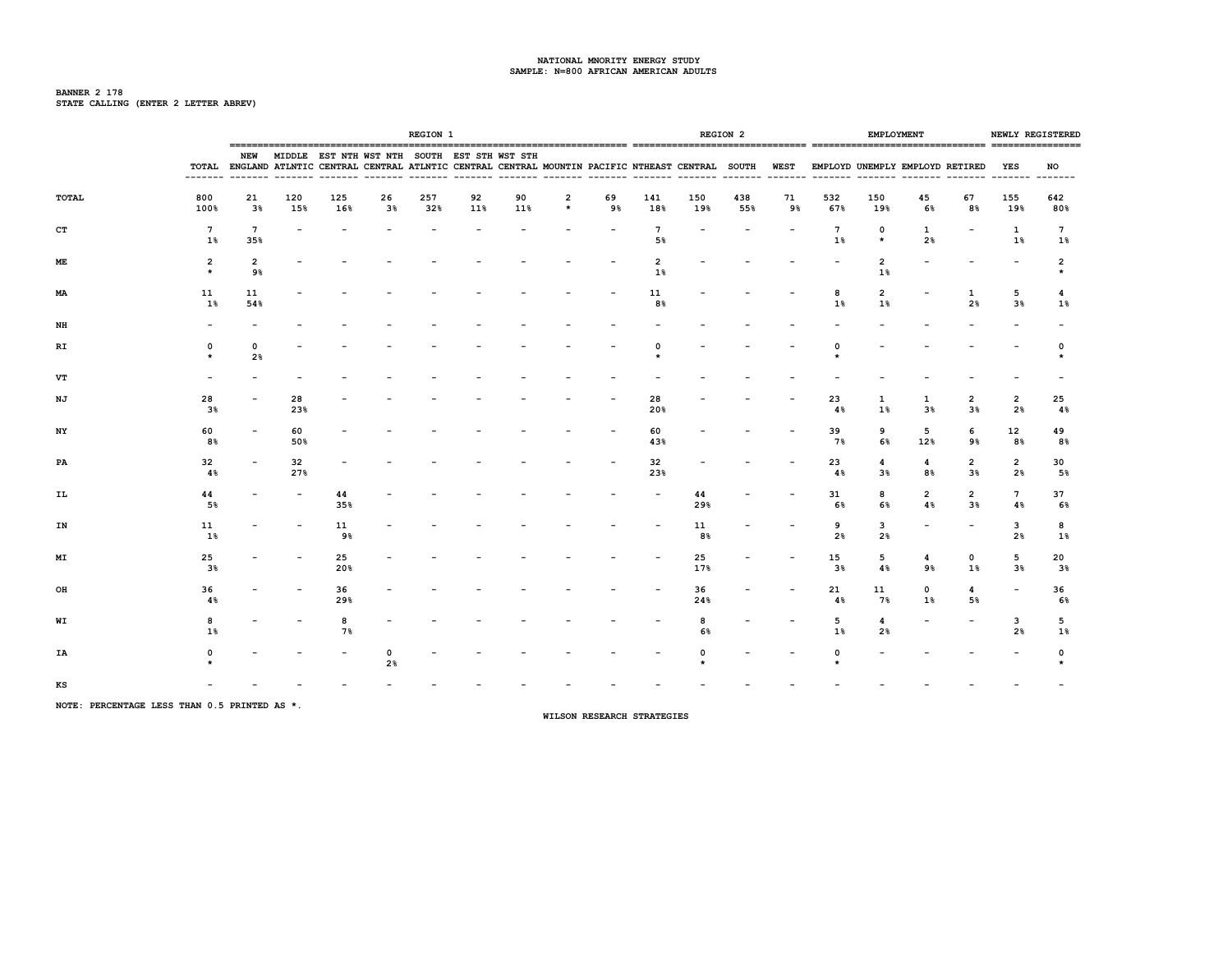# **BANNER 2 178 (CONTINUED) STATE CALLING (ENTER 2 LETTER ABREV)**

|    |                      |     |  |                                              | <b>REGION 1</b>       |           |  |  |                         | <b>REGION 2</b> |                                                                                                                                          | <b>EMPLOYMENT</b>     |                                |                     |          | NEWLY REGISTERED                 |
|----|----------------------|-----|--|----------------------------------------------|-----------------------|-----------|--|--|-------------------------|-----------------|------------------------------------------------------------------------------------------------------------------------------------------|-----------------------|--------------------------------|---------------------|----------|----------------------------------|
|    |                      | NEW |  | MIDDLE EST NTH WST NTH SOUTH EST STH WST STH |                       |           |  |  |                         |                 | TOTAL ENGLAND ATLNTIC CENTRAL CENTRAL ATLNTIC CENTRAL CENTRAL MOUNTIN PACIFIC NTHEAST CENTRAL SOUTH WEST EMPLOYD UNEMPLY EMPLOYD RETIRED |                       |                                |                     | YES      | NO                               |
| ΜN | 3                    |     |  | 3<br>13%                                     |                       |           |  |  | 3<br>2%                 |                 | 1<br>$\star$                                                                                                                             |                       | 1<br>3 <sup>8</sup>            | 1<br>2%             |          | 3<br>$1\%$                       |
| MO | 20<br>2 <sub>8</sub> |     |  | 20<br>78%                                    |                       |           |  |  | 20<br>13%               |                 | 11<br>2 <sup>8</sup>                                                                                                                     | 3<br>2%               | 2<br>4%                        | 4<br>6%             | 6<br>4%  | 14<br>2%                         |
| NE | $\overline{2}$       |     |  | 2<br>7%                                      |                       |           |  |  | $\overline{2}$<br>$1\%$ |                 |                                                                                                                                          | 2<br>1%               |                                |                     |          | 2                                |
| ND |                      |     |  |                                              |                       |           |  |  |                         |                 |                                                                                                                                          |                       |                                |                     |          |                                  |
| SD |                      |     |  |                                              |                       |           |  |  |                         |                 |                                                                                                                                          |                       |                                |                     |          |                                  |
| DE |                      |     |  |                                              | 1<br>$1\%$            |           |  |  |                         |                 |                                                                                                                                          |                       |                                |                     |          | 1                                |
| DC | 7<br>$1\%$           |     |  |                                              | $7\phantom{.0}$<br>3% |           |  |  |                         | 7<br>2%         | 0<br>$\star$                                                                                                                             | 2<br>$1\%$            | 2<br>4%                        | 4<br>5%             | 4<br>2%  | 4<br>$1\%$                       |
| FL | 47<br>6%             |     |  |                                              | 47<br>18%             |           |  |  |                         | 47<br>11%       | 28<br>5%                                                                                                                                 | 11<br>7%              | 5<br>12%                       | 3<br>4%             | 7<br>4%  | 40<br>6%                         |
| GA | 58<br>$7\%$          |     |  |                                              | 58<br>22%             |           |  |  |                         | 58<br>13%       | 40<br>8%                                                                                                                                 | 12<br>8%              | $\mathbf{1}$<br>3 <sup>8</sup> | 4<br>6%             | 14<br>9% | 44<br>$7\%$                      |
| MD | 28<br>4%             |     |  |                                              | 28<br>11%             |           |  |  |                         | 28<br>6%        | 18<br>$3\%$                                                                                                                              | $7\phantom{.0}$<br>5% | $\overline{\phantom{a}}$       | 3<br>5%             | 7<br>4%  | 20<br>3 <sup>8</sup>             |
| NC | 46<br>6%             |     |  |                                              | 46<br>18%             |           |  |  |                         | 46<br>10%       | 35<br>7%                                                                                                                                 | 5<br>3 <sup>8</sup>   | 1<br>3%                        | 5<br>7%             | 10<br>7% | 36<br>6%                         |
| SC | 32<br>4%             |     |  |                                              | 32<br>13%             |           |  |  |                         | 32<br>7%        | 13<br>2%                                                                                                                                 | 13<br>8%              | 0<br>$1\%$                     | 6<br>9%             | 7<br>5%  | 25<br>4%                         |
| VA | 37<br>5%             |     |  |                                              | 37<br>15%             |           |  |  |                         | 37<br>9%        | 28<br>5%                                                                                                                                 | 6<br>4%               | 1<br>3 <sup>8</sup>            | 2<br>2 <sup>8</sup> | 5<br>3%  | 33<br>5%                         |
| WV |                      |     |  |                                              |                       |           |  |  |                         |                 |                                                                                                                                          |                       |                                |                     |          |                                  |
| AL | 35<br>4%             |     |  |                                              |                       | 35<br>38% |  |  |                         | 35<br>8%        | 22<br>4%                                                                                                                                 | 8<br>5%               | 1<br>3 <sup>8</sup>            | 2<br>4%             | 5<br>3%  | 30<br>5%                         |
| KY | 4<br>$1\%$           |     |  |                                              |                       | 4<br>5%   |  |  |                         | 4<br>$1\%$      | 4<br>$1\%$                                                                                                                               |                       |                                |                     |          | $\overline{\mathbf{4}}$<br>$1\%$ |
| MS | 29<br>4%             |     |  |                                              |                       | 29<br>32% |  |  |                         | 29<br>7%        | 22<br>4%                                                                                                                                 | $\overline{7}$<br>5%  |                                | $\Omega$            | 9<br>6%  | 21<br>$3\%$                      |

**NOTE: PERCENTAGE LESS THAN 0.5 PRINTED AS \*.**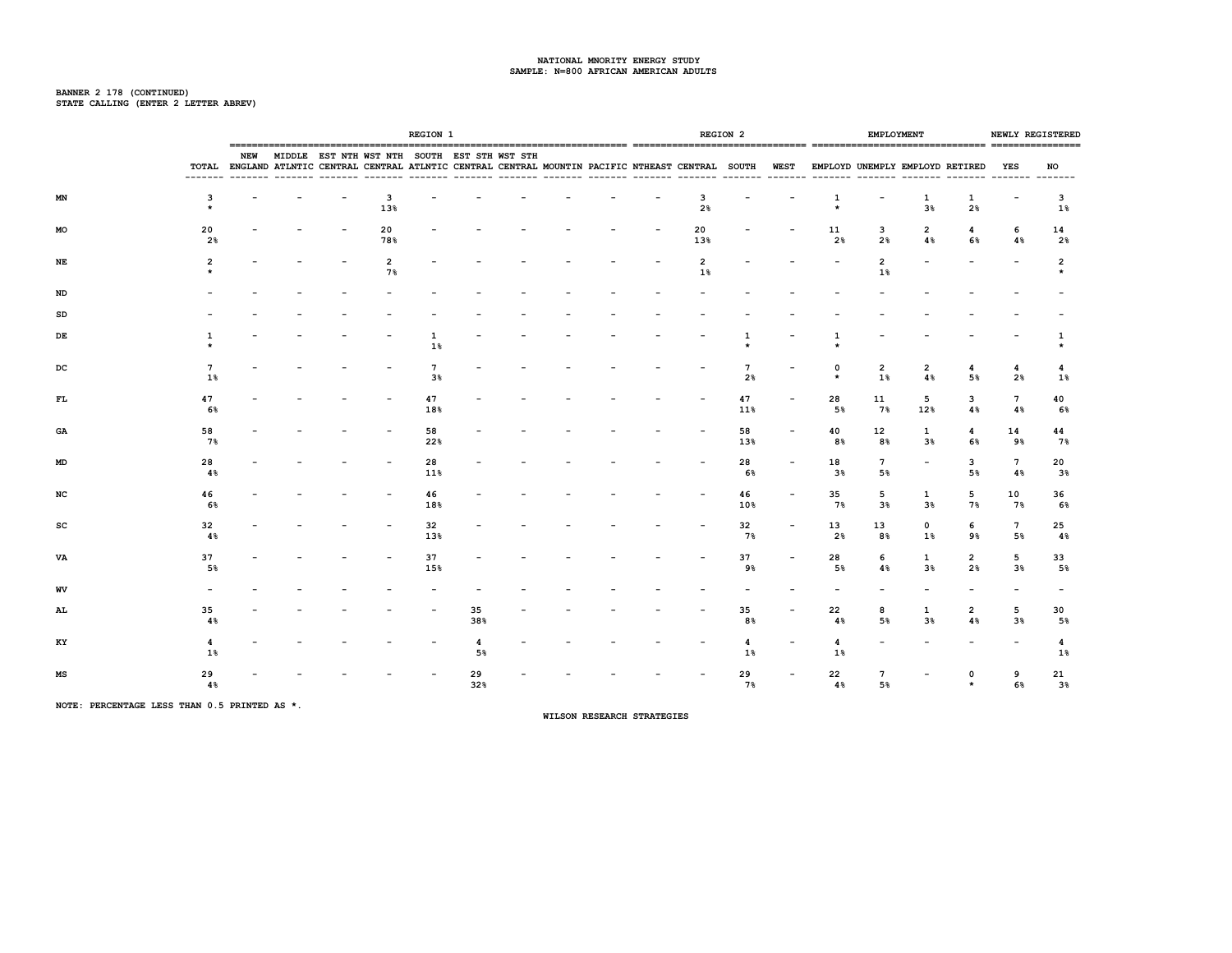# **BANNER 2 178 (CONTINUED) STATE CALLING (ENTER 2 LETTER ABREV)**

|    |                      |            |  |                                                                                                                                                          | <b>REGION 1</b> |           |                      |          |                |  | <b>REGION 2</b>     |                     |                           |                       | EMPLOYMENT                      |          |                         | NEWLY REGISTERED     |
|----|----------------------|------------|--|----------------------------------------------------------------------------------------------------------------------------------------------------------|-----------------|-----------|----------------------|----------|----------------|--|---------------------|---------------------|---------------------------|-----------------------|---------------------------------|----------|-------------------------|----------------------|
|    | --------             | <b>NEW</b> |  | MIDDLE EST NTH WST NTH SOUTH EST STH WST STH<br>TOTAL ENGLAND ATLNTIC CENTRAL CENTRAL ATLNTIC CENTRAL CENTRAL MOUNTIN PACIFIC NTHEAST CENTRAL SOUTH WEST |                 |           |                      |          |                |  |                     |                     |                           |                       | EMPLOYD UNEMPLY EMPLOYD RETIRED |          | YES<br>-------- ------- | NO                   |
| TN | 23<br>3%             |            |  |                                                                                                                                                          |                 | 23<br>25% |                      |          |                |  | 23<br>5%            |                     | 14<br>3%                  | 4<br>3%               | 1<br>3%                         | 1<br>2%  | 6<br>4%                 | 17<br>3 <sup>8</sup> |
| AR | 9<br>1%              |            |  |                                                                                                                                                          |                 |           | 9<br>11%             |          |                |  | 9<br>2 <sup>8</sup> |                     | 8<br>2 <sup>8</sup>       | $\mathbf{1}$<br>$1\%$ |                                 | 0        | $\overline{2}$<br>$1\%$ | 8<br>1%              |
| LA | 30<br>4%             |            |  |                                                                                                                                                          |                 |           | 30<br>34%            |          |                |  | 30<br>7%            |                     | 28<br>5%                  | $\mathbf{1}$<br>1%    | $\mathbf{1}$<br>2%              |          | 10<br>7%                | 20<br>3%             |
| OK | $\overline{4}$<br>1% |            |  |                                                                                                                                                          |                 |           | $\overline{4}$<br>5% |          |                |  | 4<br>1%             |                     | $\overline{2}$<br>$\star$ | $\overline{2}$<br>1%  |                                 |          | $\mathbf{1}$<br>$1\%$   | 3<br>$\star$         |
| тx | 45<br>6%             |            |  |                                                                                                                                                          |                 |           | 45<br>51%            |          |                |  | 45<br>10%           |                     | 29<br>5%                  | 6<br>4%               | 1<br>2%                         | 8<br>12% | 12<br>8%                | 33<br>5%             |
| AZ | $\Omega$             |            |  |                                                                                                                                                          |                 |           |                      | n        |                |  |                     | 0                   | 0                         |                       |                                 |          |                         | $\Omega$             |
| co |                      |            |  |                                                                                                                                                          |                 |           |                      | 1<br>50% |                |  |                     | 2 <sup>8</sup>      |                           |                       |                                 |          |                         |                      |
| ID |                      |            |  |                                                                                                                                                          |                 |           |                      |          |                |  |                     |                     |                           |                       |                                 |          |                         |                      |
| МT |                      |            |  |                                                                                                                                                          |                 |           |                      |          |                |  |                     |                     |                           |                       |                                 |          |                         |                      |
| NV |                      |            |  |                                                                                                                                                          |                 |           |                      | 1<br>50% |                |  |                     | 1<br>2 <sup>8</sup> |                           |                       |                                 |          |                         |                      |
| NM |                      |            |  |                                                                                                                                                          |                 |           |                      |          |                |  |                     |                     |                           |                       |                                 |          |                         |                      |
| UT |                      |            |  |                                                                                                                                                          |                 |           |                      |          |                |  |                     |                     |                           |                       |                                 |          |                         |                      |
| WY |                      |            |  |                                                                                                                                                          |                 |           |                      |          |                |  |                     |                     |                           |                       |                                 |          |                         |                      |
| CA | 68<br>9%             |            |  |                                                                                                                                                          |                 |           |                      |          | 68<br>99%      |  |                     | 68<br>96%           | 42<br>8%                  | 11<br>7%              | 8<br>19%                        | 6<br>9%  | 10<br>7%                | 58<br>9%             |
| OR | $\Omega$             |            |  |                                                                                                                                                          |                 |           |                      |          | $\Omega$<br>1% |  |                     | $\mathbf 0$<br>1%   | $\Omega$                  |                       |                                 |          |                         | $\Omega$             |
| WA |                      |            |  |                                                                                                                                                          |                 |           |                      |          |                |  |                     |                     |                           |                       |                                 |          |                         |                      |
| AK |                      |            |  |                                                                                                                                                          |                 |           |                      |          |                |  |                     |                     |                           |                       |                                 |          |                         |                      |
| HI |                      |            |  |                                                                                                                                                          |                 |           |                      |          |                |  |                     |                     |                           |                       |                                 |          |                         |                      |

**NOTE: PERCENTAGE LESS THAN 0.5 PRINTED AS \*.**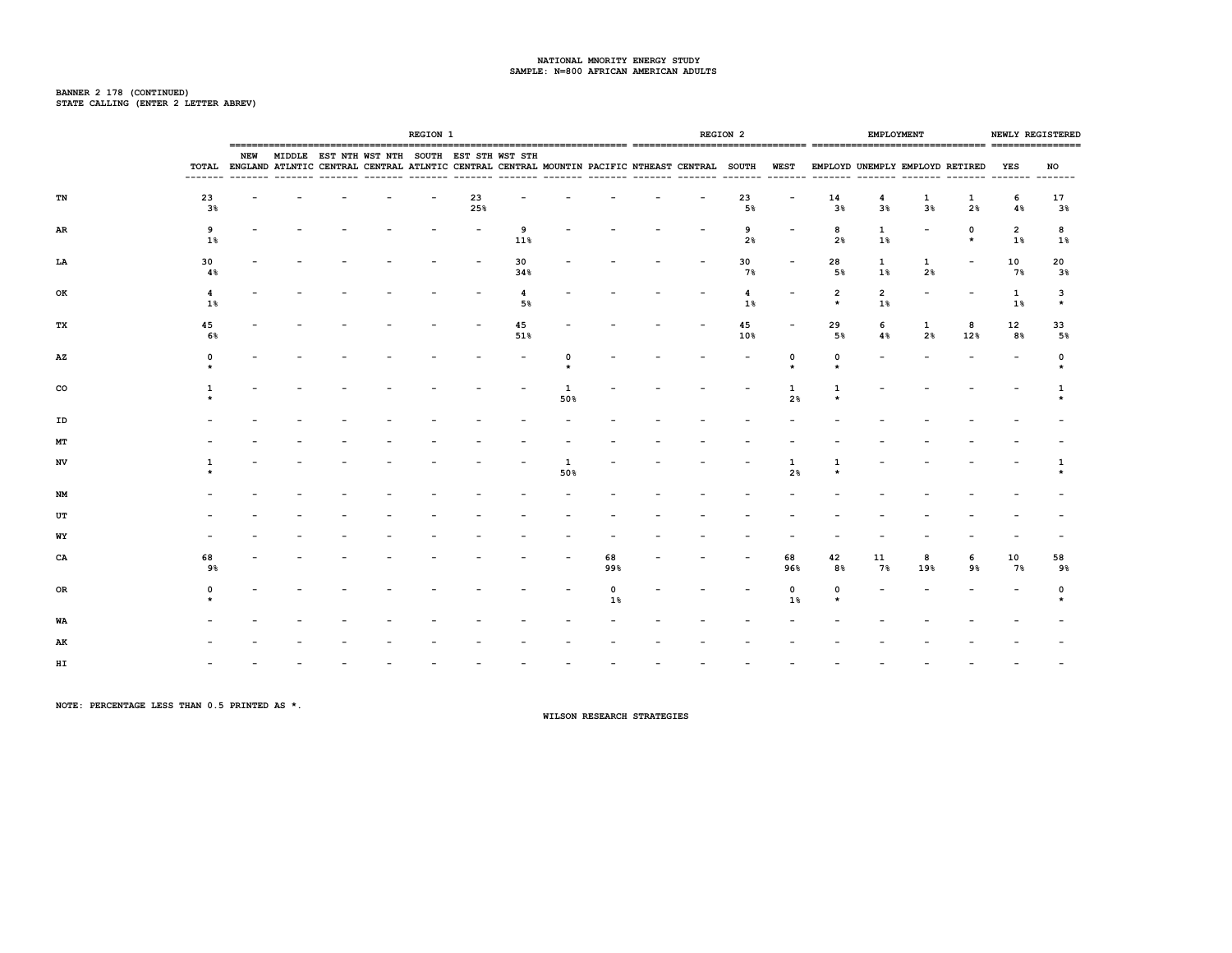**BANNER 1 181 43. REGION 2 PRE-CODE**

|                    |                                    |                                  | <b>GENDER</b>        |                          |                                  | <b>AGE</b>          |                          |                      |                         |                     |                               | <b>GENDER/AGE</b>   |                          |              |                       | <b>EDUCATION</b>    |                      |                          |                          | <b>INCOME</b> |                |                          |
|--------------------|------------------------------------|----------------------------------|----------------------|--------------------------|----------------------------------|---------------------|--------------------------|----------------------|-------------------------|---------------------|-------------------------------|---------------------|--------------------------|--------------|-----------------------|---------------------|----------------------|--------------------------|--------------------------|---------------|----------------|--------------------------|
|                    | TOTAL                              | <b>MEN</b>                       | <b>WOMEN</b>         | $18 - 34$                | $34 - 44$                        | $45 - 54$           | $55 - 64$                | $65+$                | <b>MEN</b><br>$18 - 44$ | MEN<br>$45 - 64$    | MEN<br>$65+$                  | WOMEN<br>$18 - 44$  | WOMEN<br>$45 - 64$       | WOMEN<br>65+ | нs<br>OR LESS COLLEGE | <b>SOME</b>         | COLLEGE<br>GRAD+     | <b>UNDER</b><br>20K      | 20K-40K 40K-60K 60K-80K  |               |                | <b>OVER</b><br>80K       |
| TOTAL              | 800<br>100%                        | 384<br>48%                       | 416<br>52%           | 302<br>38%               | 186<br>23%                       | 137<br>17%          | 80<br>10%                | 95<br>12%            | 225<br>28%              | 120<br>15%          | 40<br>5%                      | 263<br>33%          | 97<br>12%                | 55<br>7%     | 360<br>45%            | 232<br>29%          | 208<br>26%           | 204<br>26%               | 190<br>24%               | 140<br>18%    | 95<br>12%      | 171<br>21%               |
| NEW ENGLAND        | 21<br>3 <sup>8</sup>               | 12<br>3 <sup>8</sup>             | 9<br>2 <sub>8</sub>  | -9<br>3%                 | 5<br>3%                          | 3<br>3 <sup>8</sup> | 0<br>1%                  | 3<br>4%              | 9<br>4%                 | 2<br>2 <sup>8</sup> | 1<br>4%                       | 5<br>2 <sup>8</sup> | 2<br>2%                  | 2<br>$4\%$   | 12<br>$3\%$           | з<br>1%             | 6<br>3%              | 7<br>3%                  | 9<br>5%                  |               | 2 <sub>8</sub> | 3<br>2 <sub>8</sub>      |
| MIDDLE ATLANTIC    | 120<br>15%                         | 57<br>15%                        | 63<br>15%            | 43<br>14%                | 24<br>13%                        | 30<br>22%           | 13<br>17%                | 10<br>10%            | 30<br>13%               | 20<br>17%           | $7\phantom{.0}$<br>17%        | 37<br>14%           | 23<br>24%                | 3<br>6%      | 56<br>16%             | 22<br>9%            | 42<br>20%            | 31<br>15%                | 21<br>11%                | 26<br>19%     | 12<br>13%      | 30<br>17%                |
| EAST NORTH CENTRAL | 125<br>16%                         | 63<br>16%                        | 61<br>15%            | 42<br>14%                | 38<br>20%                        | 20<br>15%           | 12<br>15%                | 12<br>13%            | 40<br>18%               | 18<br>15%           | 5<br>13%                      | 40<br>15%           | 14<br>14%                | 13%          | 54<br>15%             | 35<br>15%           | 35<br>17%            | 25<br>12%                | 39<br>21%                | 18<br>13%     | 15<br>16%      | 27<br>16%                |
| WEST NORTH CENTRAL | 26<br>3%                           | 13<br>3 <sup>8</sup>             | 13<br>3 <sup>8</sup> | 8<br>3 <sup>8</sup>      | 5<br>3 <sup>8</sup>              | 3%                  | 1%                       | $7\phantom{1}$<br>7% | 8<br>3 <sup>8</sup>     | 5<br>4%             | 0<br>1%                       | 5<br>2 <sup>8</sup> | 0<br>$\star$             | 12%          | 14<br>4%              | 9<br>4%             | 3<br>1%              | 7<br>3%                  | 5<br>3 <sup>8</sup>      | 5%            | 4<br>4%        | 3<br>2 <sup>8</sup>      |
| SOUTH ATLANTIC     | 257<br>32%                         | 118<br>31%                       | 139<br>33%           | 89<br>29%                | 67<br>36%                        | 37<br>27%           | 26<br>33%                | 38<br>40%            | 65<br>29%               | 39<br>32%           | 15<br>37%                     | 91<br>35%           | 25<br>25%                | 23<br>42%    | 129<br>36%            | 65<br>28%           | 62<br>30%            | 67<br>33%                | 67<br>35%                | 32<br>23%     | 36<br>38%      | 55<br>33%                |
| EAST SOUTH CENTRAL | 92<br>11%                          | 45<br>12%                        | 47<br>11%            | 40<br>13%                | 15<br>8%                         | 20<br>15%           | 11<br>14%                | -6<br>6%             | 26<br>12%               | 17<br>14%           | $\overline{\mathbf{2}}$<br>5% | 29<br>11%           | 15<br>15%                | 4<br>7%      | 39<br>11%             | 34<br>14%           | 19<br>9%             | 33<br>16%                | 14<br>7%                 | 24<br>17%     | 4<br>4%        | 17<br>10%                |
| WEST SOUTH CENTRAL | 90<br>11%                          | 42<br>11%                        | 48<br>12%            | 30<br>10%                | 25<br>14%                        | 14<br>10%           | 11<br>14%                | 9<br>10%             | 25<br>11%               | 12<br>10%           | 5<br>12%                      | 30<br>12%           | 13<br>14%                | 8%           | 33<br>9%              | 31<br>14%           | 25<br>12%            | 21<br>10%                | 24<br>13%                | 18<br>13%     | 8<br>8%        | 19<br>11%                |
| MOUNTAIN           | $\overline{\mathbf{2}}$<br>$\star$ | $\overline{\mathbf{2}}$<br>$1\%$ | $\Omega$<br>$\star$  | $\overline{\phantom{0}}$ | $\overline{\mathbf{2}}$<br>$1\%$ |                     | $\overline{\phantom{0}}$ |                      | 2<br>1%                 | $\Omega$<br>$\star$ | $\overline{\phantom{a}}$      | 0<br>٠              | $\overline{\phantom{a}}$ |              |                       | $\Omega$<br>$\star$ | $\overline{2}$<br>1% | $\overline{\phantom{a}}$ | $\overline{\phantom{a}}$ | $1\%$         | 1%             | $\overline{\phantom{a}}$ |
| PACIFIC            | 69<br>9%                           | 33<br>8%                         | 36<br>9%             | 40<br>13%                | -5<br>3%                         | 6%                  | -5<br>6%                 | 10<br>11%            | 20<br>9%                | 8<br>7%             | 5<br>12%                      | 25<br>10%           | 6<br>6%                  | 9%           | 23<br>6%              | 33<br>14%           | 13<br>6%             | 14<br>7%                 | 10<br>5%                 | 14<br>10%     | 14<br>15%      | 16<br>9%                 |

**NOTE: PERCENTAGE LESS THAN 0.5 PRINTED AS \*.**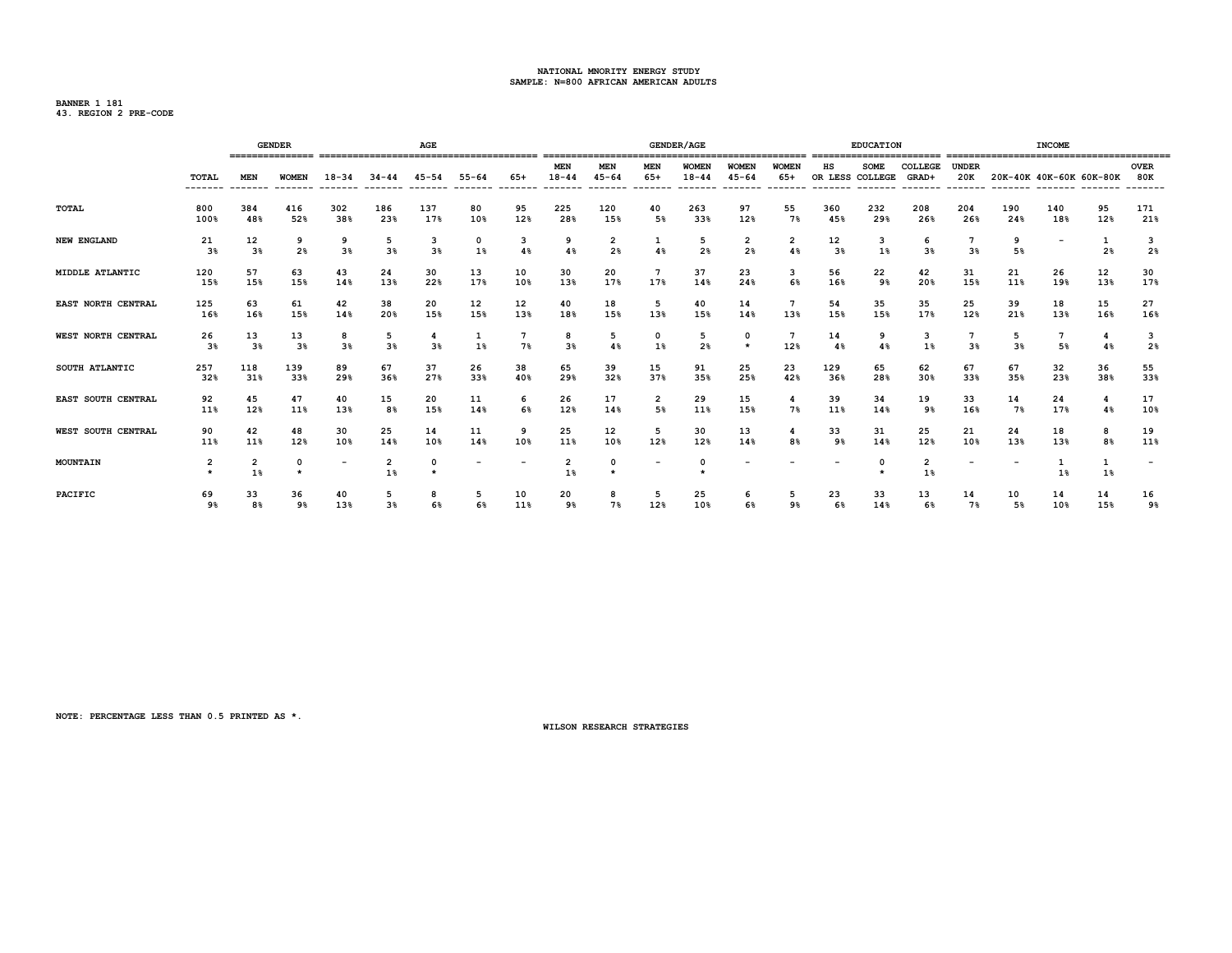# **BANNER 2 182 43. REGION 2 PRE-CODE**

|                           |                      |                      |             |             |                                                                                                                                                     | <b>REGION 1</b> |            |            |              |            |            |            | <b>REGION 2</b> |                  |                      | <b>EMPLOYMENT</b>   |                                 |                     |            | NEWLY REGISTERED     |
|---------------------------|----------------------|----------------------|-------------|-------------|-----------------------------------------------------------------------------------------------------------------------------------------------------|-----------------|------------|------------|--------------|------------|------------|------------|-----------------|------------------|----------------------|---------------------|---------------------------------|---------------------|------------|----------------------|
|                           |                      | NEW                  |             |             | MIDDLE EST NTH WST NTH SOUTH EST STH WST STH<br>TOTAL ENGLAND ATLNTIC CENTRAL CENTRAL ATLNTIC CENTRAL CENTRAL MOUNTIN PACIFIC NTHEAST CENTRAL SOUTH |                 |            |            |              |            | --------   | --------   | --------        | WEST<br>-------- | --------             |                     | EMPLOYD UNEMPLY EMPLOYD RETIRED |                     | YES        | NO.<br>-------       |
| <b>TOTAL</b>              | 800<br>100%          | 21<br>3 <sup>8</sup> | 120<br>15%  | 125<br>16%  | 26<br>3%                                                                                                                                            | 257<br>32%      | 92<br>11%  | 90<br>11%  | 2<br>$\star$ | 69<br>9%   | 141<br>18% | 150<br>19% | 438<br>55%      | 71<br>9%         | 532<br>67%           | 150<br>19%          | 45<br>6%                        | 67<br>8%            | 155<br>19% | 642<br>80%           |
| <b>NEW ENGLAND</b>        | 21<br>3%             | 21<br>100%           |             |             |                                                                                                                                                     |                 |            |            |              |            | 21<br>15%  |            |                 |                  | 15<br>3%             | 4<br>2 <sub>8</sub> | 1<br>2 <sup>8</sup>             | 2 <sup>8</sup>      | 6<br>4%    | 13<br>2 <sup>8</sup> |
| MIDDLE ATLANTIC           | 120<br>15%           |                      | 120<br>100% |             |                                                                                                                                                     |                 |            |            |              |            | 120<br>85% |            |                 |                  | 85<br>16%            | 13<br>9%            | 10<br>23%                       | 10<br>14%           | 17<br>11%  | 103<br>16%           |
| EAST NORTH CENTRAL        | 125<br>16%           |                      |             | 125<br>100% |                                                                                                                                                     |                 |            |            |              |            |            | 125<br>83% |                 |                  | 81<br>15%            | 31<br>21%           | 6<br>14%                        | 6<br>9%             | 18<br>12%  | 106<br>17%           |
| WEST NORTH CENTRAL        | 26<br>3 <sup>8</sup> |                      |             |             | 26<br>100%                                                                                                                                          |                 |            |            |              |            |            | 26<br>17%  |                 |                  | 13<br>2 <sup>8</sup> | 5<br>3 <sup>8</sup> | 3<br>6%                         | 5<br>8 <sup>°</sup> | 6<br>4%    | 19<br>3%             |
| SOUTH ATLANTIC            | 257<br>32%           |                      |             |             |                                                                                                                                                     | 257<br>100%     |            |            |              |            |            |            | 257<br>59%      |                  | 164<br>31%           | 56<br>37%           | 11<br>25%                       | 26<br>39%           | 54<br>35%  | 202<br>32%           |
| <b>EAST SOUTH CENTRAL</b> | 92<br>11%            |                      |             |             |                                                                                                                                                     |                 | 92<br>100% |            |              |            |            |            | 92<br>21%       |                  | 62<br>12%            | 19<br>13%           | 3<br>6%                         | 4<br>6%             | 19<br>12%  | 73<br>11%            |
| WEST SOUTH CENTRAL        | 90<br>11%            |                      |             |             |                                                                                                                                                     |                 |            | 90<br>100% |              |            |            |            | 90<br>20%       |                  | 68<br>13%            | 11<br>7%            | $\overline{2}$<br>4%            | 8<br>12%            | 25<br>16%  | 64<br>10%            |
| <b>MOUNTAIN</b>           | 2                    |                      |             |             |                                                                                                                                                     |                 |            |            | 100%         |            |            |            |                 | 3 <sup>8</sup>   |                      |                     |                                 |                     |            |                      |
| PACIFIC                   | 69<br>9%             |                      |             |             |                                                                                                                                                     |                 |            |            |              | 69<br>100% |            |            |                 | 69<br>97%        | 43<br>8%             | 11<br>$7\%$         | 8<br>19%                        | 9%                  | 10<br>7%   | 58<br>9%             |

**NOTE: PERCENTAGE LESS THAN 0.5 PRINTED AS \*.**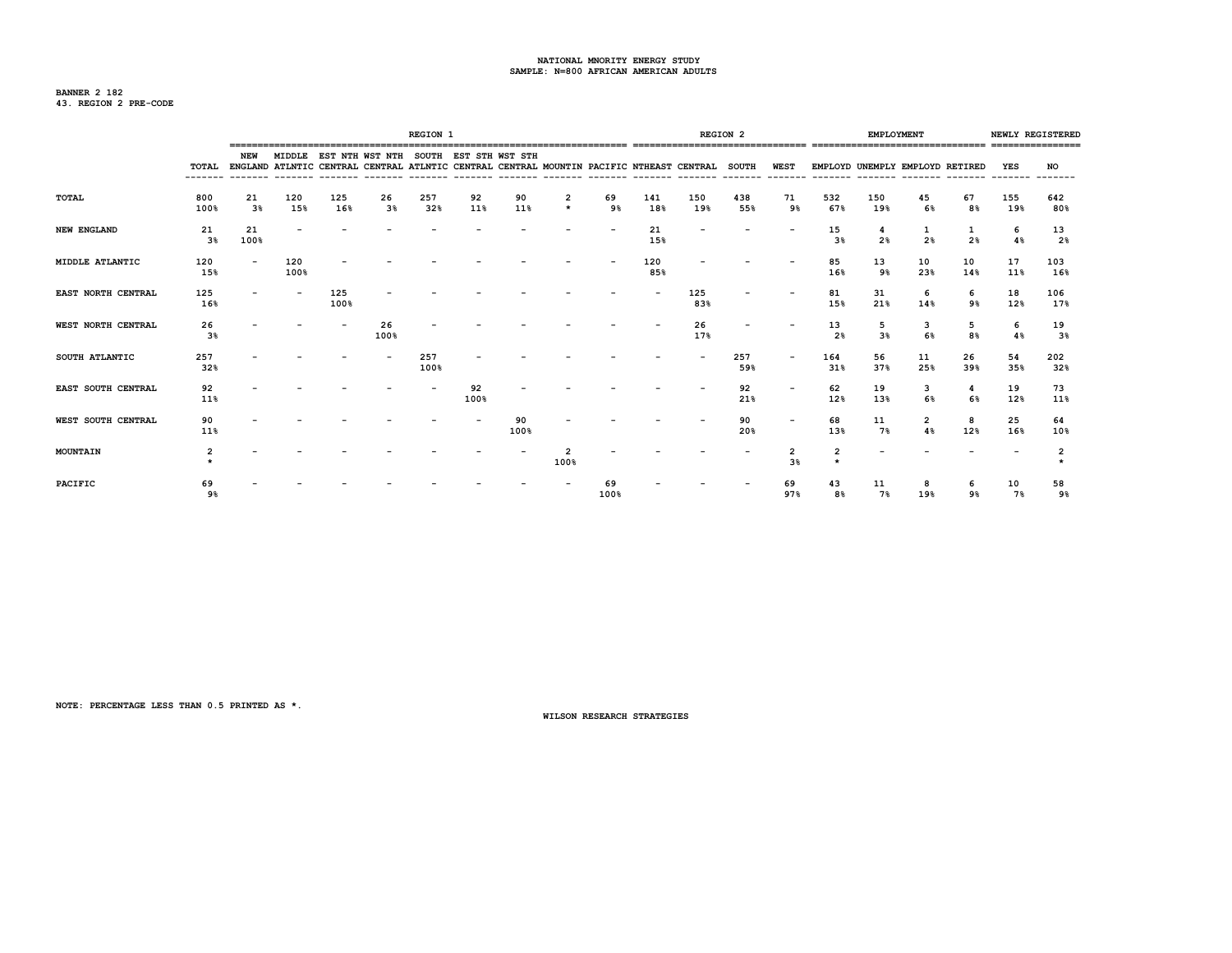**BANNER 1 185**

|  |  |  | 44. REGION 2 PRE-CODE |
|--|--|--|-----------------------|
|--|--|--|-----------------------|

|                  |             |            | <b>GENDER</b> |            |                | AGE        |           |           |                         |                         |            | <b>GENDER/AGE</b>         |                           |                     |            | <b>EDUCATION</b>               |                  |                     |            | <b>INCOME</b>           |           |                    |
|------------------|-------------|------------|---------------|------------|----------------|------------|-----------|-----------|-------------------------|-------------------------|------------|---------------------------|---------------------------|---------------------|------------|--------------------------------|------------------|---------------------|------------|-------------------------|-----------|--------------------|
|                  | TOTAL       | <b>MEN</b> | <b>WOMEN</b>  | $18 - 34$  | 34-44          | $45 - 54$  | $55 - 64$ | 65+       | <b>MEN</b><br>$18 - 44$ | <b>MEN</b><br>$45 - 64$ | MEN<br>65+ | <b>WOMEN</b><br>$18 - 44$ | <b>WOMEN</b><br>$45 - 64$ | <b>WOMEN</b><br>65+ | нs         | <b>SOME</b><br>OR LESS COLLEGE | COLLEGE<br>GRAD+ | <b>UNDER</b><br>20K |            | 20K-40K 40K-60K 60K-80K |           | <b>OVER</b><br>80K |
| TOTAL            | 800<br>100% | 384<br>48% | 416<br>52%    | 302<br>38% | 186<br>23%     | 137<br>17% | 80<br>10% | 95<br>12% | 225<br>28%              | 120<br>15%              | 40<br>5%   | 263<br>33%                | 97<br>12%                 | 55<br>$7\%$         | 360<br>45% | 232<br>29%                     | 208<br>26%       | 204<br>26%          | 190<br>24% | 140<br>18%              | 95<br>12% | 171<br>21%         |
| <b>NORTHEAST</b> | 141<br>18%  | 69<br>18%  | 72<br>17%     | 52<br>17%  | 29<br>15%      | 33<br>24%  | 14<br>17% | 13<br>14% | 39<br>17%               | 22<br>18%               | 8<br>20%   | 42<br>16%                 | 25<br>26%                 | 9%                  | 68<br>19%  | 25<br>11%                      | 48<br>23%        | 37<br>18%           | 30<br>16%  | 26<br>19%               | 14<br>14% | 33<br>19%          |
| <b>CENTRAL</b>   | 150<br>19%  | 76<br>20%  | 74<br>18%     | 51<br>17%  | 43<br>23%      | 24<br>18%  | 13<br>16% | 19<br>20% | 48<br>21%               | 23<br>19%               | -5<br>13%  | 46<br>17%                 | 14<br>15%                 | 14<br>25%           | 68<br>19%  | 44<br>19%                      | 38<br>18%        | 32<br>16%           | 44<br>23%  | 25<br>18%               | 19<br>20% | 30<br>18%          |
| <b>SOUTH</b>     | 438<br>55%  | 204<br>53% | 234<br>56%    | 159<br>53% | 107<br>58%     | 71<br>52%  | 48<br>60% | 52<br>55% | 116<br>52%              | 67<br>56%               | 21<br>54%  | 151<br>57%                | 53<br>54%                 | 31<br>56%           | 201<br>56% | 130<br>56%                     | 107<br>51%       | 121<br>59%          | 105<br>55% | 73<br>52%               | 48<br>50% | 91<br>53%          |
| <b>WEST</b>      | 71<br>9%    | 35<br>9%   | 36<br>9%      | 40<br>13%  | 4 <sup>8</sup> | 6%         | 5<br>6%   | 10<br>11% | 22<br>10%               | 7%                      | -5<br>12%  | 25<br>10%                 | 6<br>6%                   | 9%                  | 23<br>6%   | 33<br>14%                      | 16<br>8%         | 14<br>7%            | 10<br>5%   | 15<br>11%               | 15<br>16% | 16<br>9%           |